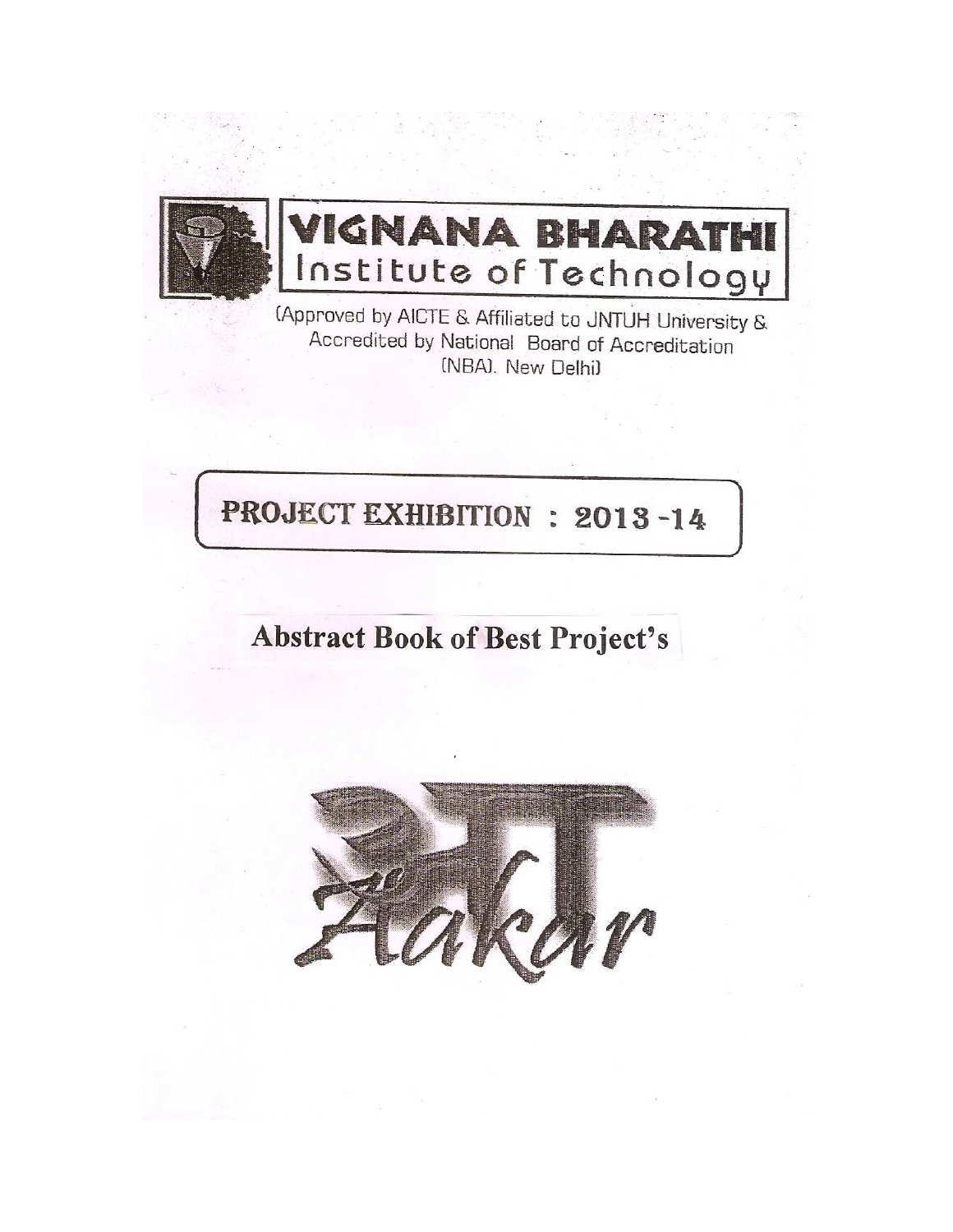| <b>S.NO</b>                          | <b>PROJECTS TITLES</b>                                           | <b>PAGE NO</b> |  |  |
|--------------------------------------|------------------------------------------------------------------|----------------|--|--|
| <b>INFORMATION TECHNOLOGY</b>        |                                                                  |                |  |  |
| $\mathbf{1}$                         | Human Resource Optimization Process Engine                       | $\mathbf{1}$   |  |  |
| $\overline{2}$                       | Android Mobile As A Dynamic Web Server                           | $\overline{2}$ |  |  |
| $\overline{3}$                       | Image Retrieval System Using Haar-Wavelet Transformation         | 3              |  |  |
| 4                                    | Leveraging Smart Phone Cameras For Collaborative Road Advisories | 4              |  |  |
| <b>COMPUTER SCIENCES ENGINEERING</b> |                                                                  |                |  |  |
| $\mathbf{1}$                         | <b>Track Buddy</b>                                               | 5              |  |  |
| $\overline{2}$                       | <b>Online Time Table Automation</b>                              | 6              |  |  |
| 3                                    | Employee-Softmart                                                | $\overline{7}$ |  |  |
| $\overline{4}$                       | <b>Best Price Portal</b>                                         | 8              |  |  |
| 5                                    | Java Library For SQL                                             | 9              |  |  |
| 6                                    | Campus Galaxy                                                    | 10             |  |  |
| $\overline{7}$                       | <b>Employee Performance Portal</b>                               | 11             |  |  |
| 8                                    | Droid-Shield                                                     | 12             |  |  |
| 9                                    | <b>Field Service Application</b>                                 | 13             |  |  |
| 10                                   | Pomarcc                                                          | 14             |  |  |
| 11                                   | Pomark                                                           | 15             |  |  |
| 12                                   | Persisting Mobile Inbox                                          | 16             |  |  |
| 13                                   | <b>Time Trax</b>                                                 | 17             |  |  |
| 14                                   | <b>Location Based Remainder</b>                                  | 18             |  |  |
|                                      | <b>HUMANITIES AND SCIENCES</b>                                   |                |  |  |
| $\mathbf{1}$                         | Key 2 Safe Driving                                               | 19             |  |  |
| $\overline{2}$                       | 3 Stage Fm Transmitter                                           | 20             |  |  |
| 3                                    | Production Of Energy From Salt Solution                          | 21             |  |  |
| $\overline{4}$                       | Production Of Current Through Bicycle                            | 22             |  |  |
| 5                                    | <b>Sterling Engine</b>                                           | 23             |  |  |
| 6                                    | Hydro Electric Power                                             | 24             |  |  |
| $\overline{7}$                       | Microbial Fuel Cell                                              | 25             |  |  |
| 8                                    | Solar Boat                                                       | 26             |  |  |
| 9                                    | Physics Is Enjoyable                                             | 27             |  |  |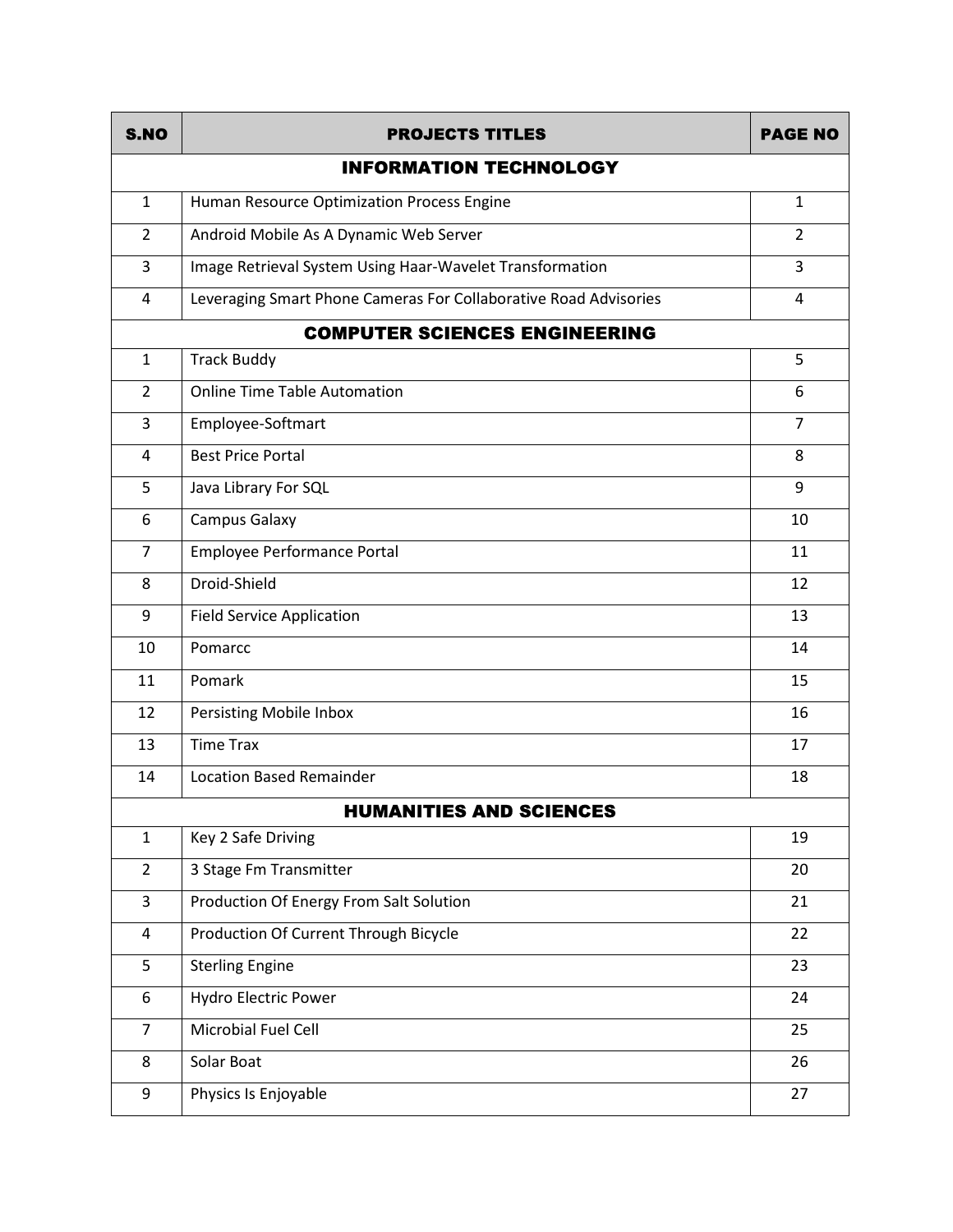| <b>MECHANICAL ENGINEERING</b>                      |                                                                              |    |  |  |
|----------------------------------------------------|------------------------------------------------------------------------------|----|--|--|
| $\mathbf{1}$                                       | Design Development & Analysis Of A Six Wheel Solar Rover For Motion On       | 28 |  |  |
|                                                    | <b>Uneven Terrain</b>                                                        |    |  |  |
| $\overline{2}$                                     | Adaptive Headlight System And Driver Alert System                            | 29 |  |  |
| 3                                                  | <b>Conversion Of Plastic Into Diesel</b>                                     | 30 |  |  |
| 4                                                  | Chainless Bicycle-Fabrication, Assembling And Performance Demonstration      | 31 |  |  |
| 5                                                  | Spokeless Bicycle                                                            | 32 |  |  |
| 6                                                  | Design And Development Of Mechanical Solar Tracker                           | 33 |  |  |
| $\overline{7}$                                     | <b>Simulation Of Robotic Arm</b>                                             | 34 |  |  |
| 8                                                  | Design And Fabrication Of Solar Street Lighting System With Booster Mirrors  | 35 |  |  |
| <b>ELECTRONICS &amp; COMMUNICATION ENGINEERING</b> |                                                                              |    |  |  |
| $\mathbf{1}$                                       | Advanced Vehicle Tracking Using Gps Modem                                    | 36 |  |  |
| $\overline{2}$                                     | Patient Monitoring/Attending System Using Zigbee And GSM With MEMS           | 37 |  |  |
| 3                                                  | <b>Robotic Arm With Wireless Control</b>                                     | 38 |  |  |
| $\overline{4}$                                     | An Improved Object Tracking Using Compressive Tracking Algorithm             | 39 |  |  |
| 5                                                  | Design And Development Of A GSM Based Vehicle Theft Control System           | 40 |  |  |
| 6                                                  | Rfid And Gsm Based Intelligent Courier Mail Box System                       | 41 |  |  |
| $\overline{7}$                                     | Investigate Code Through Invisible Devices For Opening A Secret Door         | 42 |  |  |
| 8                                                  | Pollution Monitoring Systems For Automobiles Using GSM                       | 43 |  |  |
| 9                                                  | Design & Development Electronic Farmer Aid For Monitoring & Controlling The  | 44 |  |  |
|                                                    | <b>Field For Better Yielding</b>                                             |    |  |  |
| 10                                                 | Designing Of A Disaster Security Robot                                       | 45 |  |  |
| 11                                                 | Characterization Of Micro Strip Patch Antenna With Supersaturate At ISM Band | 46 |  |  |
| 12                                                 | Voice Controlled & Activated Wheel Chair Robot For Physically Challenged     | 47 |  |  |
| 13                                                 | <b>Gsm Based E-Notice Board</b>                                              | 48 |  |  |
|                                                    | <b>ELECTRICAL &amp; ELECTRONICS ENGINEERING</b>                              |    |  |  |
| $\mathbf{1}$                                       | Under Ground Cable Fault Distance Locator                                    | 49 |  |  |
| $\overline{2}$                                     | Fabrication Of Wireless Transmission Of Electricity                          | 50 |  |  |
| 3                                                  | Monitoring And Controlling Of Distribution Transformer Using GSM             | 51 |  |  |
| 4                                                  | Control Of An Optimized Power Flow In Wind Power Plants With Doubly -Fed     |    |  |  |
|                                                    | <b>Induction Generator</b>                                                   | 52 |  |  |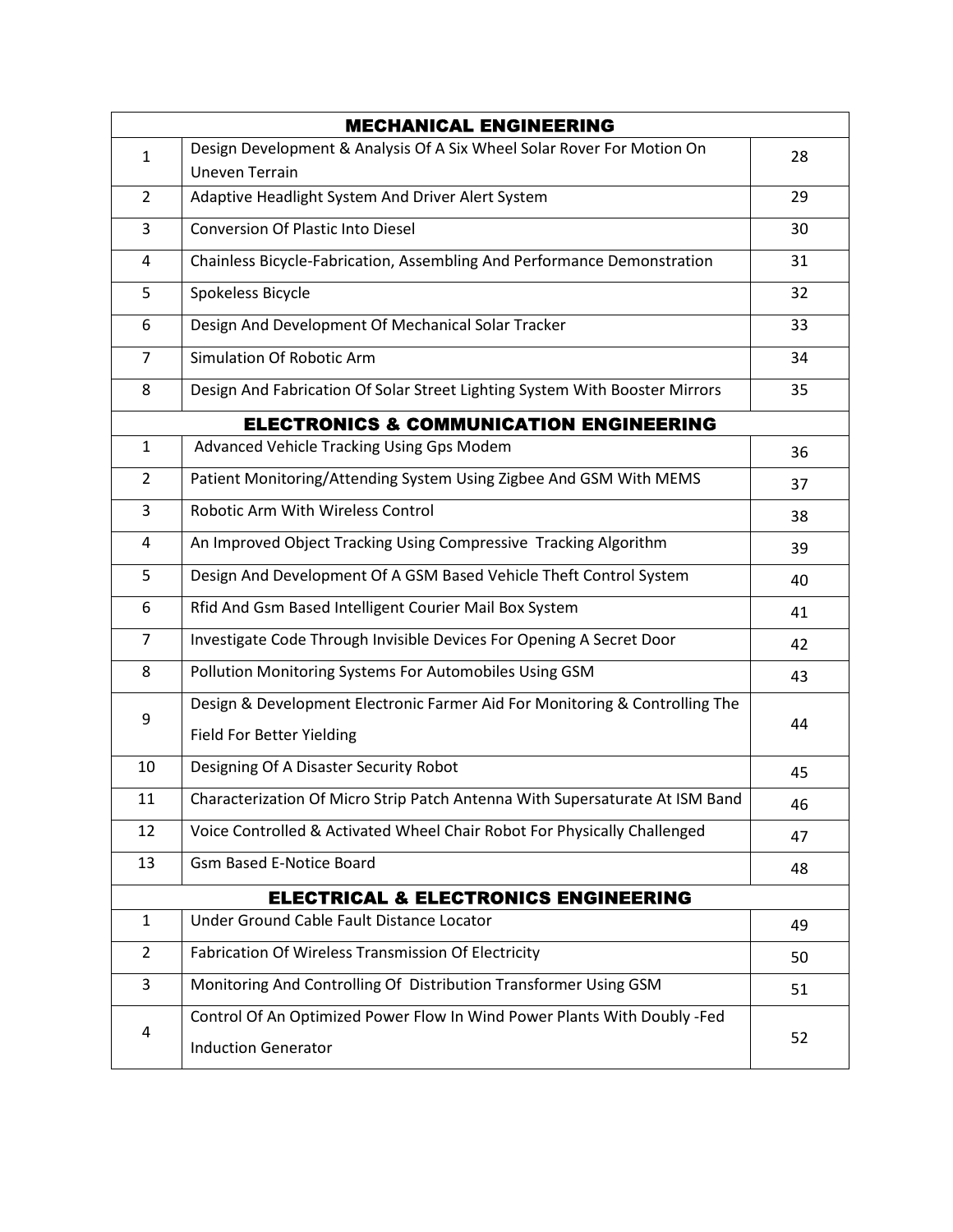| <b>S.NO</b>                                     | <b>INCUBATION PROJECTS TITLES</b>                         | <b>PAGE NO</b> |  |  |
|-------------------------------------------------|-----------------------------------------------------------|----------------|--|--|
| <b>ELECTRICAL &amp; ELECTRONICS ENGINEERING</b> |                                                           |                |  |  |
| $\mathbf{1}$                                    | Fire Alarm Detecting Robot                                | 53             |  |  |
| $\overline{2}$                                  | Automatic Street Light Control System                     | 54             |  |  |
| 3                                               | Rotation Counter                                          | 55             |  |  |
| $\overline{4}$                                  | Line Following Robot                                      | 56             |  |  |
| 5                                               | Solar Power Charge Controller                             | 57             |  |  |
| 6                                               | Thermoelectric Refrigerator                               | 58             |  |  |
| $\overline{7}$                                  | Diy Night Light                                           | 59             |  |  |
| 8                                               | <b>Automatic Alcoholic Detector</b>                       | 60             |  |  |
| 9                                               | Speed Control Of DC Motor By Micro Controller             | 61             |  |  |
|                                                 | <b>ELECTRONICS &amp; COMMUNICATION ENGINEERING</b>        |                |  |  |
| $\mathbf{1}$                                    | <b>Face Feature Detection</b>                             | 62             |  |  |
| $\overline{2}$                                  | Audio Communication Using Microwave Bench                 | 63             |  |  |
| $\overline{3}$                                  | <b>Basic Intercom Circuit</b>                             | 64             |  |  |
| $\overline{4}$                                  | <b>Wireless Power Transfer</b>                            | 65             |  |  |
| 5                                               | Generation Of Electricity Through Speed Breaker Mechanism | 66             |  |  |
| 6                                               | 3d Led Cube                                               | 67             |  |  |
| $\overline{7}$                                  | Automatic Doorbell With Object Detection                  | 68             |  |  |
|                                                 | <b>CIVIL ENGINEERING</b>                                  |                |  |  |
| $\mathbf{1}$                                    | 4s-Spiral Inter Change                                    | 69             |  |  |
|                                                 | (Road Junction)                                           |                |  |  |
| $\overline{2}$                                  | <b>Underground Cultivation</b>                            | 70             |  |  |
|                                                 | (Crops/Agriculture)                                       |                |  |  |
| $\overline{3}$                                  | <b>Precast Building</b>                                   | 71             |  |  |
| $\overline{4}$                                  | <b>Hydroelectric Power Plant</b>                          | 72             |  |  |
| 5                                               | <b>Floating Bridge</b>                                    | 73             |  |  |
|                                                 |                                                           |                |  |  |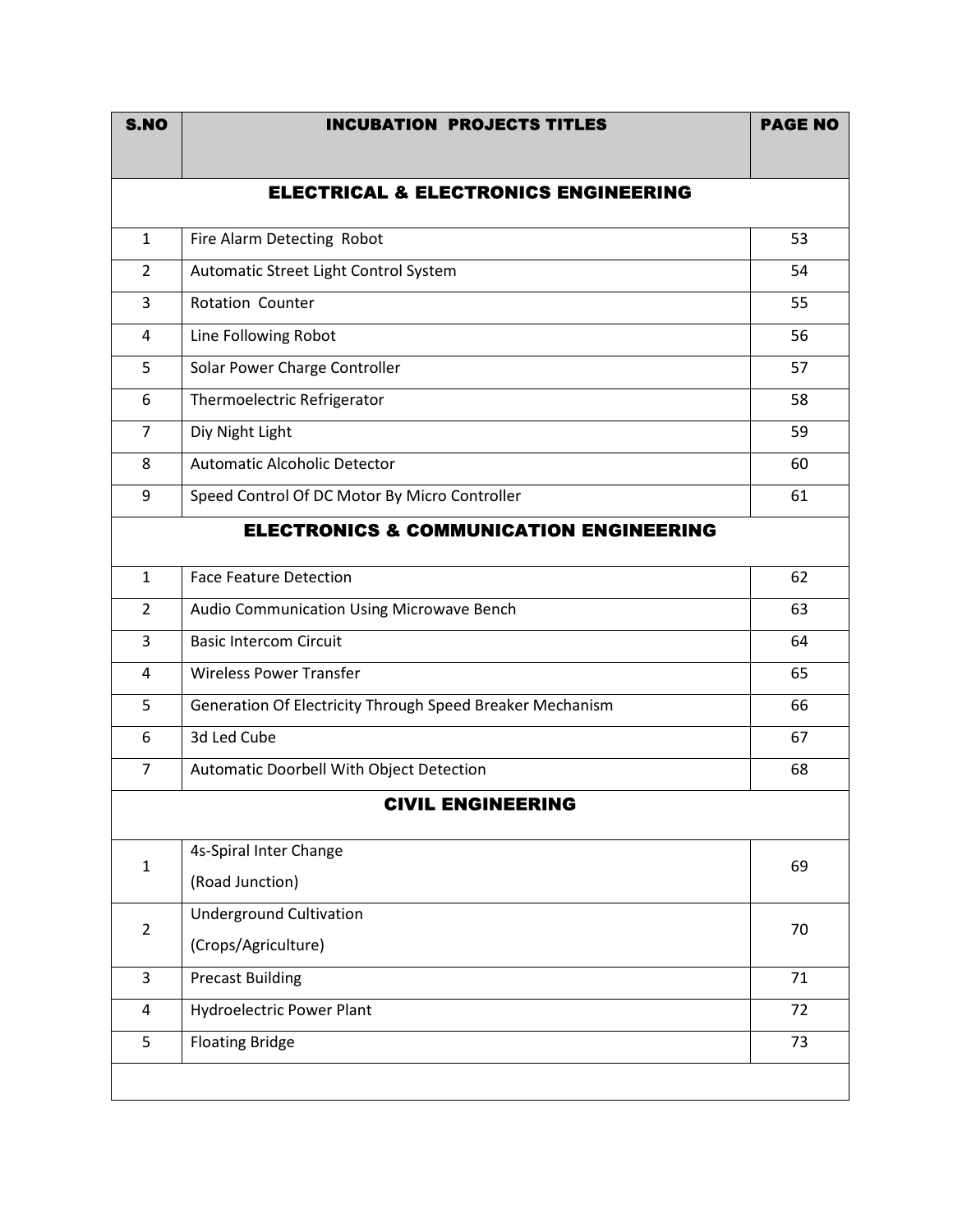| <b>MECHANICAL ENGINEERING</b> |                          |    |  |  |
|-------------------------------|--------------------------|----|--|--|
|                               | Gsm/Cdma Operated Switch | 74 |  |  |
|                               | <b>Steam Engine</b>      | 75 |  |  |
|                               | <b>Stirling Engine</b>   | 76 |  |  |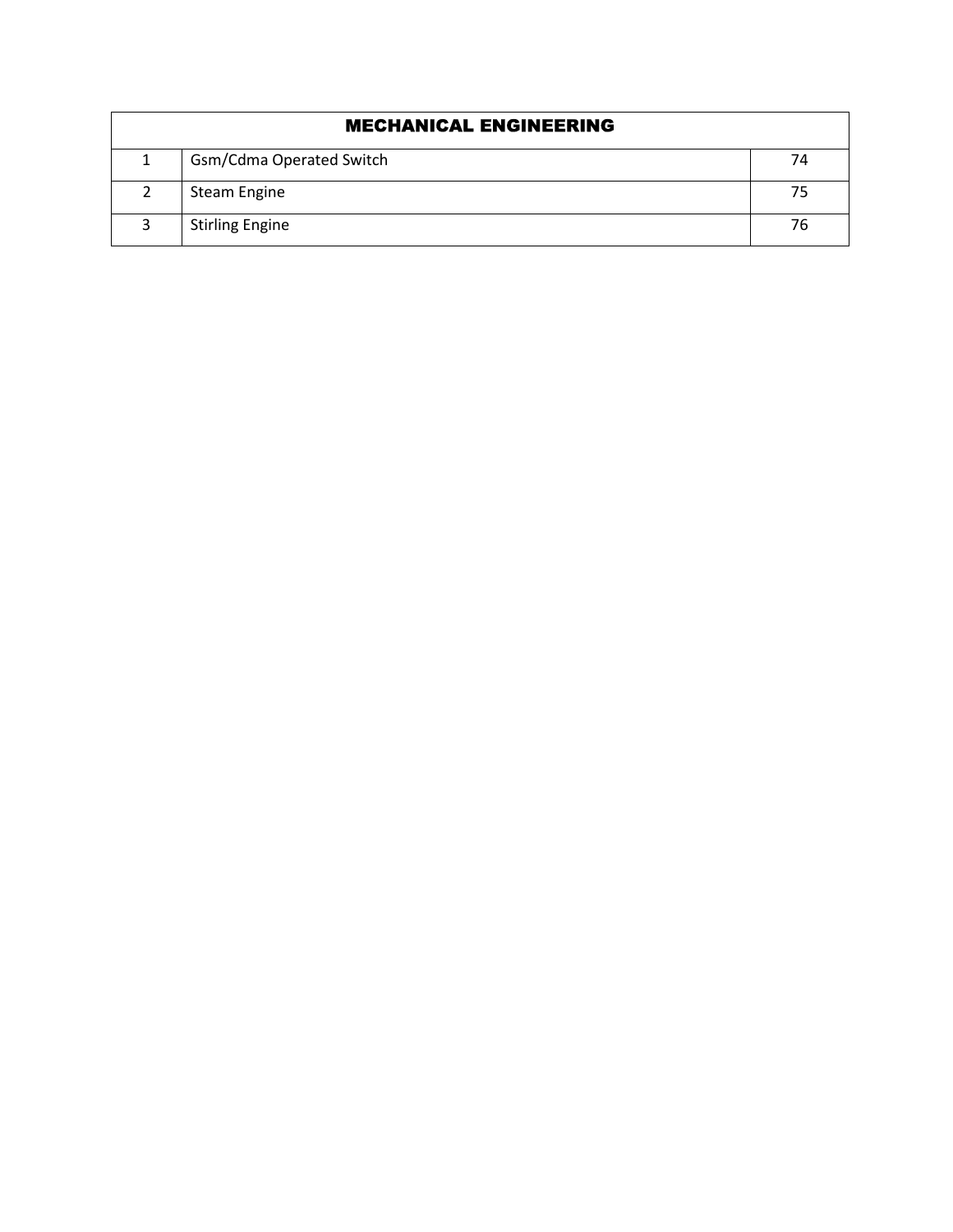## Human Resource Optimization Process Engine

*1*

*B.H.Harika, G.Naveen Kumar, N.Sai Mahesh* 

#### **ABSTRACT**

HROPE enables HR Department to initiate a recruitment process till the generation of Appointment Letter. This is done by posting new jobs to the portal, upload and registering of a candidate applying for a suitable position. This facilitates a company's recruitment policy along with the business need.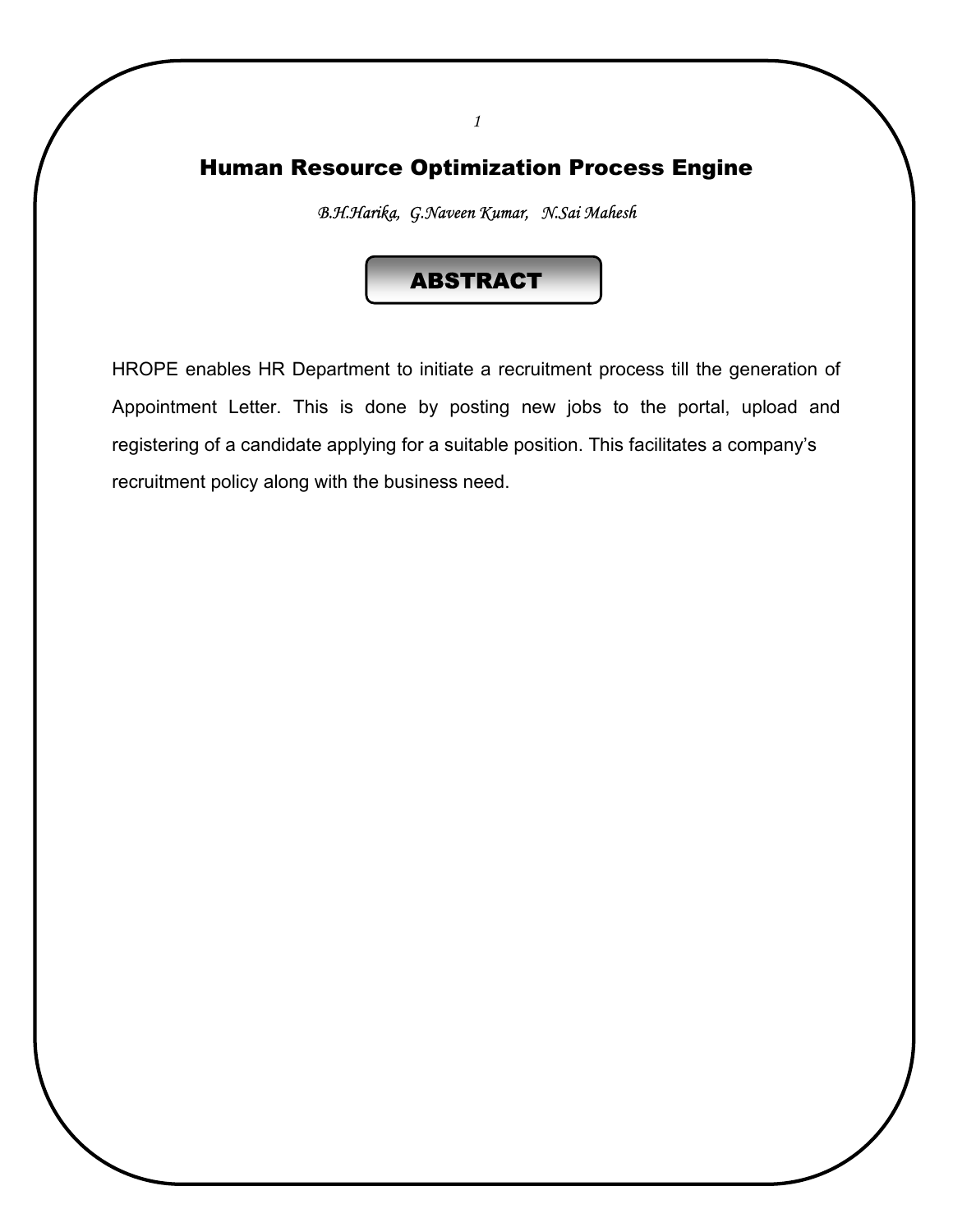## Android Mobile As A Dynamic Web Server

*Anusha Padala* 

#### **ABSTRACT**

An android mobile, acts as a dynamic web server, without having to use any PC based web server for running dynamic scripts and allows us to view both static and also dynamic content on mobile itself.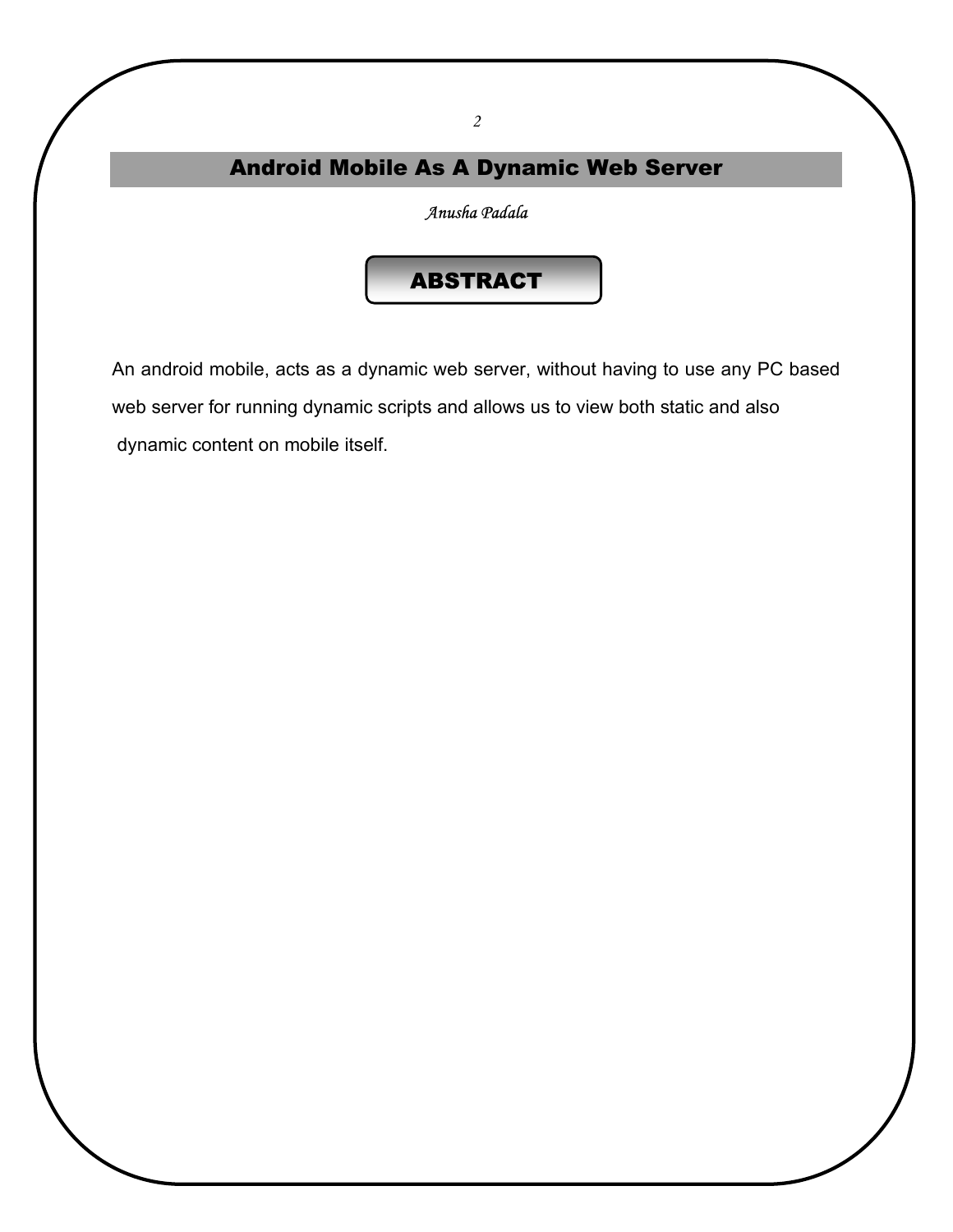### Image Retrieval System Using Haar-Wavelet Transformation

*R.Chaitanya Kumar Raju, Mohd Abdul Manan Amir, Anusha Sirna* 

#### ABSTRACT

The main objective of our project is to evaluate the retrieval system based on Texture features. The texture features are extracted by using wavelet transform. For medical images wavelet transformation is the suitable texture extraction.Texture is that innate property of all surfaces that describes visual patterns, each having properties of homogeneity. It contains important information about the structural arrangement of the surface, such as; clouds, leaves, bricks, fabric, etc. It also describes the relationship of the surface to the surrounding environment. Texture is one of the most important defining features of an image. It is characterized by the spatial distribution of gray levels in a neighborhood. In order to capture the spatial dependence of gray-level values, which contribute to the perception of texture, a two-dimensional dependence texture analysis matrix is taken into consideration. This two-dimensional matrix is obtained by decoding the image file; jpeg, bmp, etc. Image retrieval is done using textual features which gives us an efficient output because the computations are done based on global values.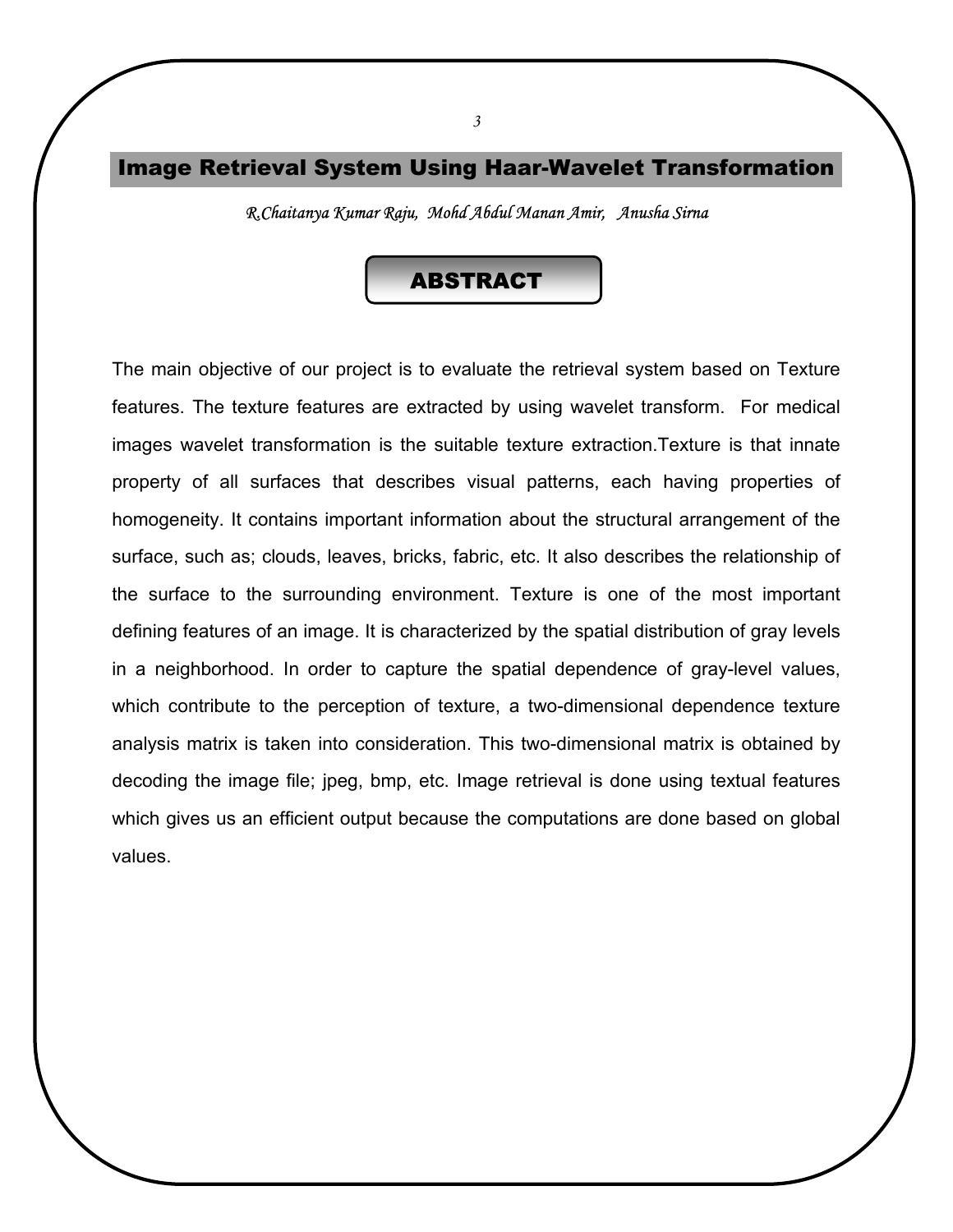## Leveraging Smart Phone Cameras For Collaborative Road **Advisories**

*Lakshita Gulati* 

#### ABSTRACT

Ubiquitous smartphones are increasingly becoming the dominant platform for collaborative sensing. Smartphones, with their ever richer set of sensors, are being used to enable collaborative driver-assistance services like traffic advisory and road condition monitoring. To enable such services, the smartphones' GPS, accelerometer, and gyro sensors have been widely used. Hence we introduce a collaborative sensing platform that exploits the cameras of windshield-mounted smartphones.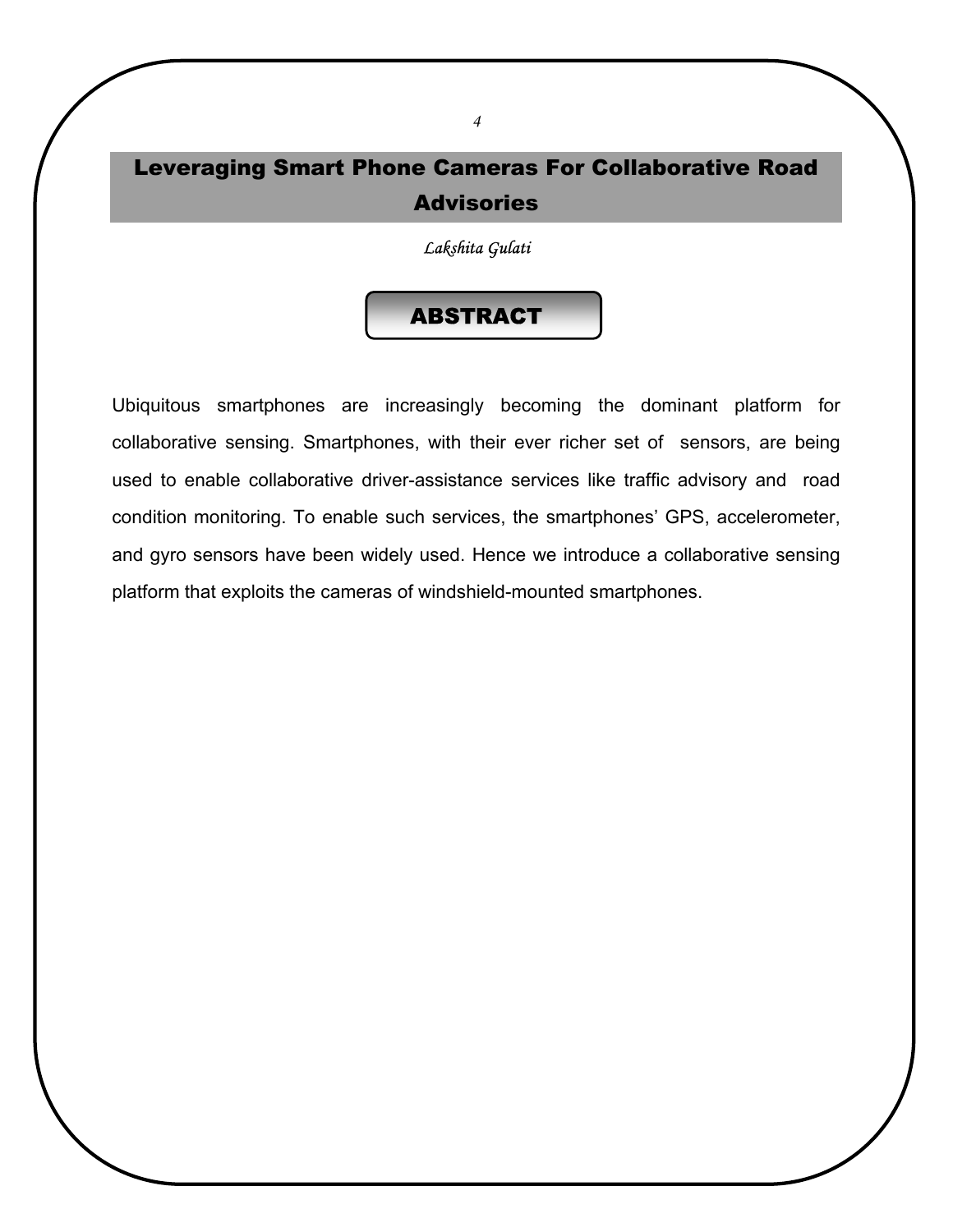#### Track Buddy

*5* 

*Hethal Aelay Bakkola, Poojitha, Pavan Kumar Pasula* 

#### ABSTRACT

A track buddy is a device, which counts each step a person takes by detecting the motion of the person. Informal calibration, performed by the user, is required if presentation of the distance covered in a unit of length (such as in kilometers or miles). Used originally by sports and physical fitness enthusiasts, track buddy are now becoming popular as an everyday exercise measurer and motivator. Track buddy can be a motivation tool for people wanting to increase their physical activity. Various websites exist to allow people to track their progress; however, many will also find entering their daily step count and a heart counter onto a calendar to be motivational as well. Track buddy have been shown in clinical studies to increase physical activity, and reduce blood pressure levels and Body Mass Index.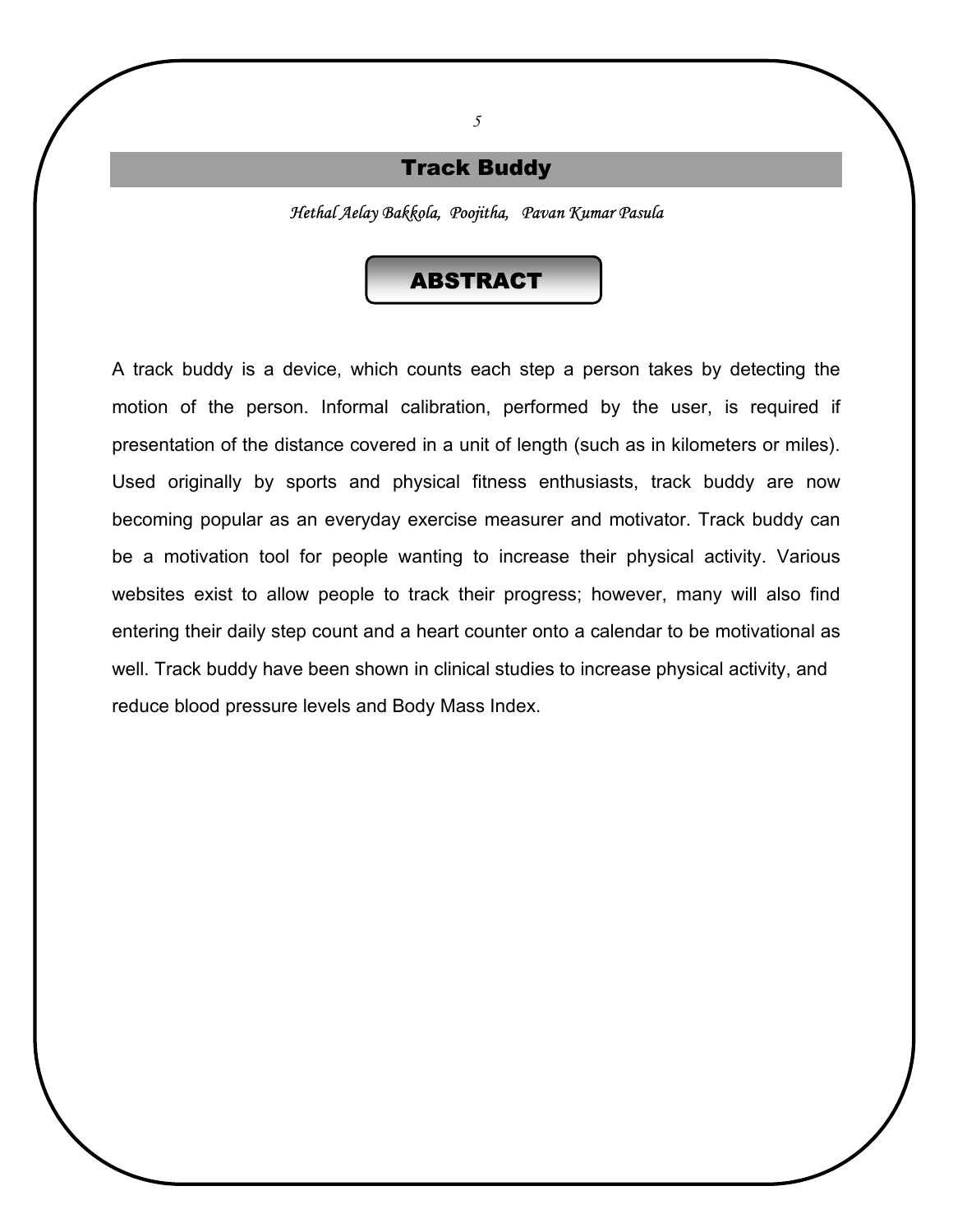#### Online Time Table Automation

*Percy Kannarapu, Chandhra Prakash, Kaushik Kumar K* 

#### ABSTRACT

To generate an Online Automation For Time-Table that results in high efficiency and accuracy. This project is mainly intended to reduce the man power while scheduling the time-table. This is an internet based application that deals with interaction of various interfaces effectively.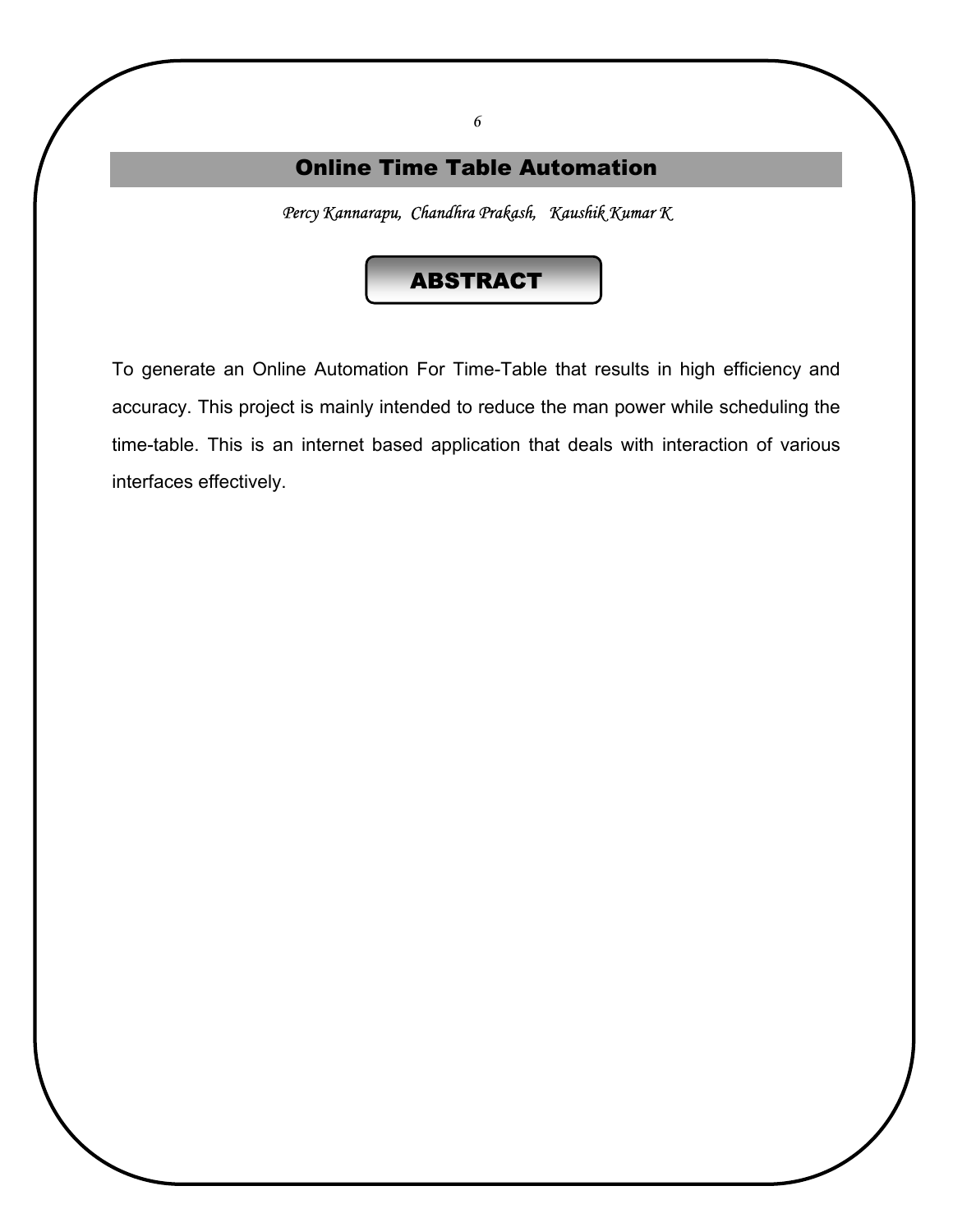#### Employee-Softmart

*7* 

*Anusha G, Archana Vodnala, Keerthi Marru* 

#### ABSTRACT

Employee SoftMart is a largest retailer application which allows employees to buy/sell their goods within an organization which are already used. This project is designed from an employees point of view and also allows business to grow larger and faster . Employees within a particular organization of different branches can visit this site and they can request for resources at the same time they can post the resources either for rent/buy. This site will let employee to view from any corner of the world belongs to a single organization.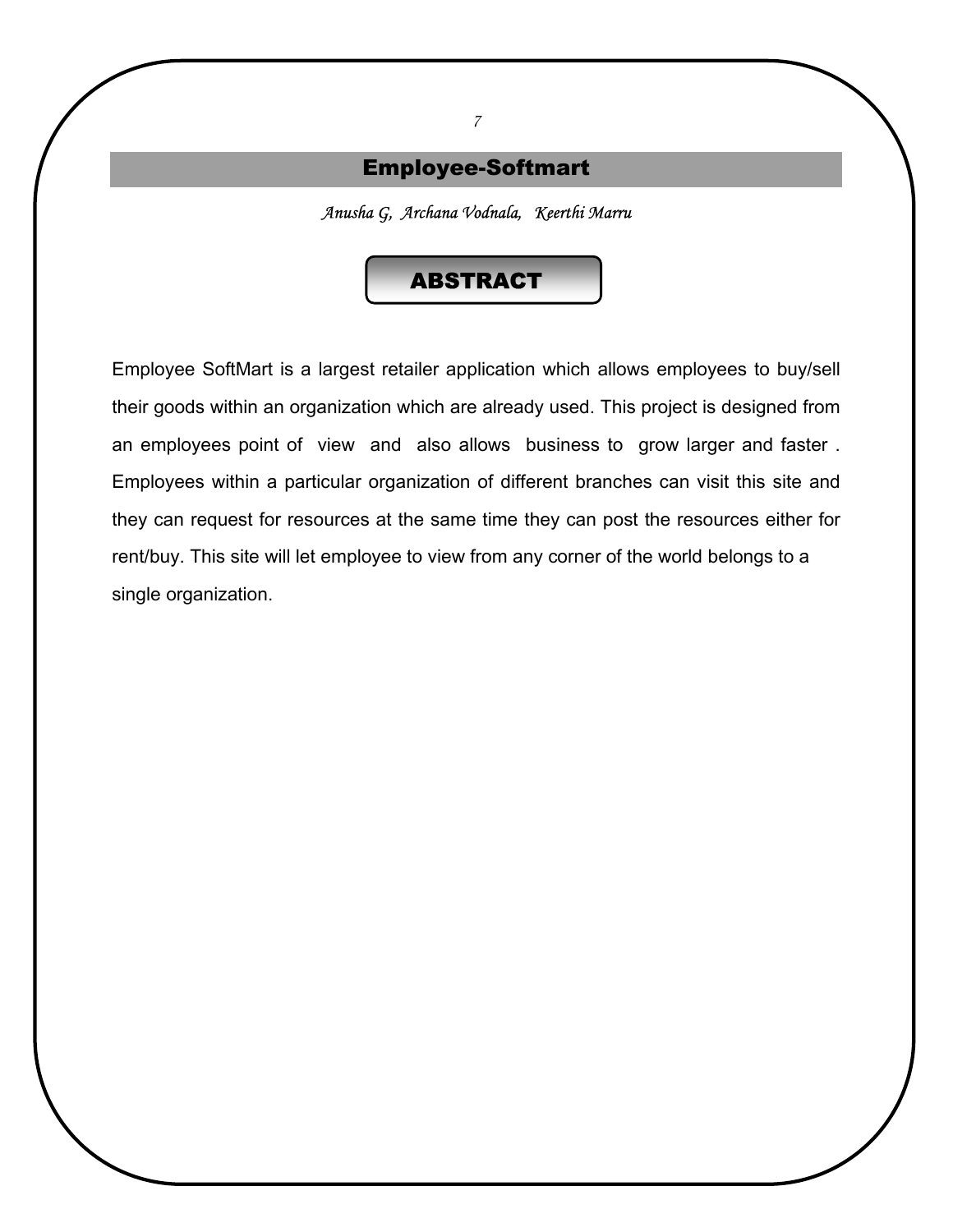## Best Price Portal

*8* 

*Aravind Reddy Mandapati, Armaan Azaad, Prasad Recherla* 

#### ABSTRACT

To compare the prices of different items in different online websites and different retail shops in our state. This project is mainly intended to reduce the time taking of people who are regularly purchasing the items in online websites or retail shops. This is an internet based application that deals with interaction of various interfaces effectively.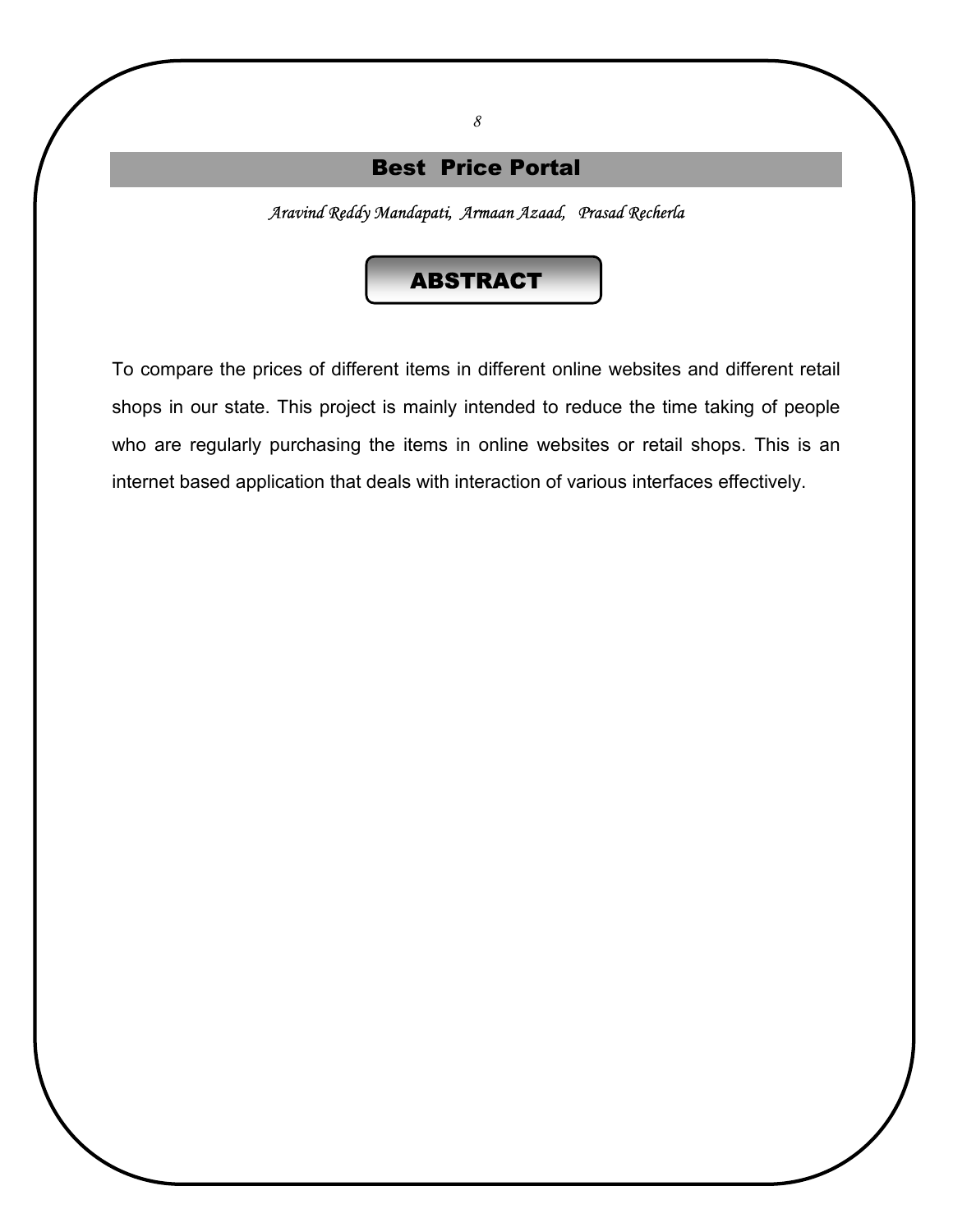### Java Library for SQL

*9* 

*Mounika Ponuganti, Mounika G, Manasa Mogulla* 

#### ABSTRACT

SQL Maker's only purpose is performing text-manipulation of SQL. It does not use any of the JDBC classes. Typically SQLMaker is used to generate SQL statement, thenpass it to JDBC for execution. SQL Maker is not a persistence layer. It is designed to help the persistent layer like Hibernate framework. SQL Maker's purpose is for building SELECT statements only. However it can be extended to support custom needs if required.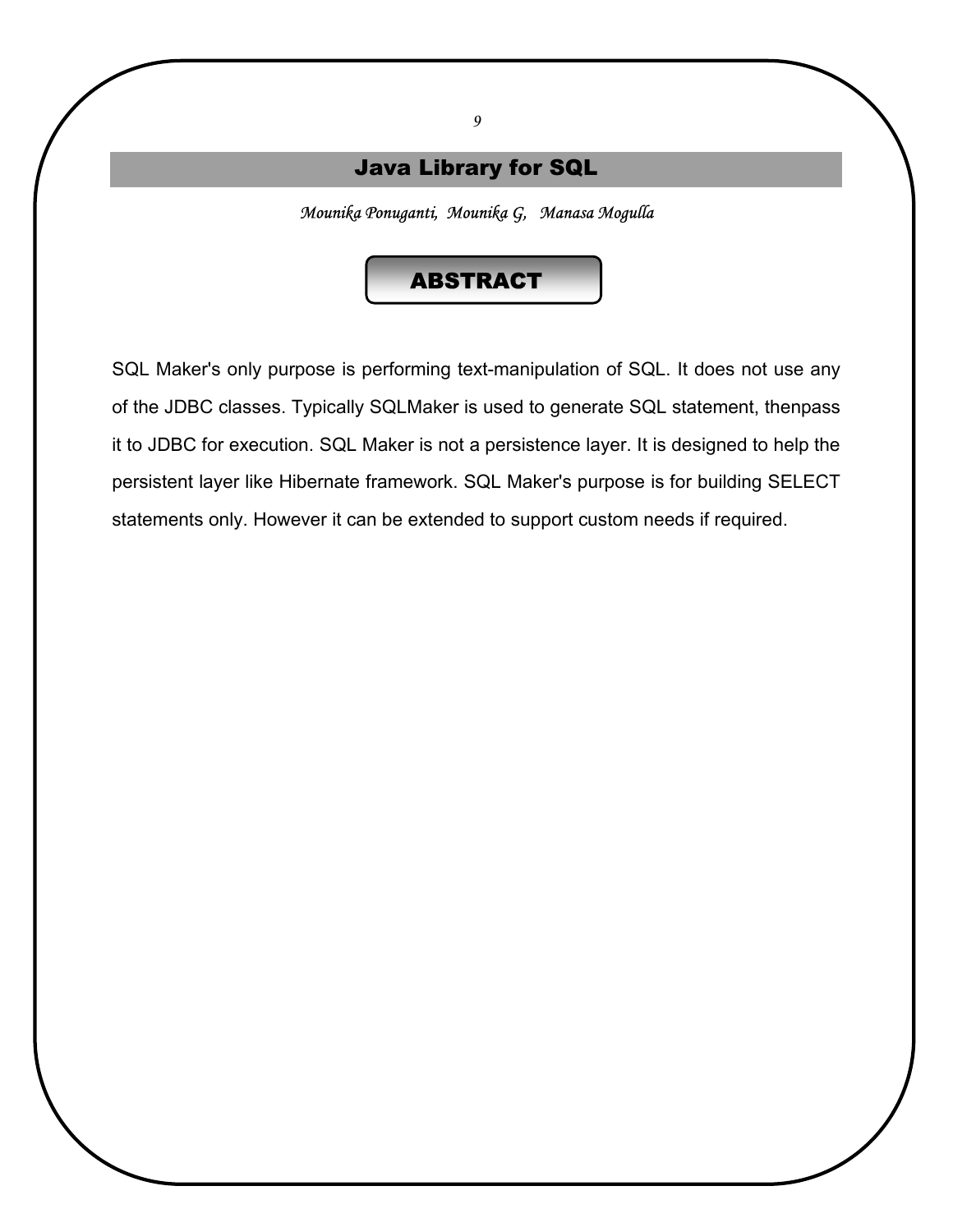#### Campus Galaxy

*Ravi Kiran Nishtala, Prashanth Vyasa Sai Akundi, Jayanjali Neella* 

#### ABSTRACT

To reduce the strain enquiries by providing an easier platform for notification delivery and a generalized communication in any college campus or a huge administration with a need of quick and reliable information transfer system.The prime purpose is to provide information from college authorities to students in a quick, reliable and an efficient manner. It also allows an efficient notification viewing system with quick integration of several updates.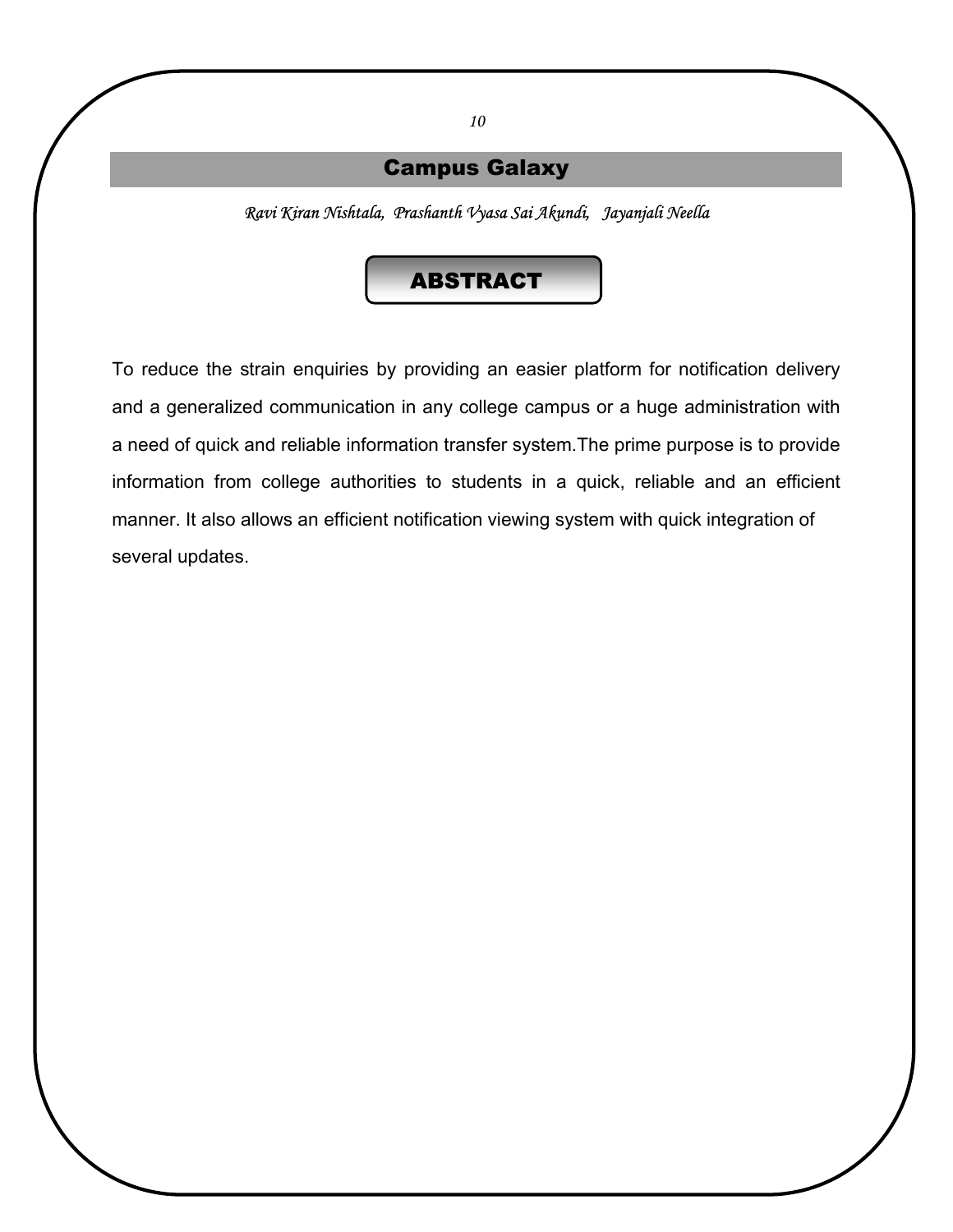#### Employee Performance Portal

*Sai Manish Bachula M, Sai Shashank Goud Rachamalla, Sravan Naidu, Sandeep Pandikonda* 

#### ABSTRACT

Employee Performance and Recognition Portal is online Performance Appraisal and Recognition system used by all the employees in different sections of the company. Salary hike and promotion depends upon the employee performance. This portal is a one stop shop for all the employees to provide details like tasks performed and performance measures improved etc to their superiors. It allows superiors to evaluate and analyze the employee's performance and work done by him and target achieved in a given period of time and to rate him. It provides a very good interface between superiors and subordinates. Based on these ratings and overall performance shown by employees ranks will be allotted to them among the group of employees with same designation. This rank is called consolidated rank. This is the basic criteria for recognizing employee's performance and to provide salary hike/promotion to any employee. This application maintains the entire data in a centralized and secured database server to maintain consistency in report generation and allows users to access from any location. This is an online application that allows multi user access of system and to track or manage the data simultaneously. Various roles and authentications have been provided and access to various areas in the tool is restricted according to the role given to users.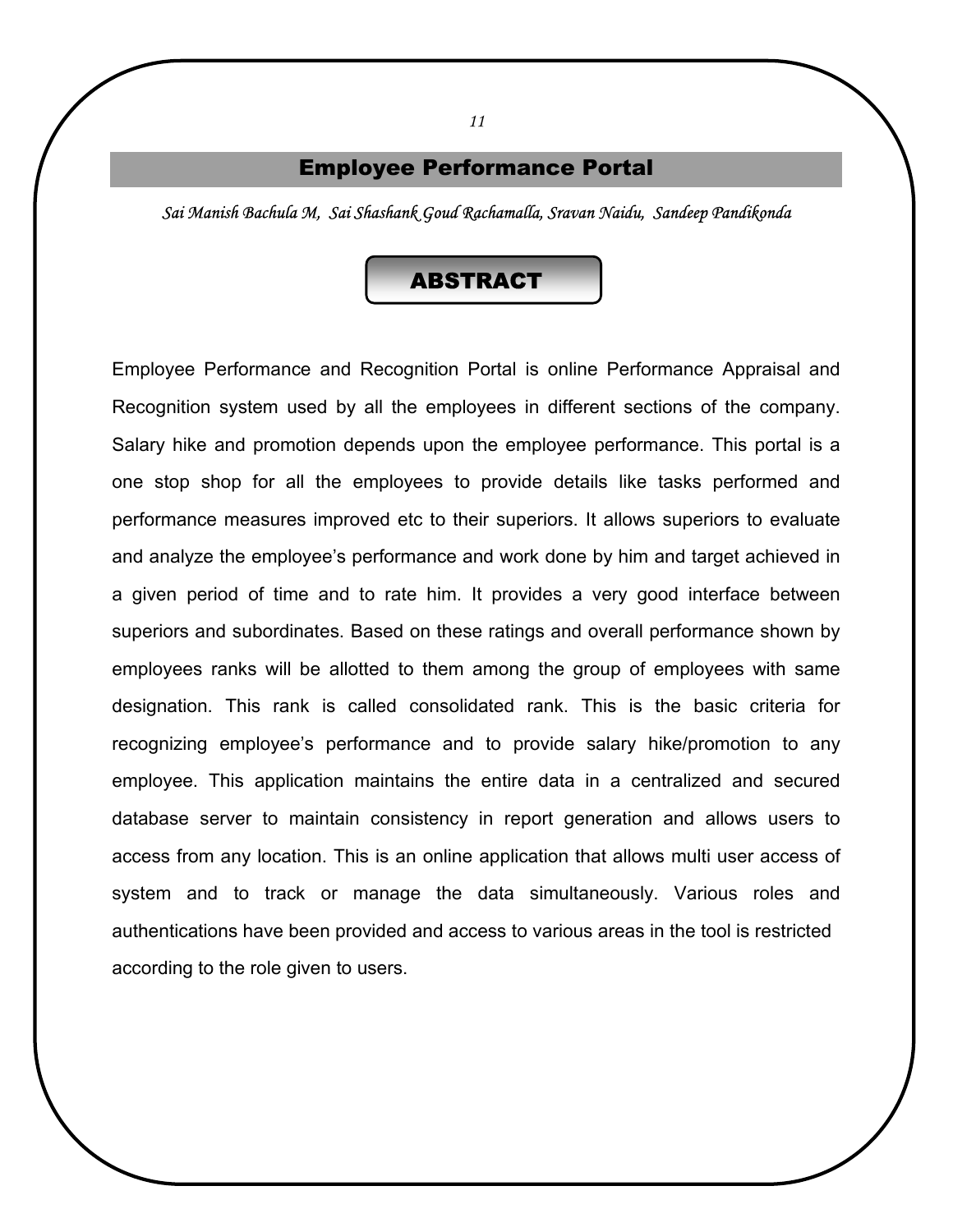#### Droid-Shield

*12* 

*Sai Lakshmi Nelluvoyi S, Rakesh Babu Podishetty, M.Sai Kumar, Spandan Valapadas* 

#### ABSTRACT

Droid-Shield is an application which helps us to track the location of Android mobiles. It consists of Android client application which will automatically send SMS when SIM card is changed .This application allows your phone to ring and vibrate even though it is in silent, enable GPS feature remotely to trace mobile location and lock the device remotely when stolen.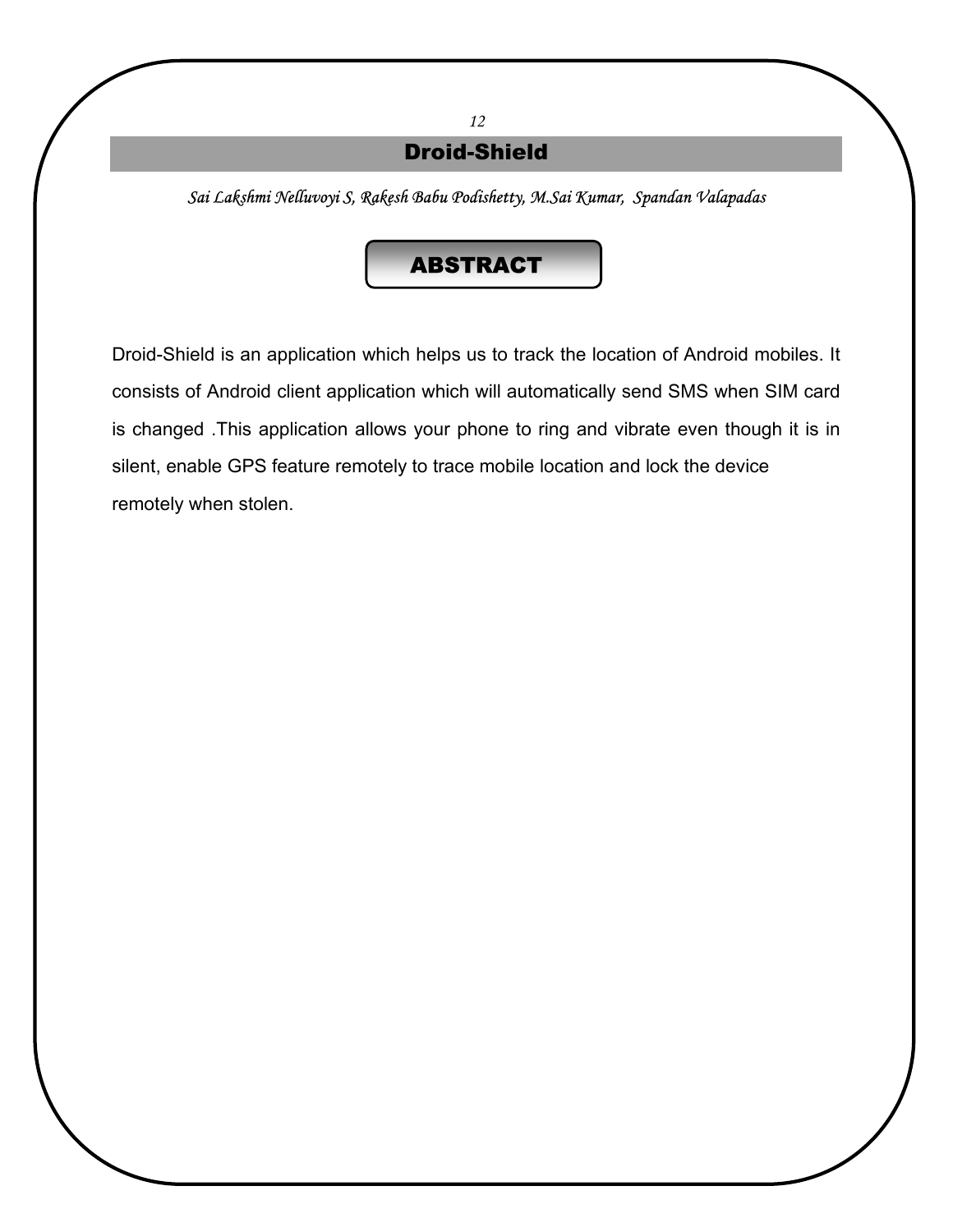## Field Service Application

*13* 

*Revathi Krishna Bai Bondili, Soini Rajitha, Vishali Ch* 

#### ABSTRACT

Field service application is an android application that is used to plan out certain tasks and track the progress / status of the tasks. It aids users in planning out activity and tracking what tasks they've actually done and who has done it.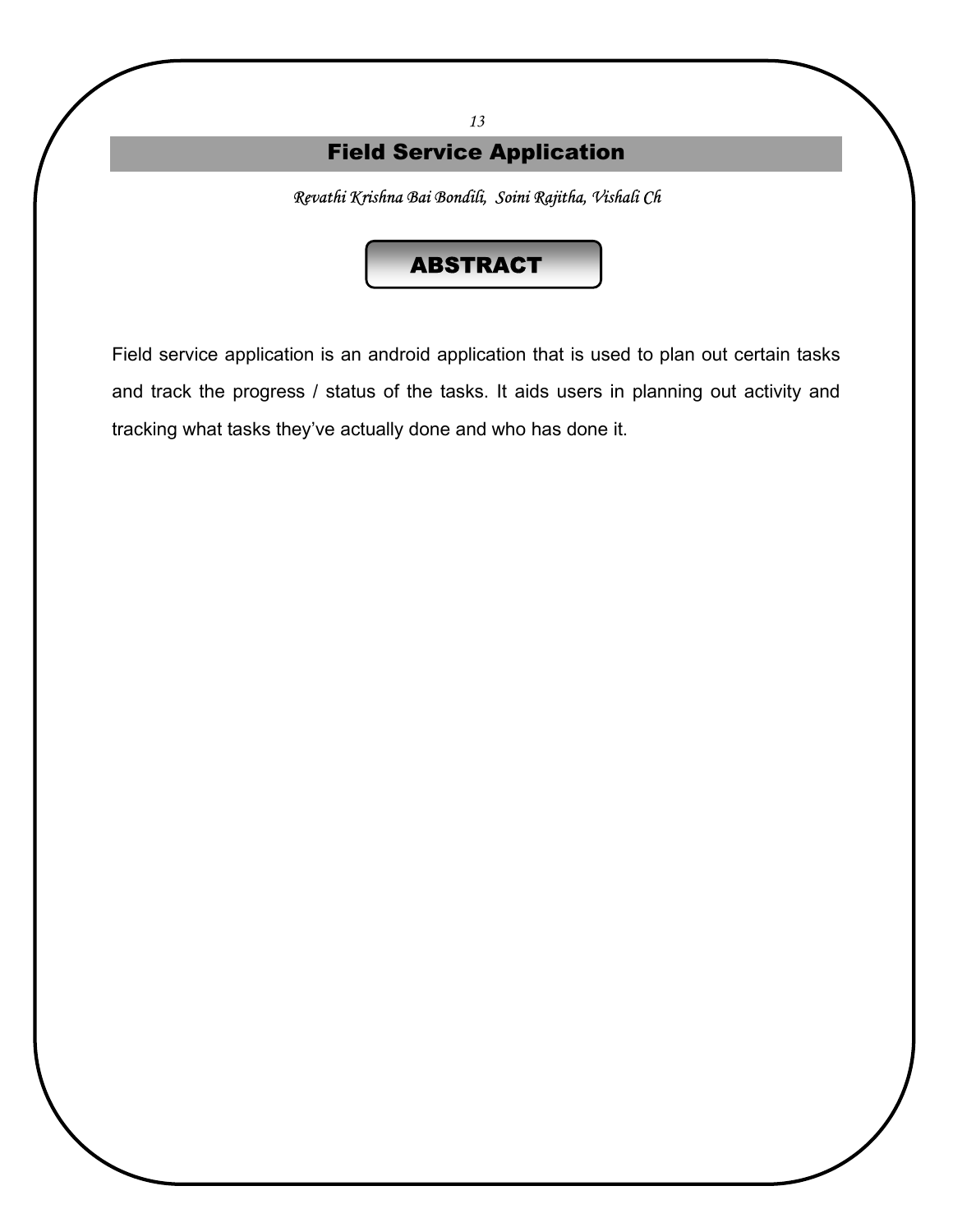#### POMARCC

*Sneha Thandle, Sushmitha Byathol, Sravanthi Ml* 

#### ABSTRACT

The proposed system is a web based application. It requires users to register before making use of the facilities provided by it. Prospective employees can register as a premium user. Employers advertise their jobs on the job board and prospective employees present themselves as the candidates interested in those jobs. Admin and/or manager do the job of facilitating the communication between prospective employees and employers.

 It deals with three modules Student, Training and Placement Office (TPO) and Human Resource Representative (HR).In Student module, every student can access all the functionalities provided by the portal. A registered student can make use of all the facilities provided by the portal such as visiting companies, interview dates, interview results etc. In TPO module, each TPO represents a college and must register himself to make use of the portal. In HR module, corporate user will be provided with a login id and password by the administrator. Corporate user represents one corporate; he posts the job requirements on the portal. He can view or edit job drive details, notify interview results and send feedback.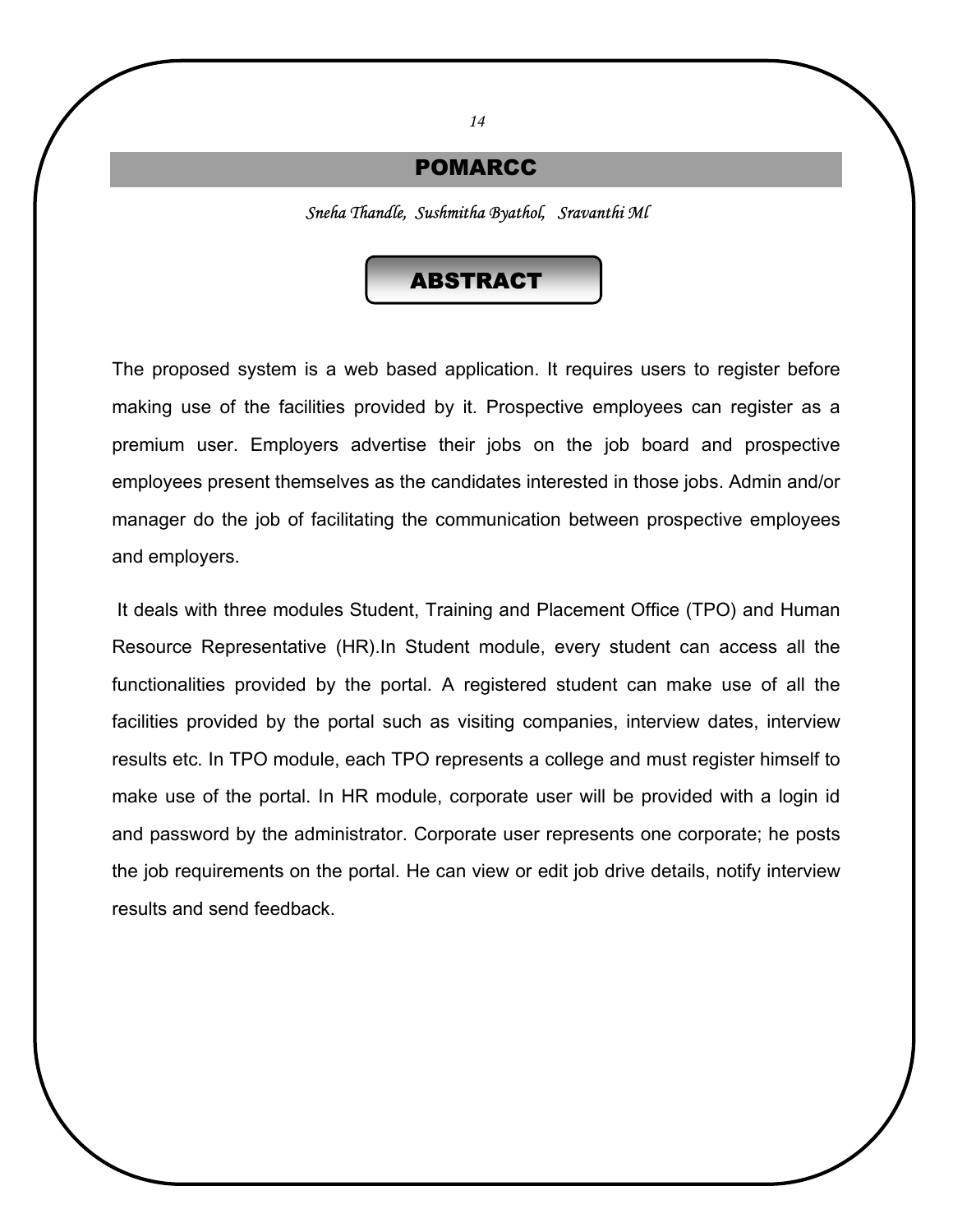#### POMARK

*Suma Mandalreddy, Manmai Yathapu, Ranjith Gajula* 

#### ABSTRACT

The proposed system is a web based application. It requires users to register before making use of the facilities provided by it. Prospective employees can register as a premium user. Employers advertise their jobs on the job board and prospective employees present themselves as the candidates interested in those jobs. Admin and/or manager do the job of facilitating the communication between prospective employees and employers. This application includes modules for campus marketer, corporate marketer, manager and admin. Campus marketer is the user who is expected to be continuously in touch with campuses.Campus marketer collects all the necessary information regarding the colleges and records all the interaction details. Corporate marketer collects all the required information from the corporate/companies and records all the interaction details .Manager is a registered user who facilitates the communication between campuses and corporate . Manager forwards the job details to TPOs (Training and Placement Officer) and/or students and the number of eligible students to the corporate user. Manager also processes the feedback,blocks/unblocks users,customizes the jobs,receives and broadcasts emails to relevant users. Admin registerscompanies,controls/overrides TPO/student registration.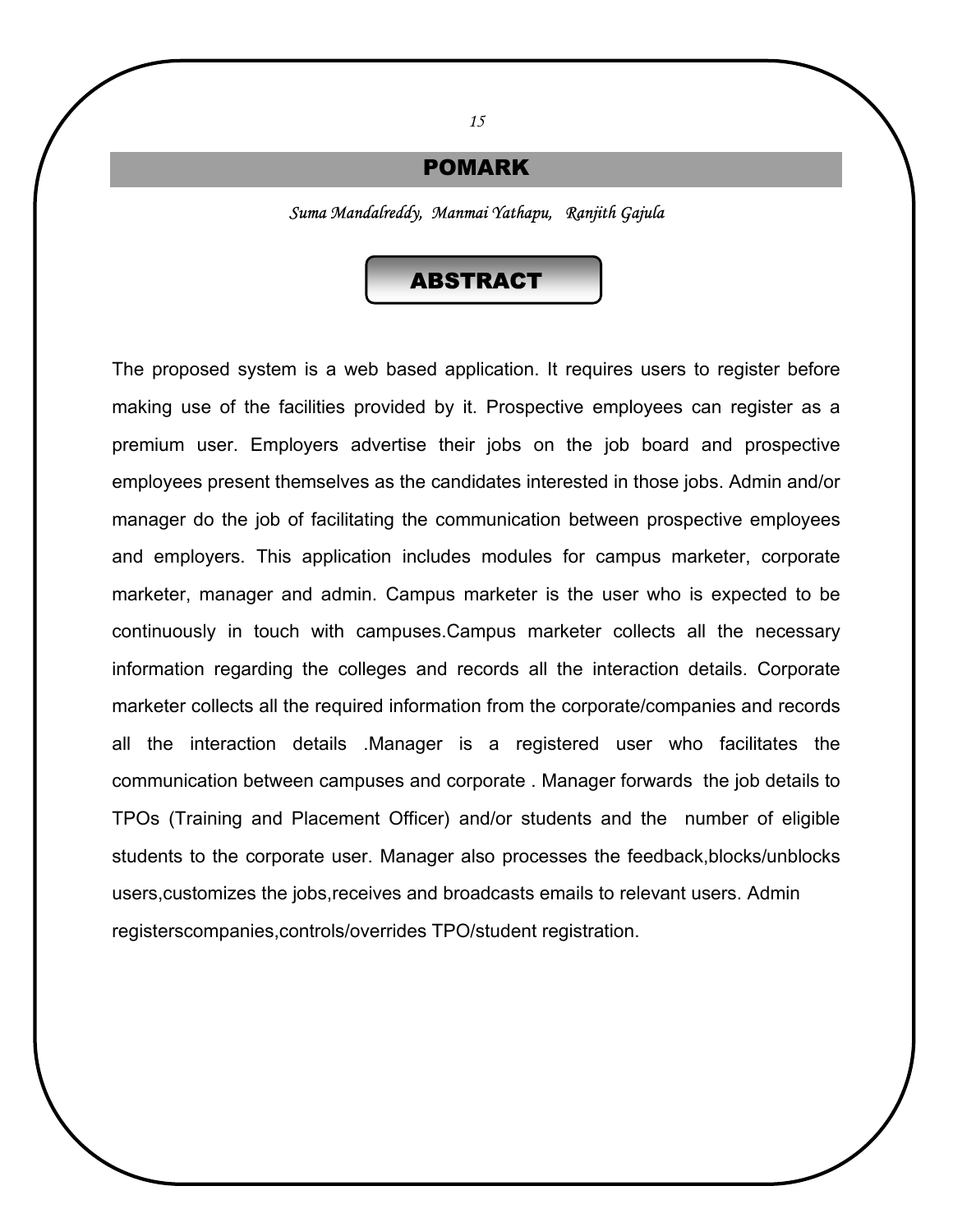## Persisting Mobile Inbox

*16* 

*Santosh Karthik Voore, Sravya Kandukuri, Sanjana P* 

#### ABSTRACT

This application allows you to automatically backup SMSs on your Android device to Gmail. You'll be able to browse your messages - neatly put into threads - under the "SMS" label in Gmail. To browse your backed up messages, log into Gmail account and click on "SMS" in the labels box, which is located in the left sidebar.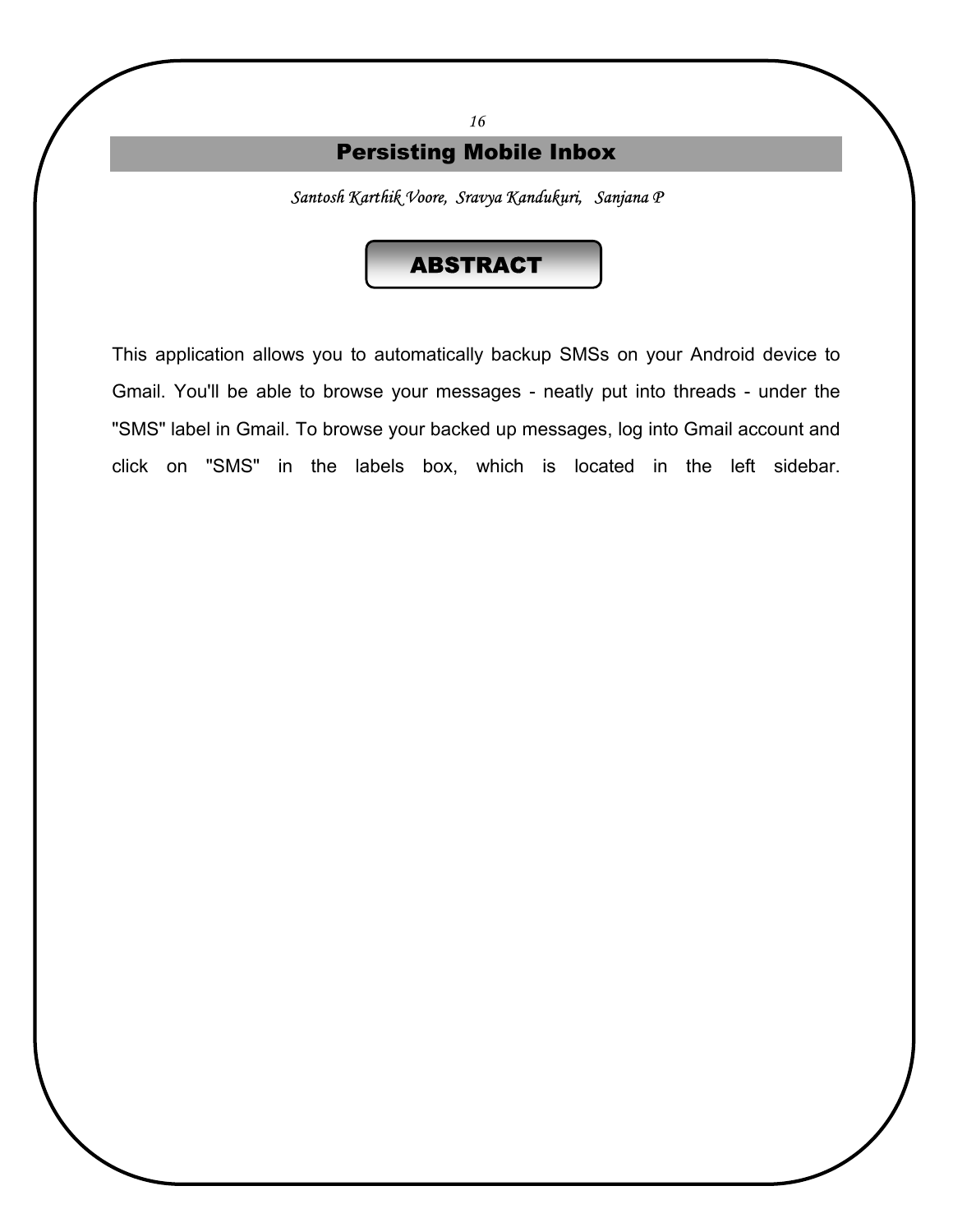#### Time Trax

*Sindhu Hari, Sai Kiran Reddy Likki, Sharanya Kumari Cheguri* 

#### ABSTRACT

TimeTrax is an android application which is developed to track the user details. The user details include state of the user, latitude, longitude, speed, timestamp, duration and place details.User can view his/her current location marked on the Google Maps which is integrated with in the application. User can also record the tracked details displayed in the list and can email them to a specific address provided.Time trax application can run in background in order to keep tracking the user details as mentioned above.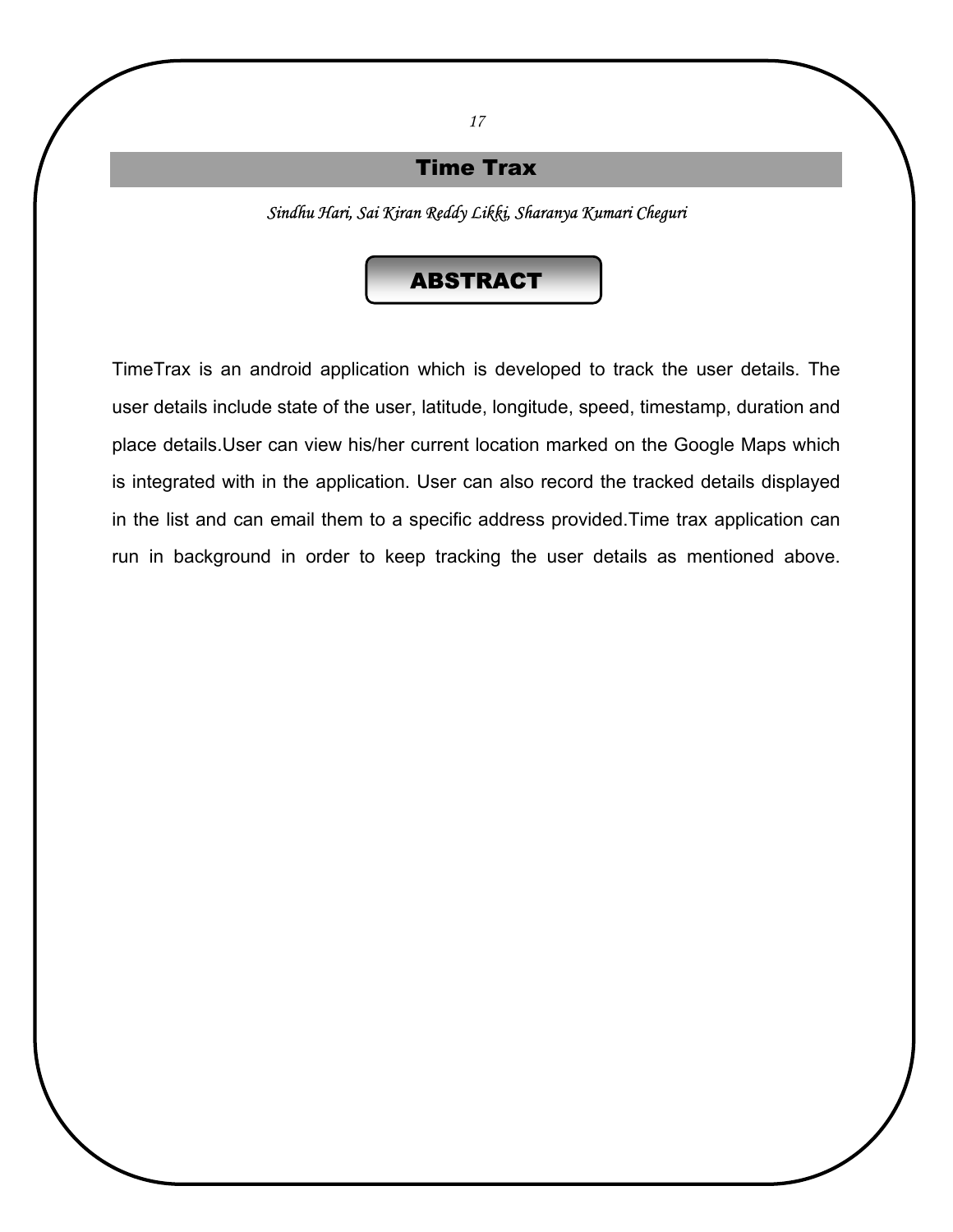#### Location Based Remainder

*Rasagyna Y, Saisree Mallela, Tejaswnini Adapaduchu* 

#### ABSTRACT

This application will let users to set a location based alarm on their phone that will go off when they get close to the preselected location. Many people use public transportation every day and this application can be easily used with the support from GPS and internet already on the Android phones. Any person who has android gadgets can use this application and set the alarm for the desired location. This is used to assist with exact information at right place in real time with personalized setup and location sensitiveness. This application allows dynamic route guidance service which ensures user to arrive at destination in the shortest time.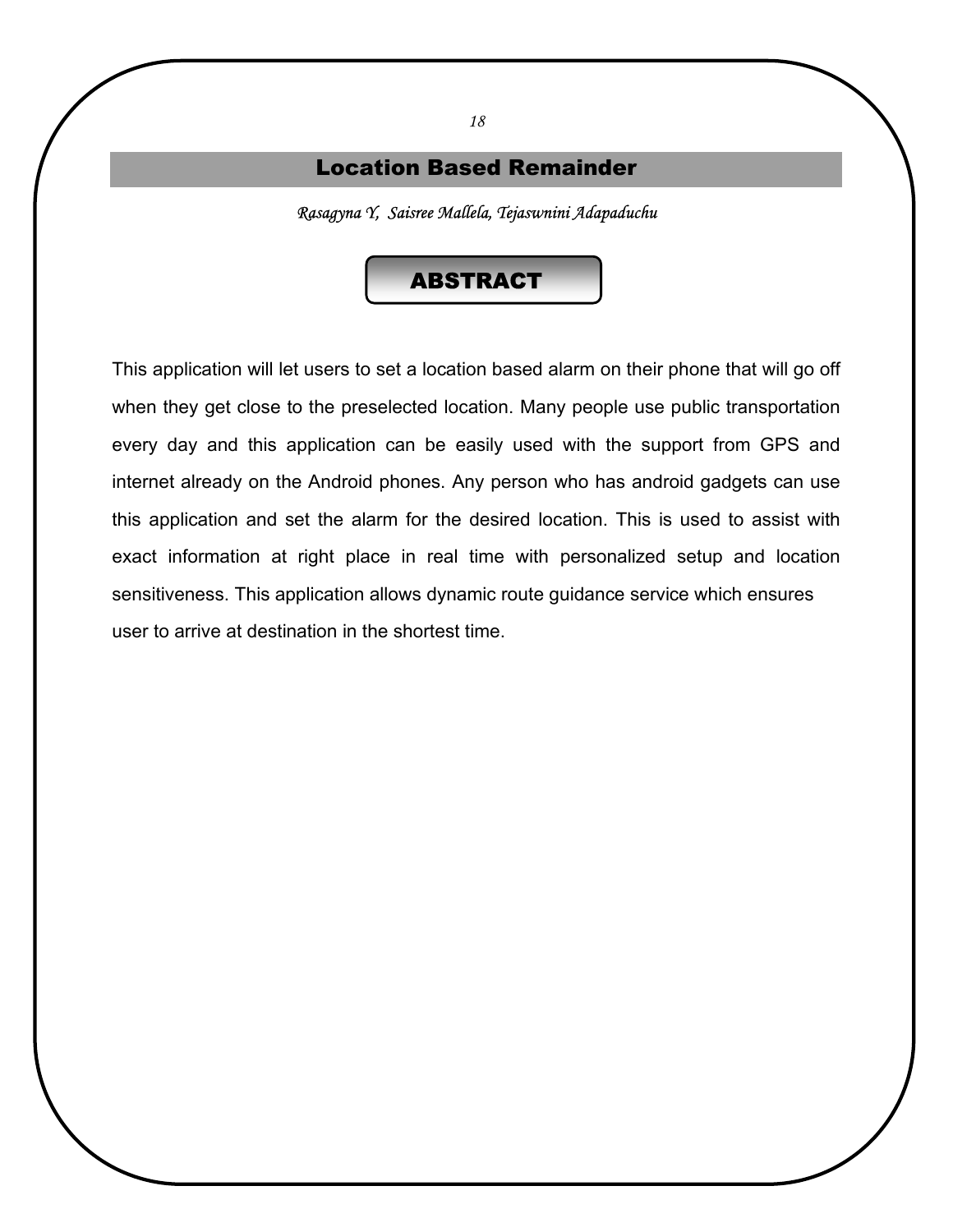#### Key 2 Safe Driving

*19* 

*Tejasvi Soma, Sunitha Lakkala, Sowmya Sabbani* 

#### ABSTRACT

As vehicle manufacturers continue to increase their emphasis on safety with advanced driver-assistance systems (ADASs), we propose a device that is not only already in abundance but portable enough as well to be one of the most effective multipurpose devices that are able to analyze and advise on safety conditions. Mobile smart phones today are equipped with numerous sensors that can help to aid in safety enhancements for drivers on the road. In this project, we use the three-axis accelerometer of an Android-based smart phone to record and analyze various driver behaviors Effective use of these data can educate a potentially dangerous driver on how to safely and efficiently operate a vehicle. With real-time analysis and auditory alerts of these factors, we can increase a driver's overall awareness to maximize safety.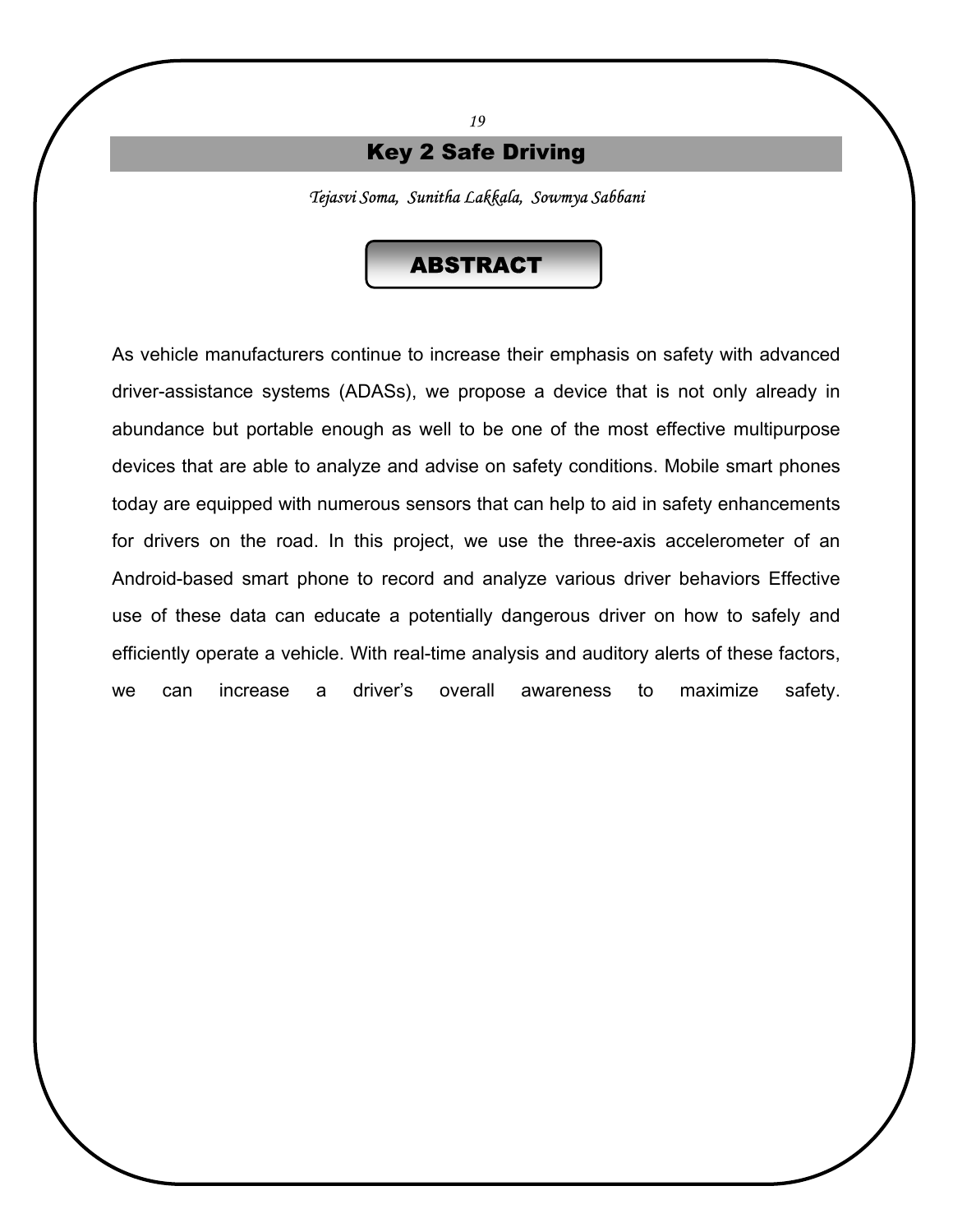#### 3 Stage FM Transmitter

*Akhil Reddy, S. Anusha, Krishna Shyam, Madhusudhan* 

#### ABSTRACT

3 Stage FM Transmitter is a devce is used for small range communications i.e., approximately upto 5 km. The general frequency of 88-108 MHz FM broad cast band can be used for this purpose. In this device output audio amplified signal is frequency modulated and then used for transmission. This device consists of 3 transistors which are used in 3 stages of transmission. In the first stage the audio signal is amplified and in the second stage they are used as input to an oscillator. In third stage the oscillator waves are frequency modulated and used for transmission.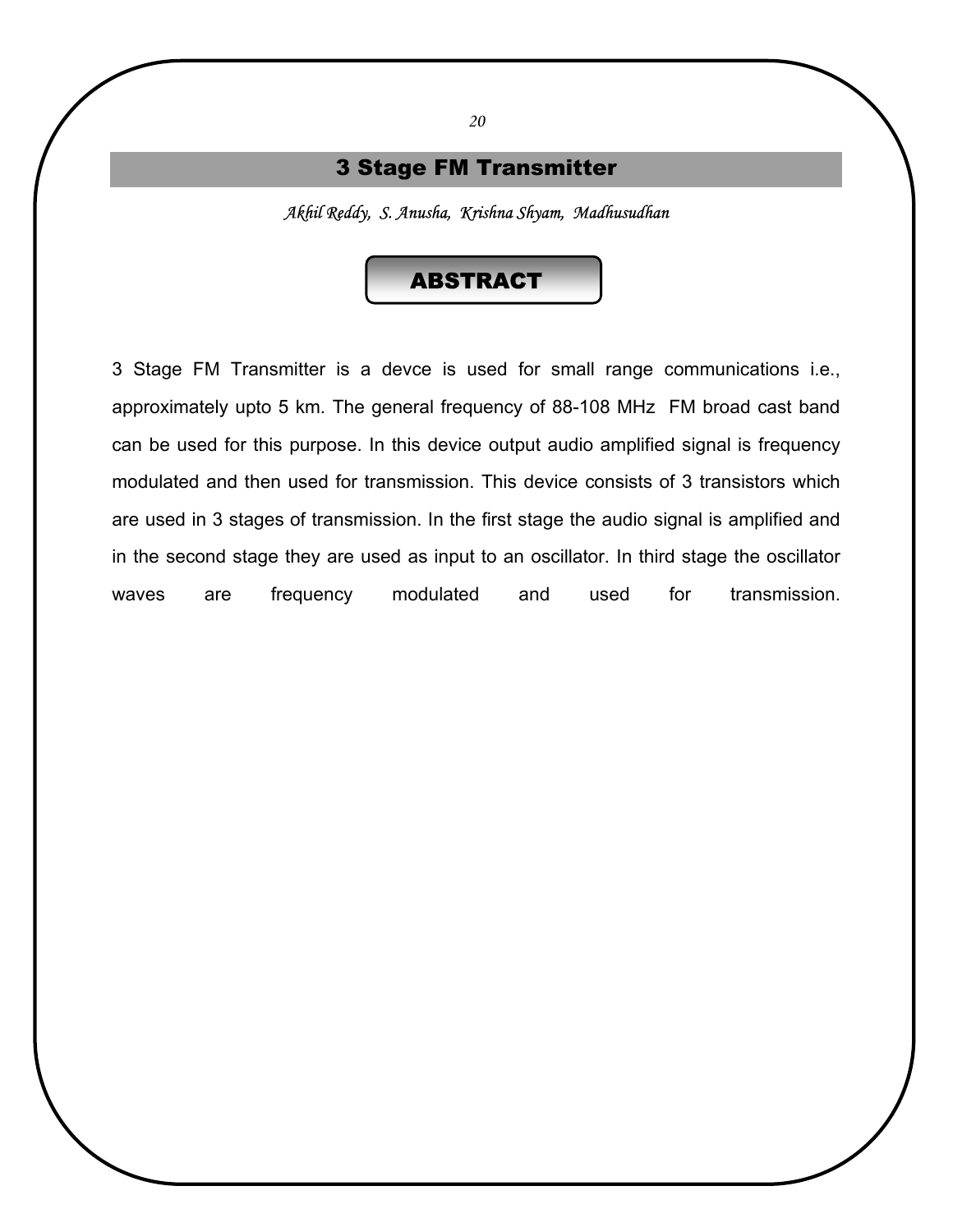### Production Of Energy From Salt Solution

*Akshitha, Laxmikanth, Manisha, Manoranjani* 

#### ABSTRACT

Water mixed with sodium chloride is used as salt solution which is the major component in this project. Copper sheet attached arround the coke tin using rubber strips as insulator in between them is immersed in the salt solution. In this system the copper sheet functions as cathode and coke tin as anode. Thus electrolysis is obtained in the system and electricity is produced. The energy obtained by this method can be used for low voltage (nearly 10 volts) applications.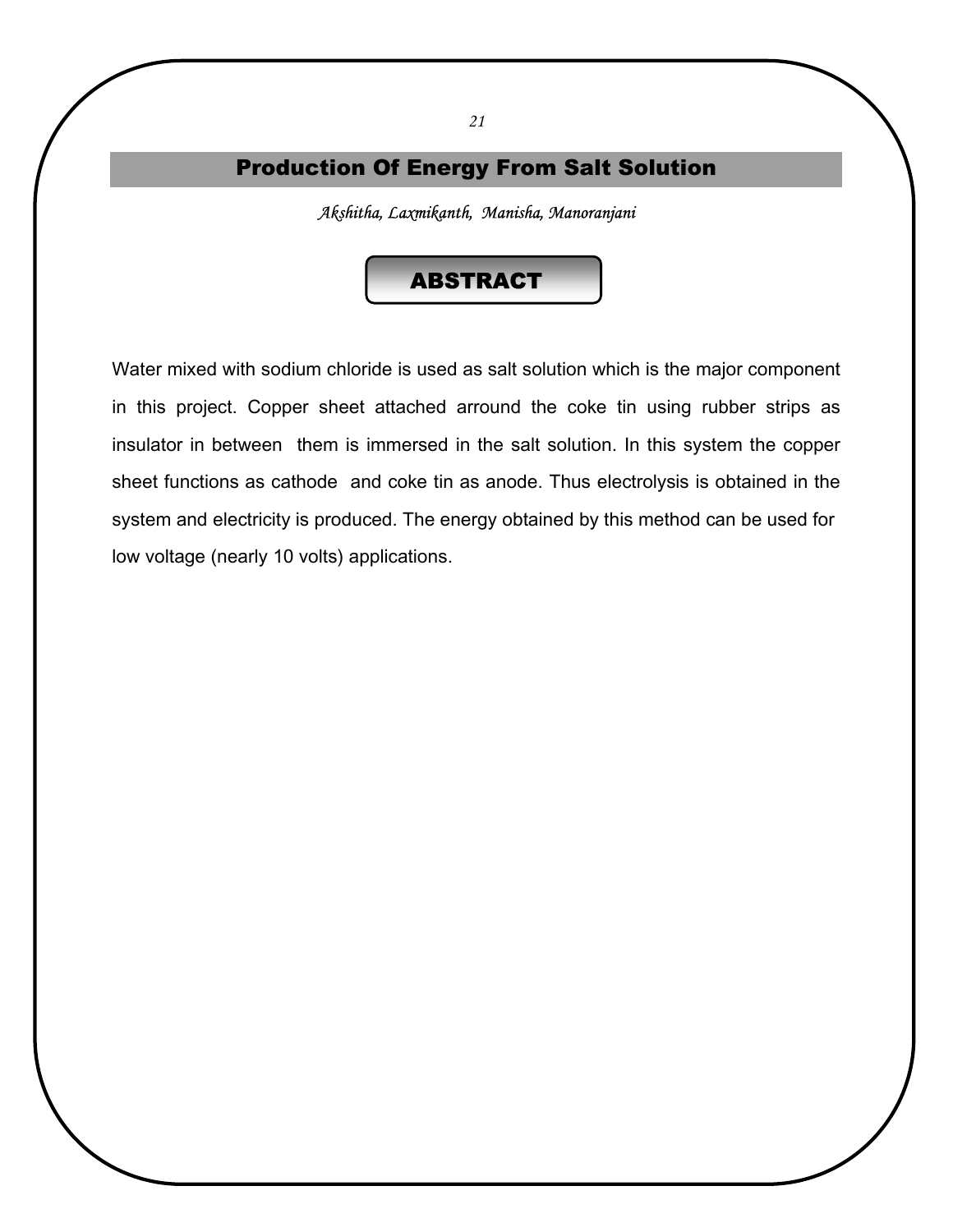# Production Of Current Through Bicycle

*22* 

*Y. Sai C Haran, G. Naga Sai Kumar* 

#### ABSTRACT

The main principle involved in this is magnetic induction and is helpful for villages under different conditions. We can use it for any appliances under 12v.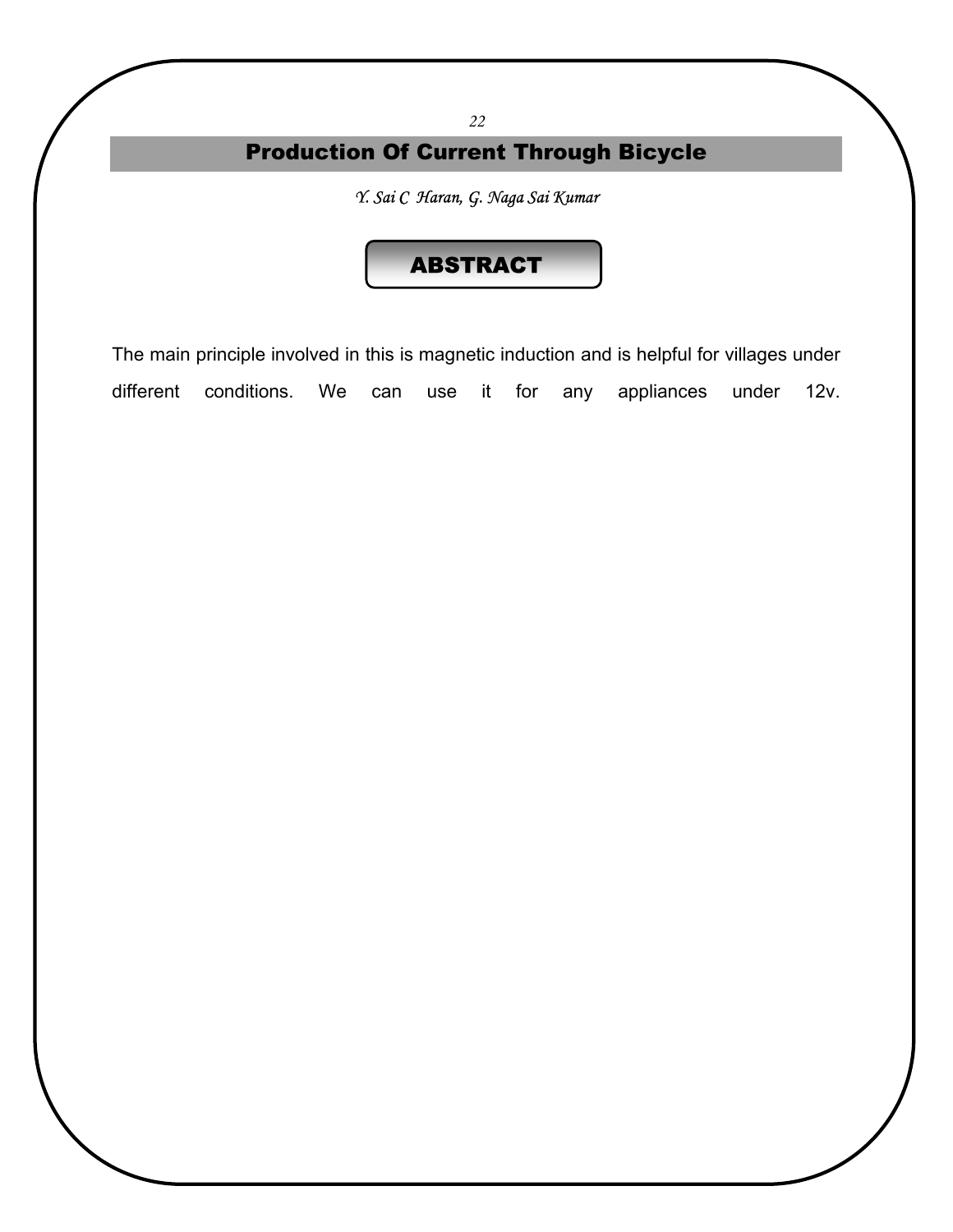## Sterling Engine

*D. Brahmendra Kumar, K. Dharani Kumar, K. Anil* 

#### ABSTRACT

Around 200 years ago Robert Sterling has invented this engine (air cycle). Since this requires only differential temperature, any waste burnings or nuclear waste & also heat rays can be used for producing electricity.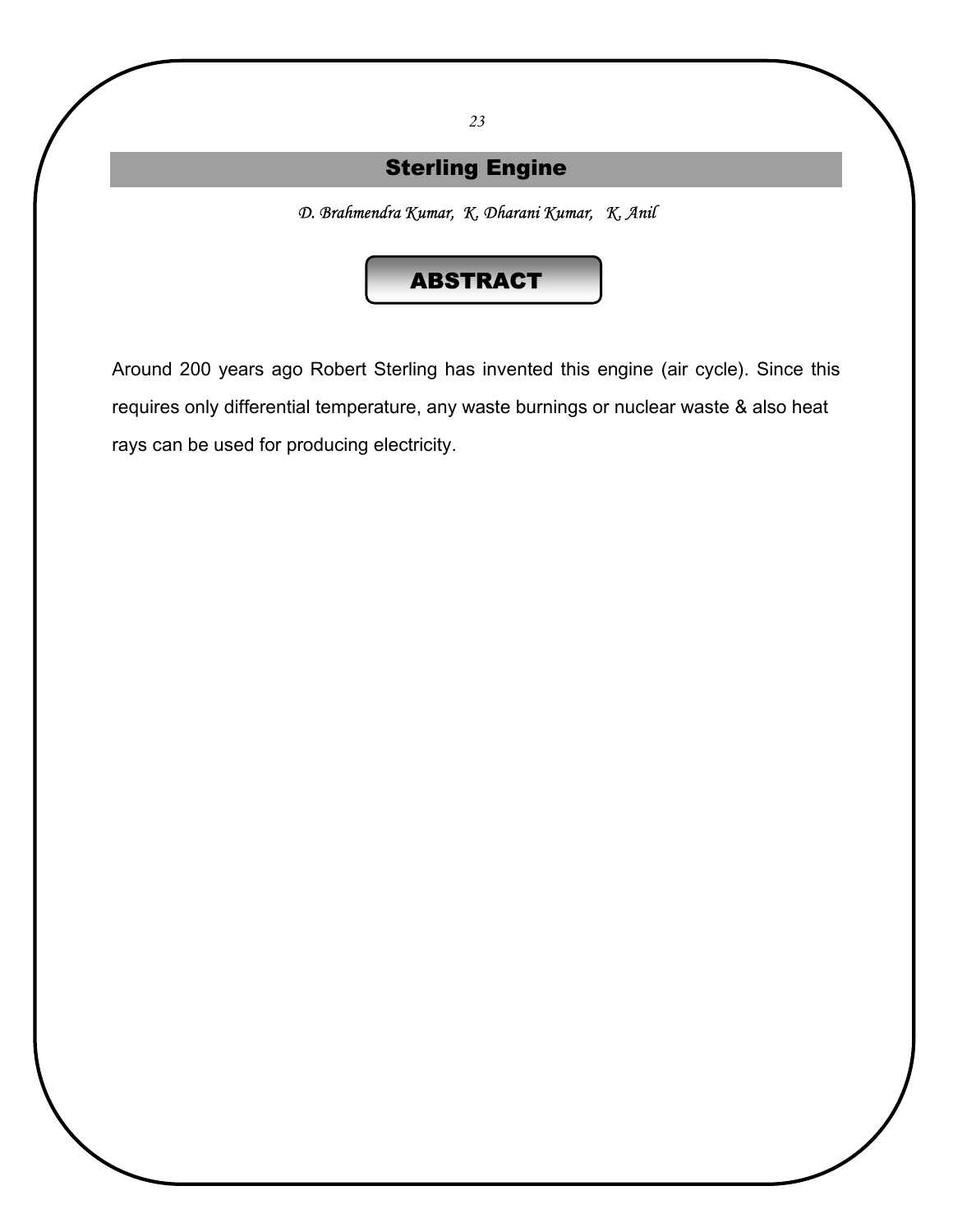#### Hydro Electric Power

*24* 

*B. Soujanya, K. Swetha, A. Soumya, P. Ravi* 

#### ABSTRACT

In this model, it is demonstrated production of electrical energy by using water, turbine and DC motor. Turbine is made with the help of spoons and wheels of the toy car. Water is arranged at certain height to fall on the turbine so that the potentail energy stored is converted to kinetic energy during the down fall of water. This kinetic energy is used to rotate the wheels attached to DC motor. Then DC motor supports the conversion of the mechanical energy to electrical energy. Thus it is demonstrated the principle of hydro electric power plants in this project.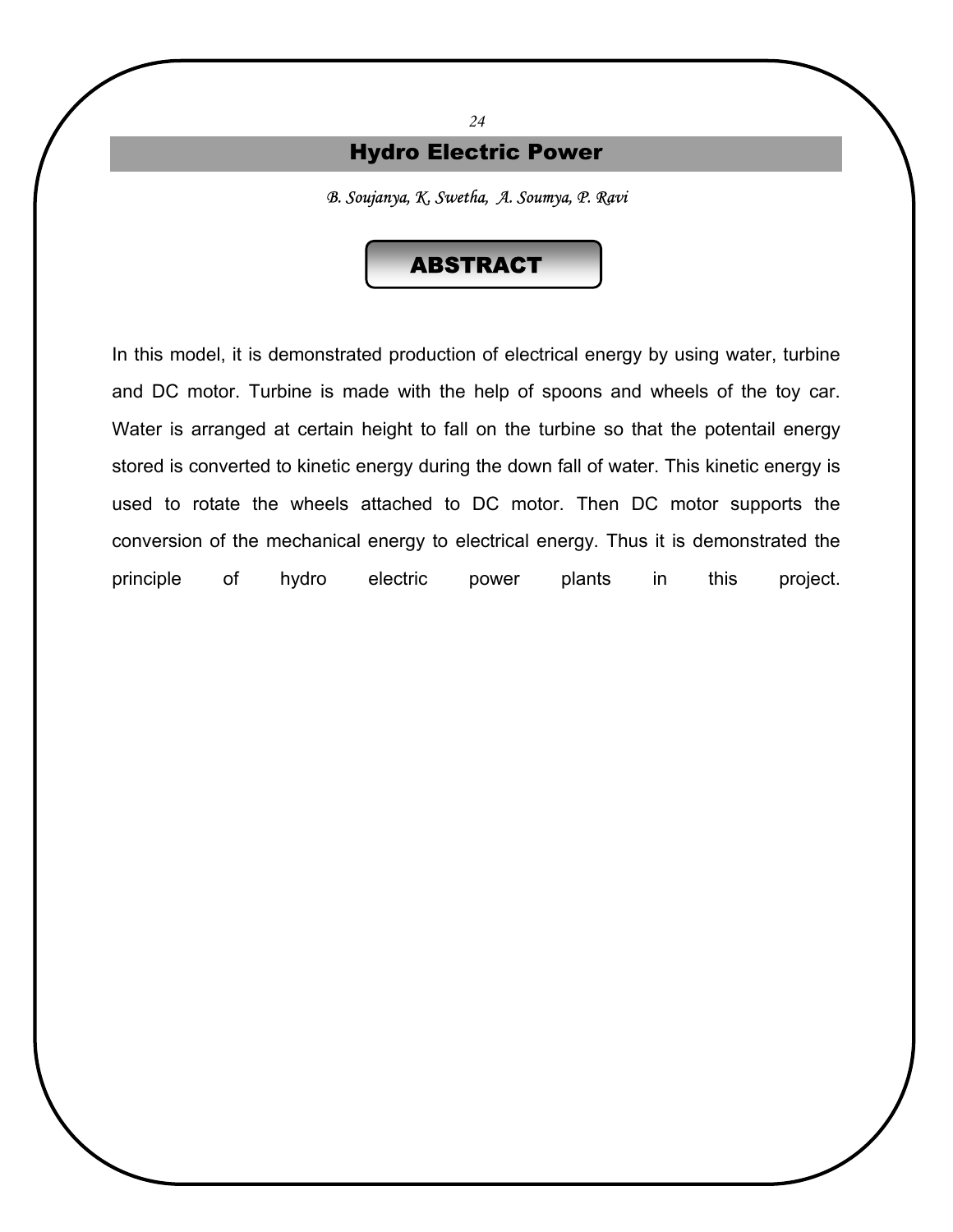#### Microbial Fuel Cell

*Y. Vamshi Sai, P. Usha Sree, E. Sravani, K. Shiva Kumar, P. Vaishnavi* 

#### ABSTRACT

This model works under the principle of conversion of energy released from decomposition of organice matter into electrical energy. The material used for making this fuel cell consists of two containers, salt bridge, moist soil, sodium chloride salt solution, air pump, carbon cloth and connecting wires. Final ouput of this model is with production of electricity from the bio waste.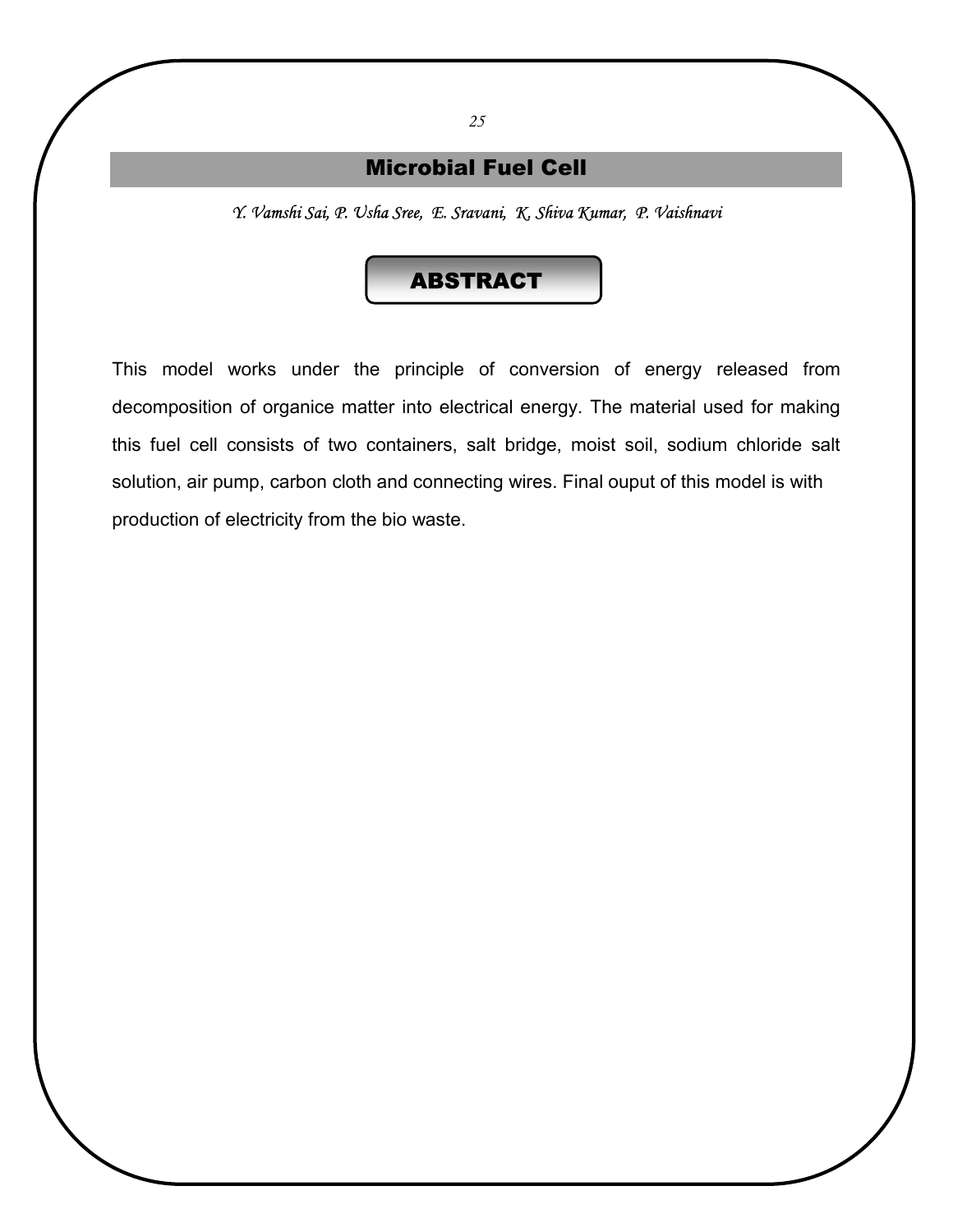#### Solar Boat

*26* 

*Alekhya, N. Ananth Shah, Arunkumar, Karthik* 

#### ABSTRACT

In this model it demonstrated the conversion of solar energy to electrical energy using the basic principle of Newton's 3rd law as thrust created by DC motor causes the movement of the boat. For this purpose solar panel (12V), DC motor (300 rpm), copper wire (2 mm gauge) and base (water bottle) are used.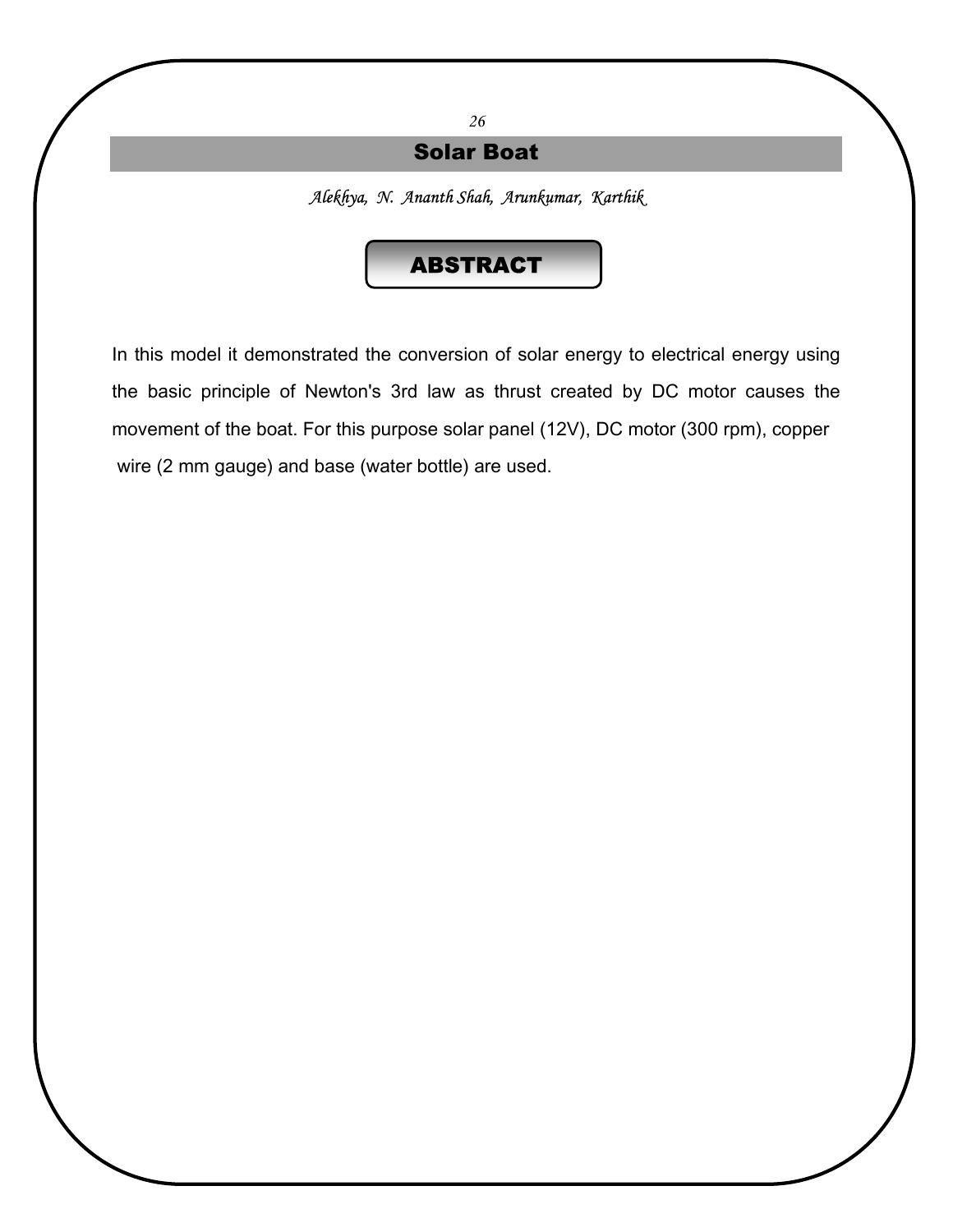## Physics Is Enjoyable

*27* 

*P. Vishnu, S. Yashwanth, Laxman Varun, Sainath* 

#### ABSTRACT

In this project, a few a simple models are projected as examples of Physics applications to focus on the theme how physics is enjoyable.

1. Magnetic levitation

2. Optical illusion and

3. Magic window are considered for the above mentioned purpose.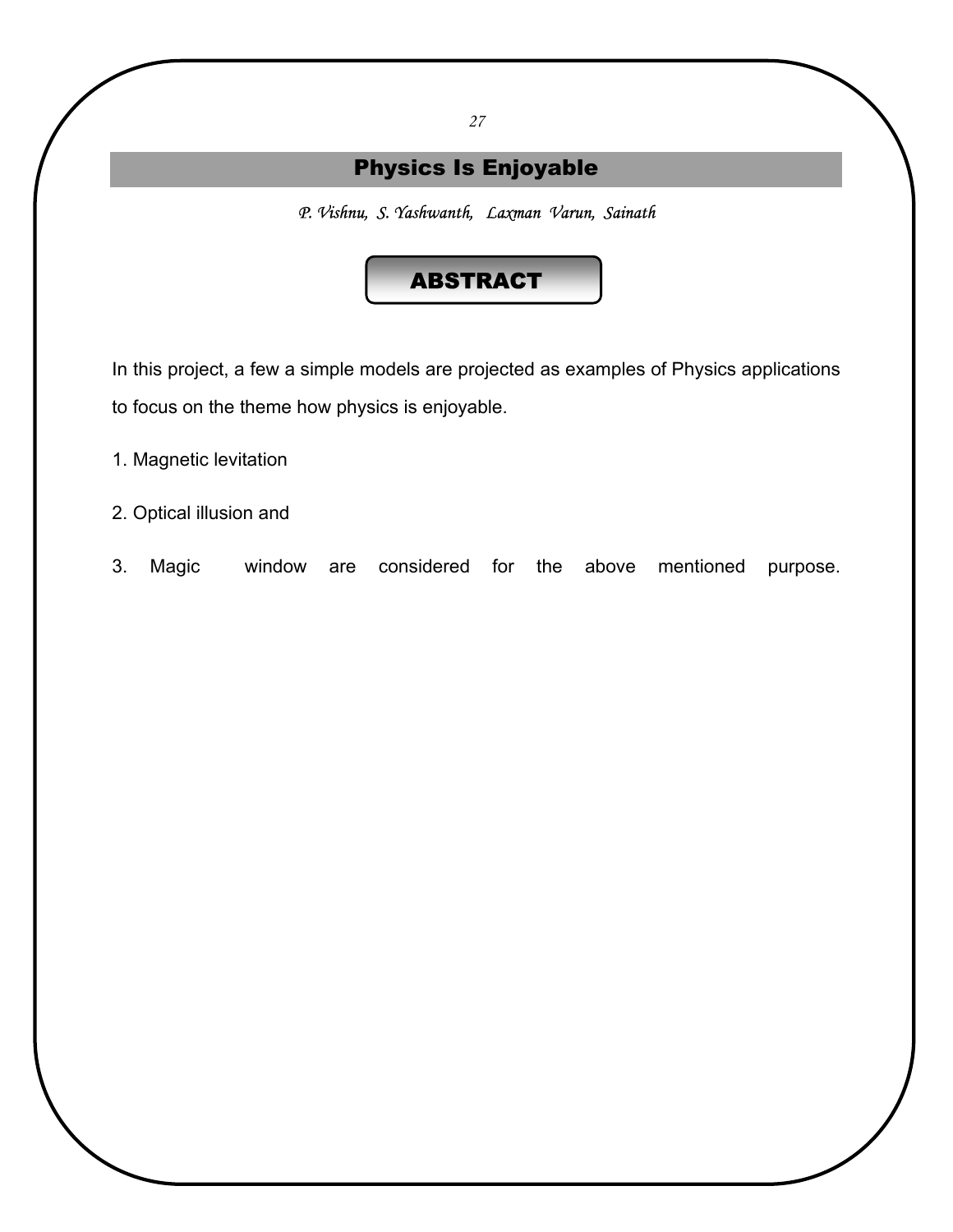## Design Development & Analysis Of A Six Wheel Solar Rover For Motion On Uneven Terrain

*Mallesh Manda, Sai Kiran B, Rajashekhar Adavelli, Molakari Satish, Santosh Kumar Nalla* 

#### ABSTRACT

It is very prominent with those dependable upon the non-renewable sources. It's a proactive approach to shift our source of energy to renewable source. This project work details the Development of a Solar Powered Vehicle which is one of the solutions for the oncoming crisis. Also this project describes the design of a rocker-bogie mechanism for six wheel solar Powered Vehicle. The Link of Rocker-Bogie mechanism was analyzed using FEM. The best link design for the rover was chosen so that different parameters like stress, displacement are within the limit. The Vehicle has been designed for minimum mass by analyzing the stresses and deflections on its links, using finite element method. Wheels were designed in such a way to have a motion even on uneven terrain. As the speed of rover is very slow, only static forces act on the rover structure and hence the acceleration forces are neglected. The basic modelling of the links is done in Pro-E and then the models are imported in ANSYS software for FEM analysis.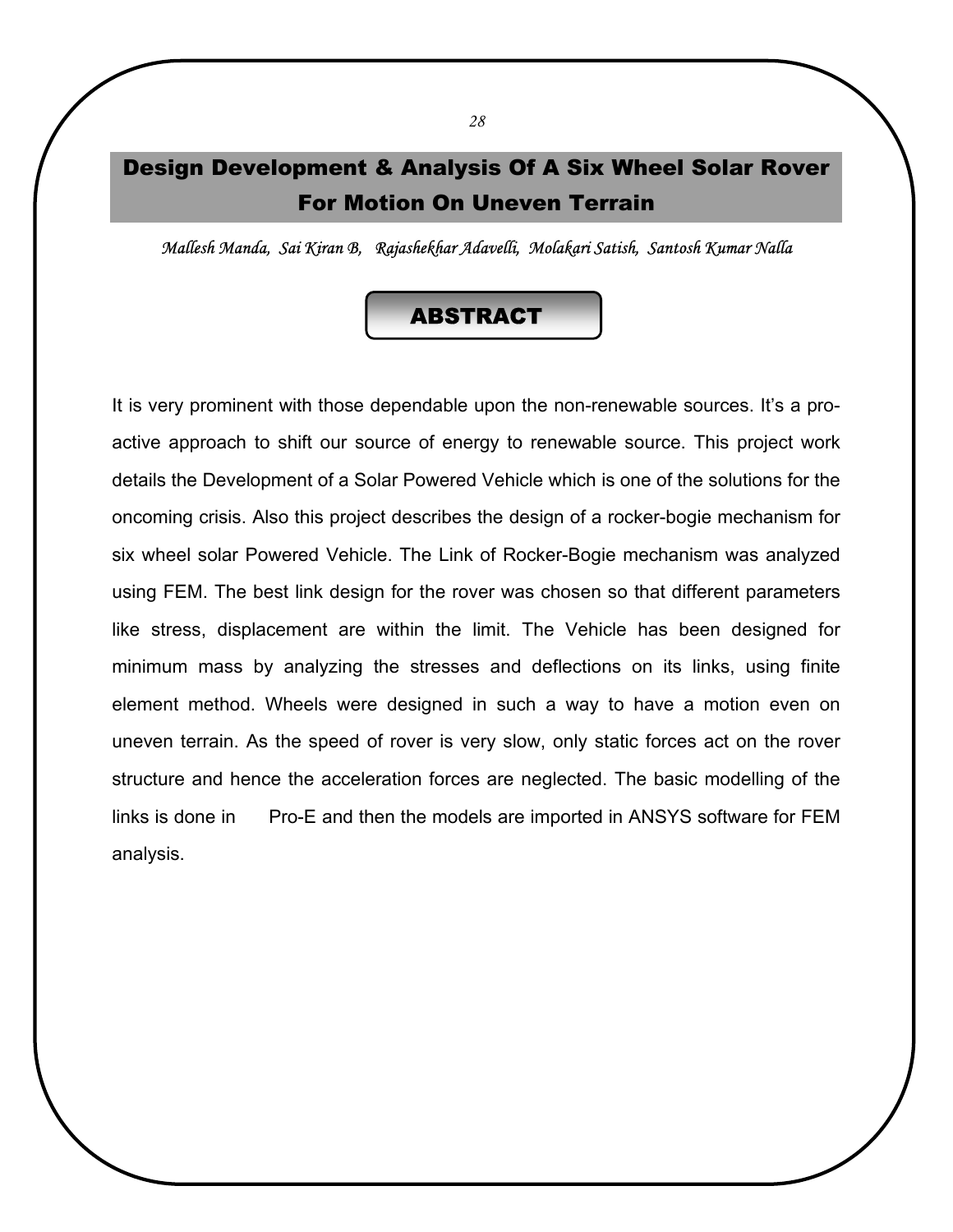#### Adaptive Headlight System And Driver Alert System

*Rohit P.L., Pavan Kumaragrawal , Abhinay Reddy Bobbili, Mali Veeranna* 

#### **ABSTRACT**

The adaptive headlights on vehicle cast the beam in the direction of the curve and ensure better visibility on winding roads and alerts the driver when he is sleepy.By using this method we will be able to control the night accidents generally occurs at turns because of not negotiating the turns properly by drivers.Compatible with all new generation vehicles. Enhance the future applications such as : Collision avoidance. Automatic change of beam intensity as per incident light..Cost effective.Reliable and easy maintenance. Degree of rotation of lamp is – 30degree.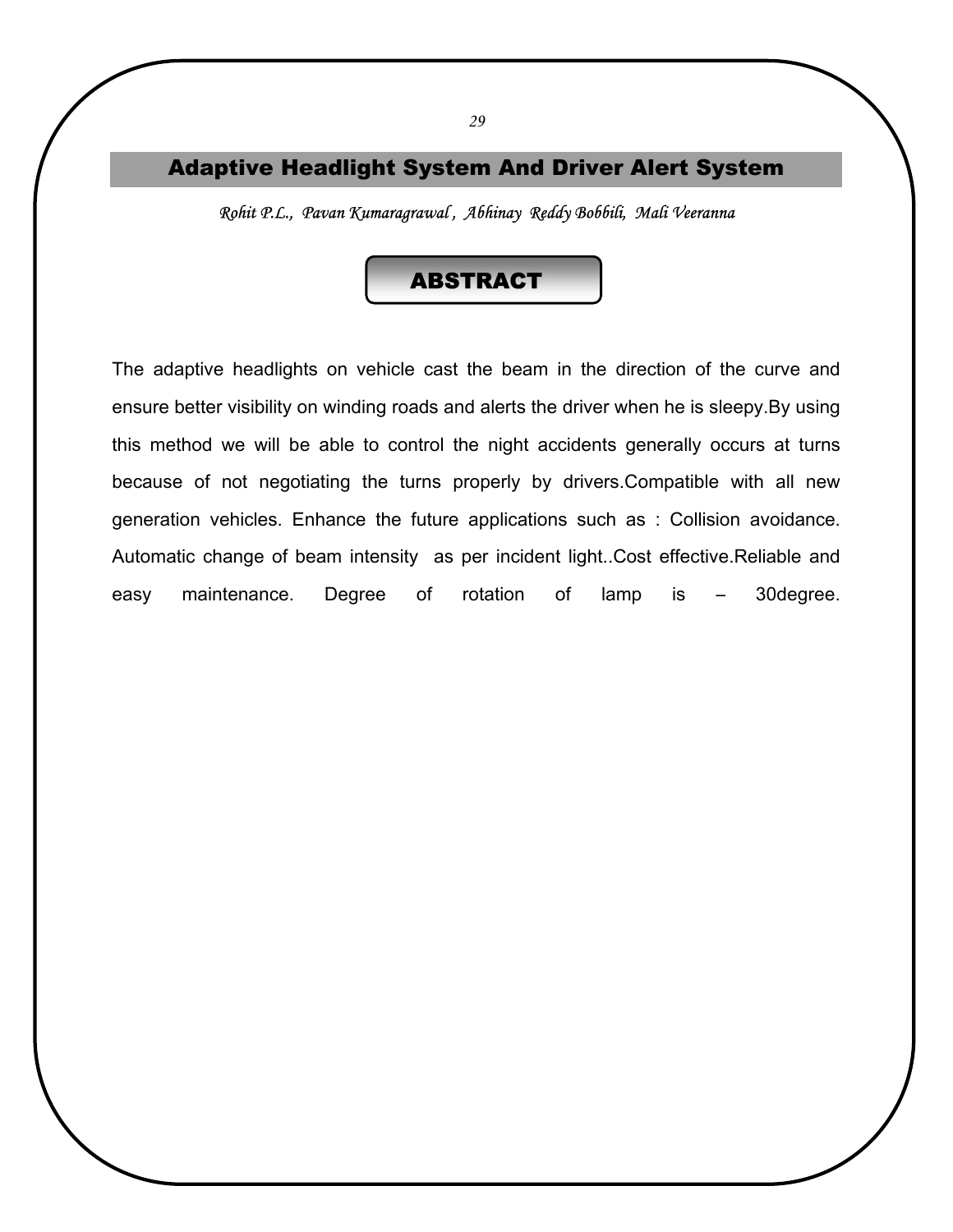#### Conversion Of Plastic Into Diesel

*Nikhil Chakravarthy S, Hari Hara Banda, Vamshi Yadav Allamla, Ganesh D* 

#### ABSTRACT

Waste plastics are one of the most promising resources for fuel production because of its high heat of combustion and due to the increasing availability in local communities. Unlike paper and wood, plastics do not absorb much moisture and the water content of plastics is far lower than the water content of biomass such as crops and kitchen wastes. The conversion methods of waste plastics into fuel depend on the types of plastics to be targeted and the properties of other wastes that might be used in the process. Additionally the effective conversion requires appropriate technologies to be selected according to local economic, environmental, social and technical characteristics. In general, the conversion of waste plastic into fuel requires feedstocks which are non-hazardous and combustible. In particular each type of waste plastic conversion method has its own suitable feedstock. The composition of the plastics used as feedstock may be very different and some plastic articles might contain undesirable substances (e.g. additives such as flame-retardants containing bromine and antimony compounds or plastics containing nitrogen, halogens, sulfur or any other hazardous substances) which pose potential risks to humans and to the environment. Pyrolysis is the thermal disintegration of carbonaceous material in oxygen-starved atmosphere. When optimized, the most likely compounds formed are methane, carbon monoxide, hydrogen carbon dioxide and water molecules.the yields of different products depend very much on the process variables. The pyrolytic oil can be blended with the conventional liquid fuels. The pyrolytic waste disposal will also mitigate the problems of environmental pollution.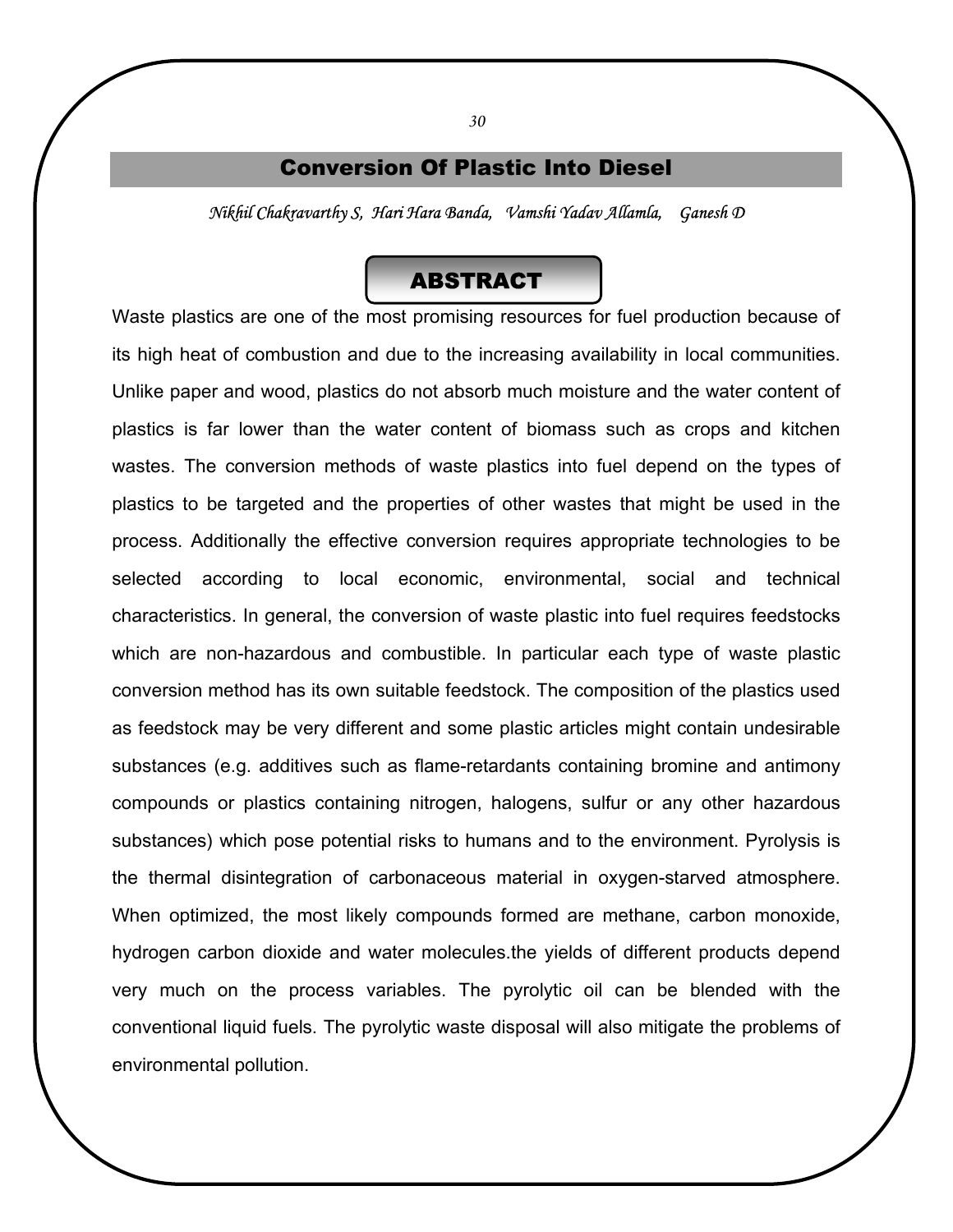## Chainless Bicycle-Fabrication,Assembling And Performance Demonstration

*Vishnu Teja Punugupati, Nagarjun S., Srivesh Reddy Guduru, Srihari Yarukala* 

#### ABSTRACT

The name itself suggests that a bicycle runs without chain, we might have never seen the chainless bicycles in our daily life. Here instead of chain, we are using gears and shaft to transmit power from pedal to the rear wheel. For the manufacturing of gears we opted EN8 material, because it is unalloyed medium carbon steel which has high strength levels compared to normal bright mild steel, due to thermo mechanical rolling. EN8 is suitable for all round engineering purposes that may require a steel of greater strength.Bike computer is a wireless device which shows the top speed, current speed, trip distance, trip time etc. Solar LED light is placed below the seat as danger light, where it could be visible even at the night .We all know the principle of dynamo, but here we connected the armature to LED lights to get better brightness. When compared to conventional bicycle this chainless bicycle is easy to drive on normal roads or on hilly regions .These gears are setup in the ratio of 1:2.64 ,where normal conventional bicycle will have it's ratio as 1:2.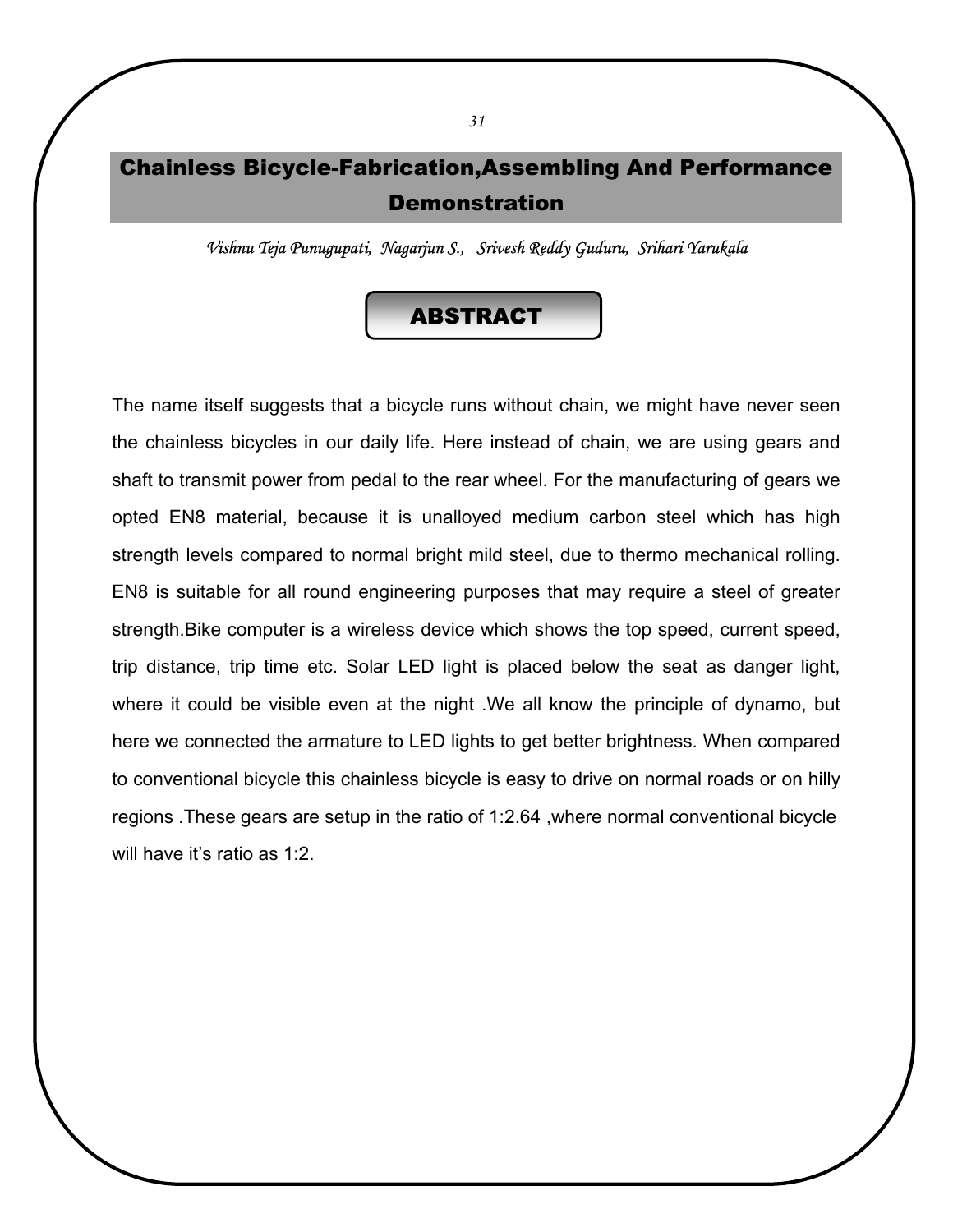### Spokeless Bicycle

*Sravanya Tayi G, Jayesh. H .Solanki, Shylaja Mittapelly, Nandu Battu, Priestley Bandi* 

# ABSTRACT

These days we hear about "e-vehicles" a lot. Every effort made towards an environment friendly concept grabs attention and interest too. Students, engineers, research scholars and techno-geeks are coming up with numerous ideas.

Most of the pollution contribution comes from the industries and automobiles. The more powerful and sophisticated vehicles giving higher comfort to the user are looked forward to. But all this is achieved at the cost of our environment. Even for an instance, if one considers the concept of electric vehicles, we may "just feel" that we are saving a good amount of fuel as well as contributing to nature. But a deep insight may bring it clear to our minds that the electricity used as an alternative also needs to be generated, and this in turn is achieved by using the conventional fuel!!!

So, our team decided to work with the conventional methods, which are "simple but always effective". We landed on the idea of making a bicycle with an alternative design. The ordinary bicycle which we see is with spokes, but the one we conceived is spokeless. We are fabricating a bicycle with a gear drive. This is a beautiful model and a feast for eye to see once it's done. Apart from the visible beauty, it has also got its own mechanical advantage. It is a sturdy structure when compared to the conventional one. The speed of this bicycle may not be very high. But to fulfill this drawback, we have better advantage too. In this bicycle, one can drive along very steep curves also. This is not very much possible with the ordinary bicycle.

The main backbone of our project is the thought of making a mechanical setup which is both eco-friendly and cheap.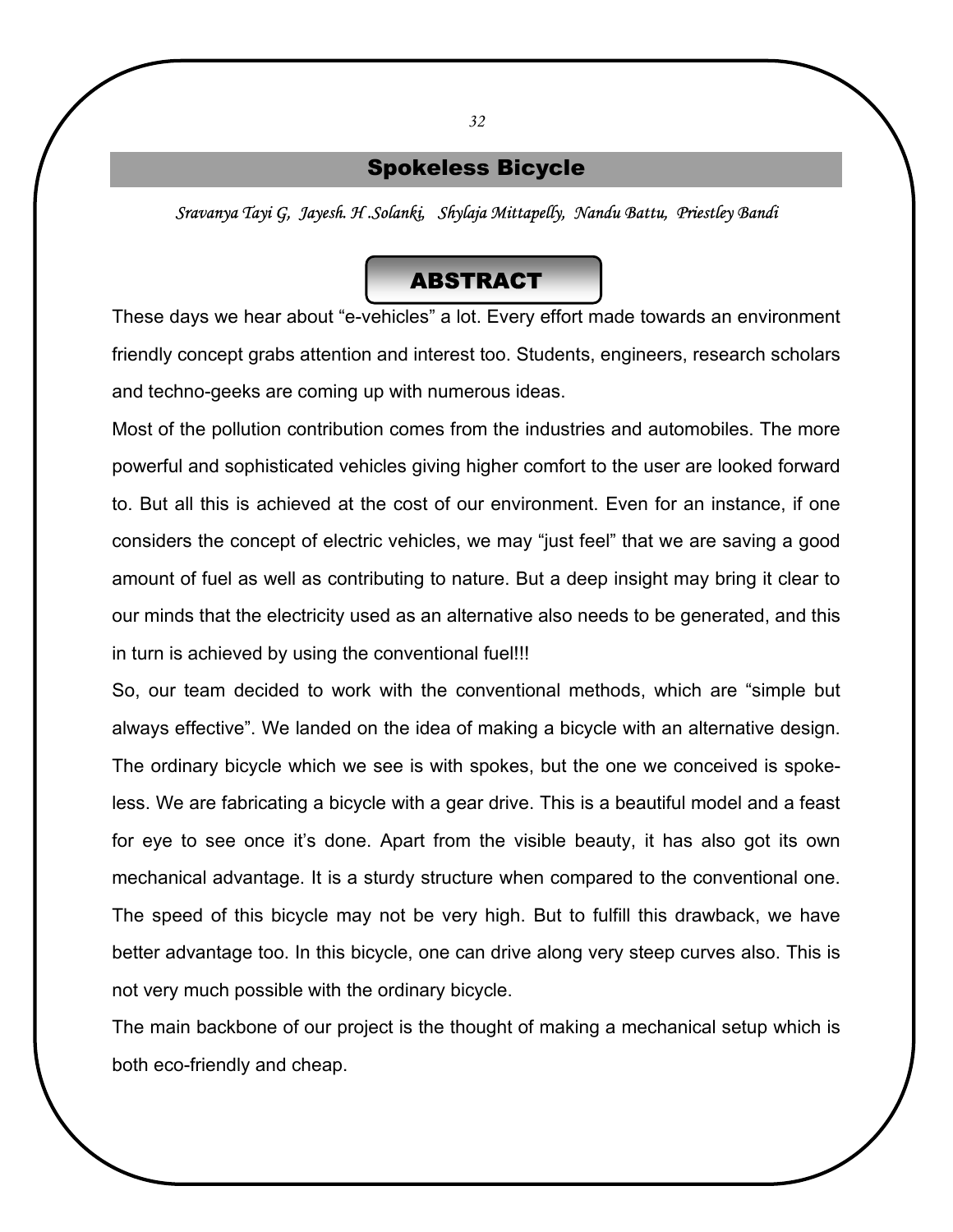# Design And Developmemnt Of Mechanical Solar Tracker

*Gopi Srinivas Goud Putta, Venkata Varun Ramagiri, Jayanth Raju D., Jampain Naik, Rammadhav Manne* 

### ABSTRACT

Rapidly exhausting fossil fuels has propelled need to utilize renewable sources of energy like solar energy; wind energy etc., to the best of their potential. Solar energy is most readily available compared to other forms of energy. Photo-voltaic (PV) cells are responsible for generating electricity, which is usable form of energy, from solar energy. To utilize maximum amount of solar energy, the PV cells must be aligned orthogonally to the sun. For this purpose we need trackers. The aim of this project is to make a tracker using gear mechanism, which would continually track the sun all the time without any manual effort. This would ensure maximum utilization of solar energy, as mentioned earlier. The design and working of tracker along with results due to tracking will be discussed and presented in detail in this project.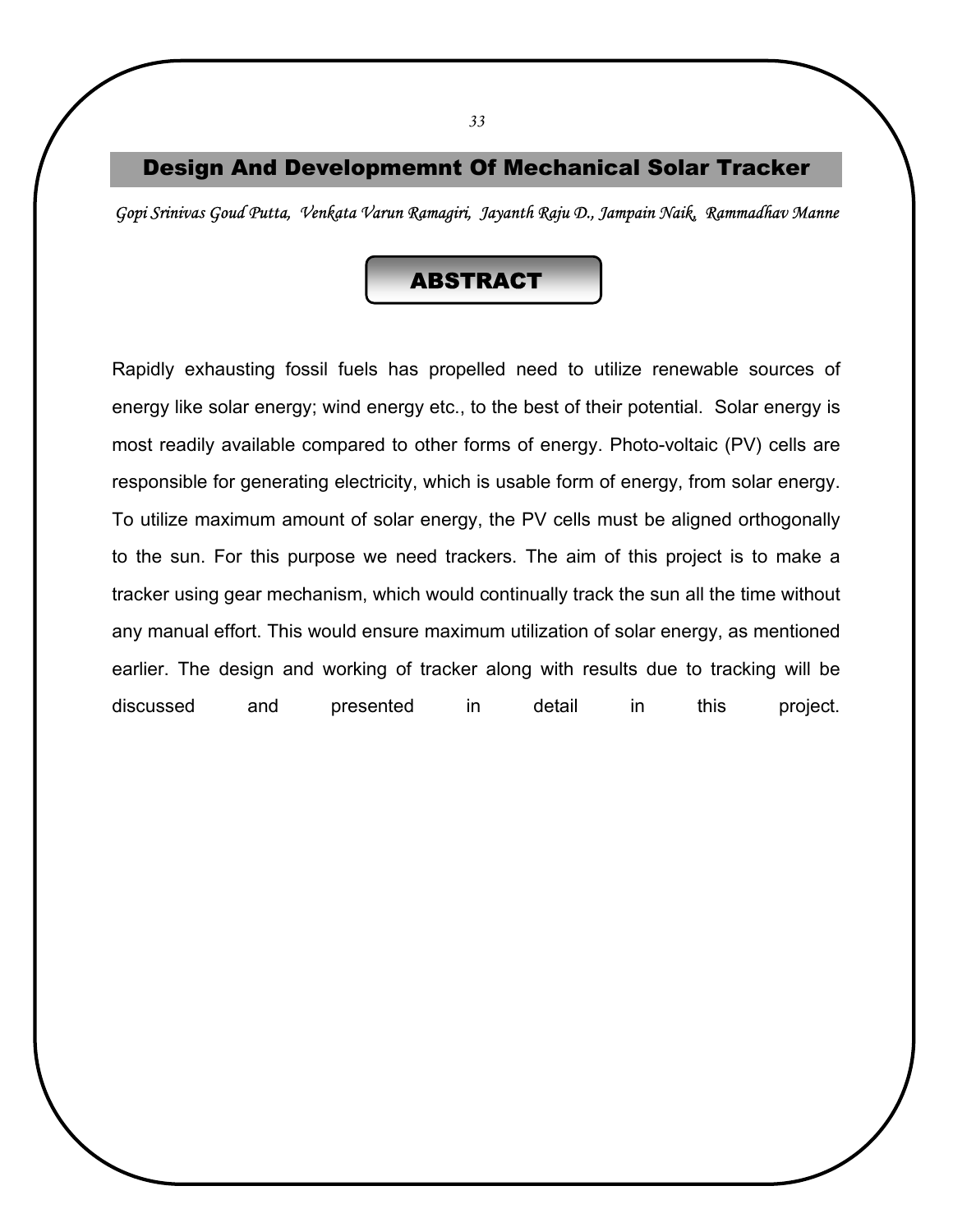### Simulation Of Robotic Arm

*Bhavana Chidagani, Aruna Jala Deepthi Vydyula, Radhika Konyala, Avinash Kesipeddi* 

### ABSTRACT

The Project aims at designing a Motorized Helping Hand to resemble to function as the human arm that will able to grip, pick and place various objects with the help of leg movements on the table.

The design of Helping involves few major components which include the rotating base, shoulder, wrist and gripper and Leg base movement station at the foot level.

The robotic arm in our project has 4 degrees of freedom. The arm is a 4 axis robotic manipulator consisting of a rotating base, two links and a gripper.

The four axis consist of the following:

- Elbow, wrist (vertical movement)
- an axis at the base (horizontal movement)
- Finger (gripping movement)

The main considerations taken during the design process was to design a Helping Hand that functions as the human arm, able to stand alone, with size similar and, light and the overall low cost.

 The material used to fabricate the body of the robotic arm was chosen to be aluminum as it is a light weight metal, rigid, cheap compared with stainless steel and easy available in the market. It is also resistance to wear and rust. Another important point why aluminum was chosen mainly because it is easy to fabricate as the components of the robotic arm require a lot of bending and hole drilling process. The thickness of the aluminum was chosen to be 1.5mm thick.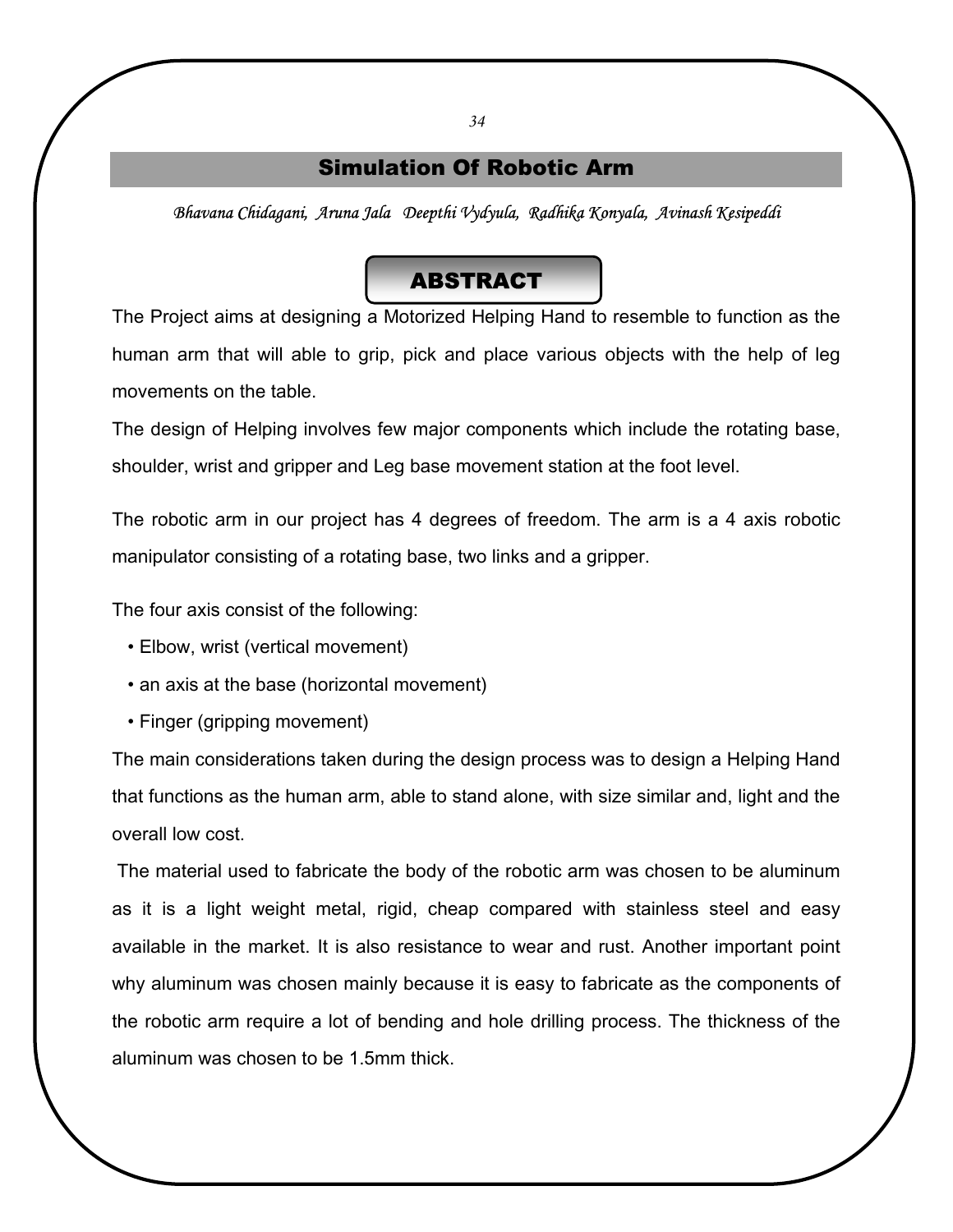# Design And Fabrication Of Solar Street Lighting System With Booster Mirrors

*Anusha V., Akhilesh K V S S, Linga Murthy Gumasa, Praveen Mangalagiri* 



Solar street lights are raised light sources which are powered by Photovoltaic panels

generally mounted on the lighting structure. The Photovoltaic panels charge a rechargeable battery, which powers a LED light during the night. Solar street lights provide public lighting without use of an electrical grid; they may have individual panels for each lamp of a system, or may have a large central solar panel and battery bank to power multiple lamps.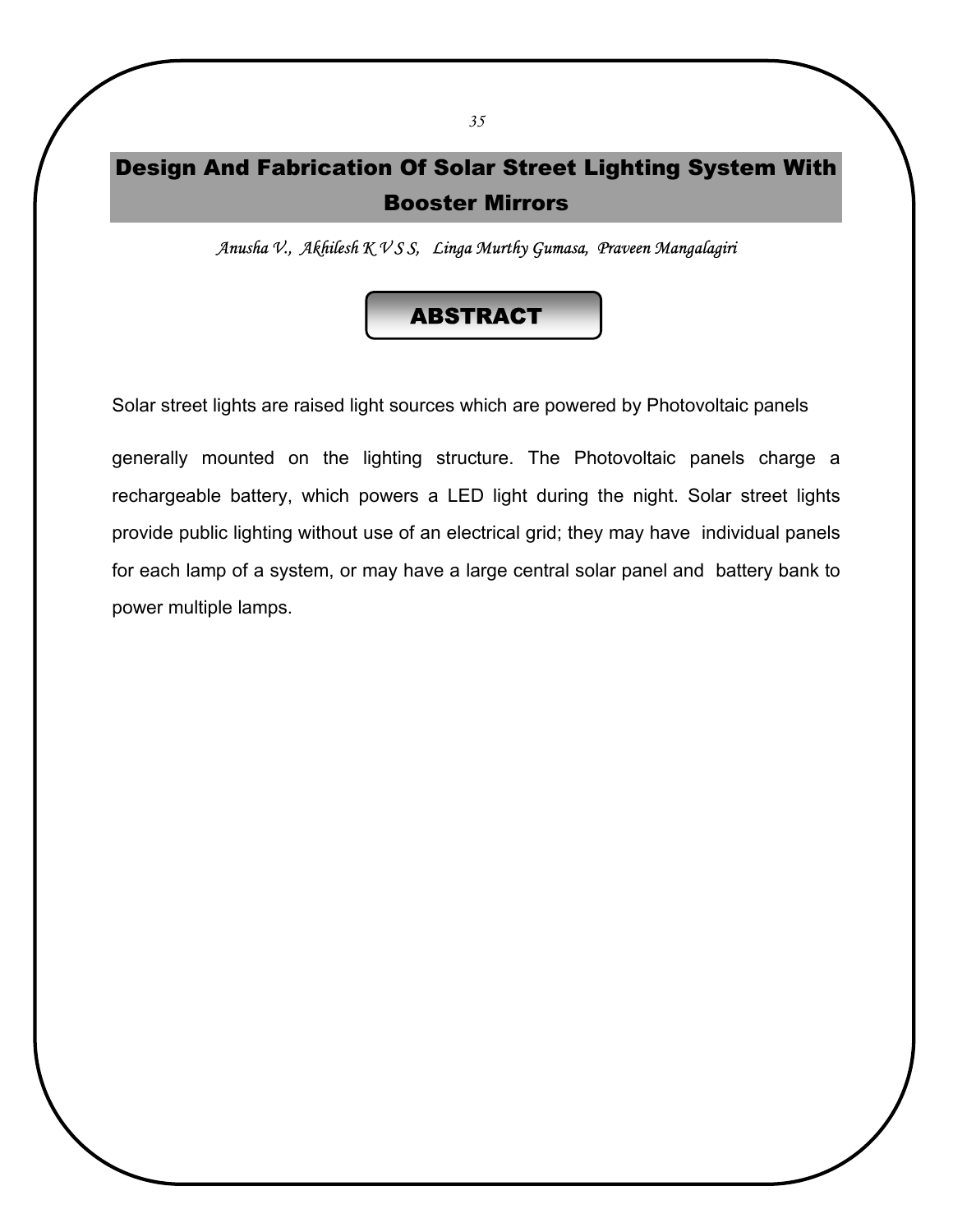# Advanced Vehicle Tracking Using GPS Modem

*Madhuri S, Bhuvana Jyothi K, Prateek Abhyankar, Lokesh Kumar Viswavarapu* 

### ABSTRACT

In this project, the route/path travelled by the vehicle can be obtained by storing its position at each and every point. With this one can keep the track of the vehicle and check if the vehicle followed the required path to reach its destination. Here the GPS Logger is being used to store location information. Generally they are deployed in the field and connected to a computer to retrieve information. To track and store data, three components are used. They are Arduino uno board, SD card module, GPS module. Arduino uno is a open source with ATMEL controller. The Arduino Uno has a number of facilities for communicating with a computer, another Arduino, or other microcontrollers. SD card module is used for storing the GPS data received from the GPS module. The GPS module spits out raw NMEA data in the form of serial strings. The program running on the arduino parses the NMEA strings and saves the data in a CVS file located on the SD card module. The CVS file from the SD card can be transferred to the computer. The data stored is processed using matlab and can be displayed in the form of maps.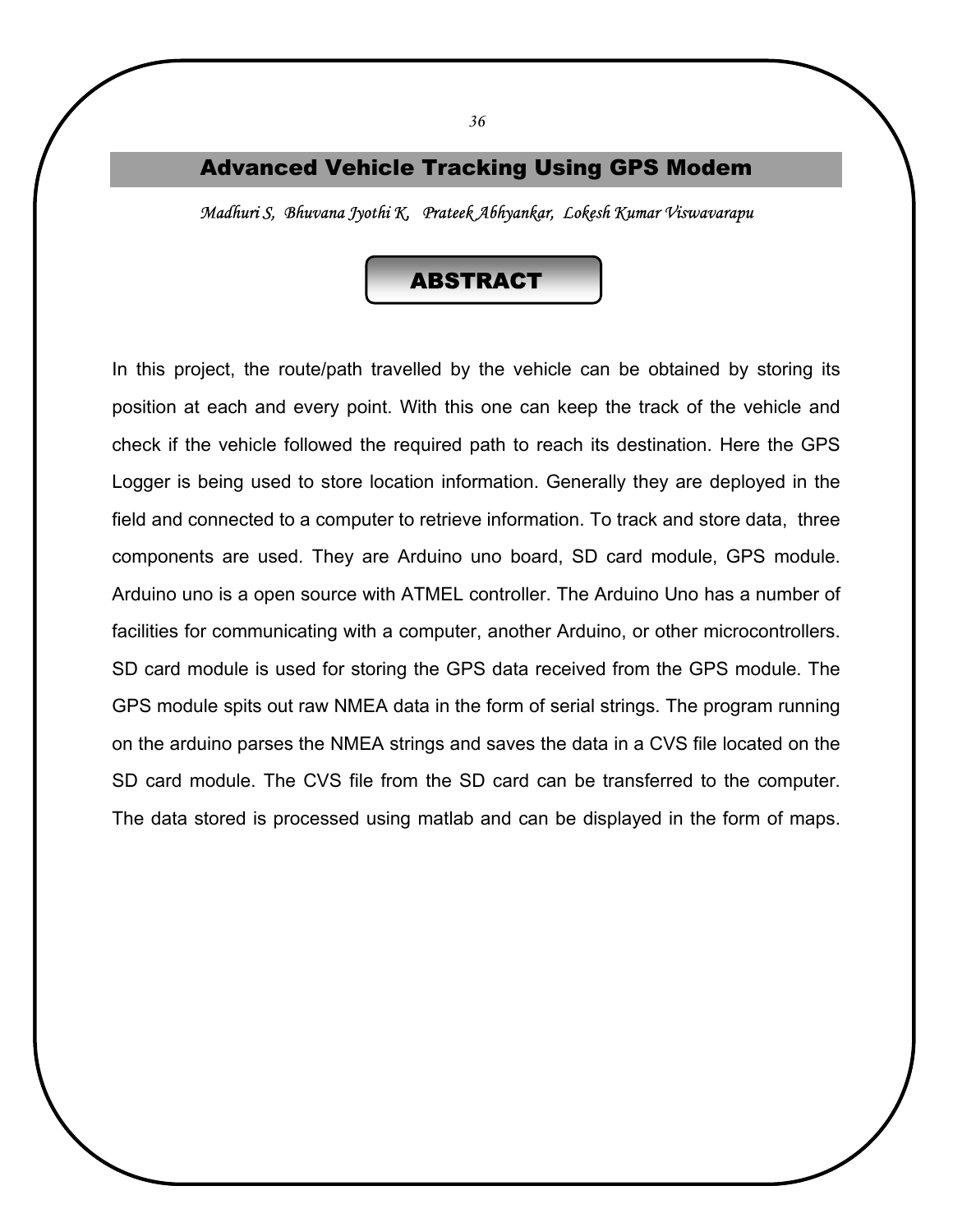# Patient Monitoring / Attending System Using Zigbee and GSM with MEMS

*Prathyusha Maloth, Kusumavathi S, Sriram Naresh* 

### ABSTRACT

The project aims in designing an emergency defibrillator which is capable of giving shocks to a human heart which has stopped working suddenly.

A defibrillator is a machine commonly used by cardiologists. This machine is used in order to shock a human's heart back into usage. The way your heart works is that you have small cells called pacemakers sending electrical pulses to your cardiac muscles that tell your heart when to pump blood. When these electrical pulses stop, your heart stops beating. When this happens, a defibrillator is used to shock the heart muscles and the pacemakers back into action. The way this is achieved is by rubbing the two panels of the defibrillator together to create an adequate electrical current, and then the heart gets back to the normal state.

The project aims in designing a system which is capable of continuously displaying the heart beat of a person on LCD and tilt made by the patient using MEMS. The concerned doctor gets the heart beat and tilt details continuously through the GSM Modem in the form of SMS alerts. In case of abnormal condition, the doctor sends message format regarding the amount of electric shock needed. Automatically the Microcontroller gives the input to the defibrillator which in turn gives the shock to the patient. The needs of the patient can be expressed using MEMS wirelessly through zigbee and the voice circuit in the receiver section announces that voice command for example I need water etc.

 Heart beat monitor and display system is a portable and a best replacement for the old model stethoscope which is less efficient. The heart beat rate is calculated manually using stethoscope where the probability of error is high because the heart beat rate lies in the range of 70 to 90 per minute whose occurrence is less than 1 sec, so this device can be considered as a very good alternative instead of a stethoscope.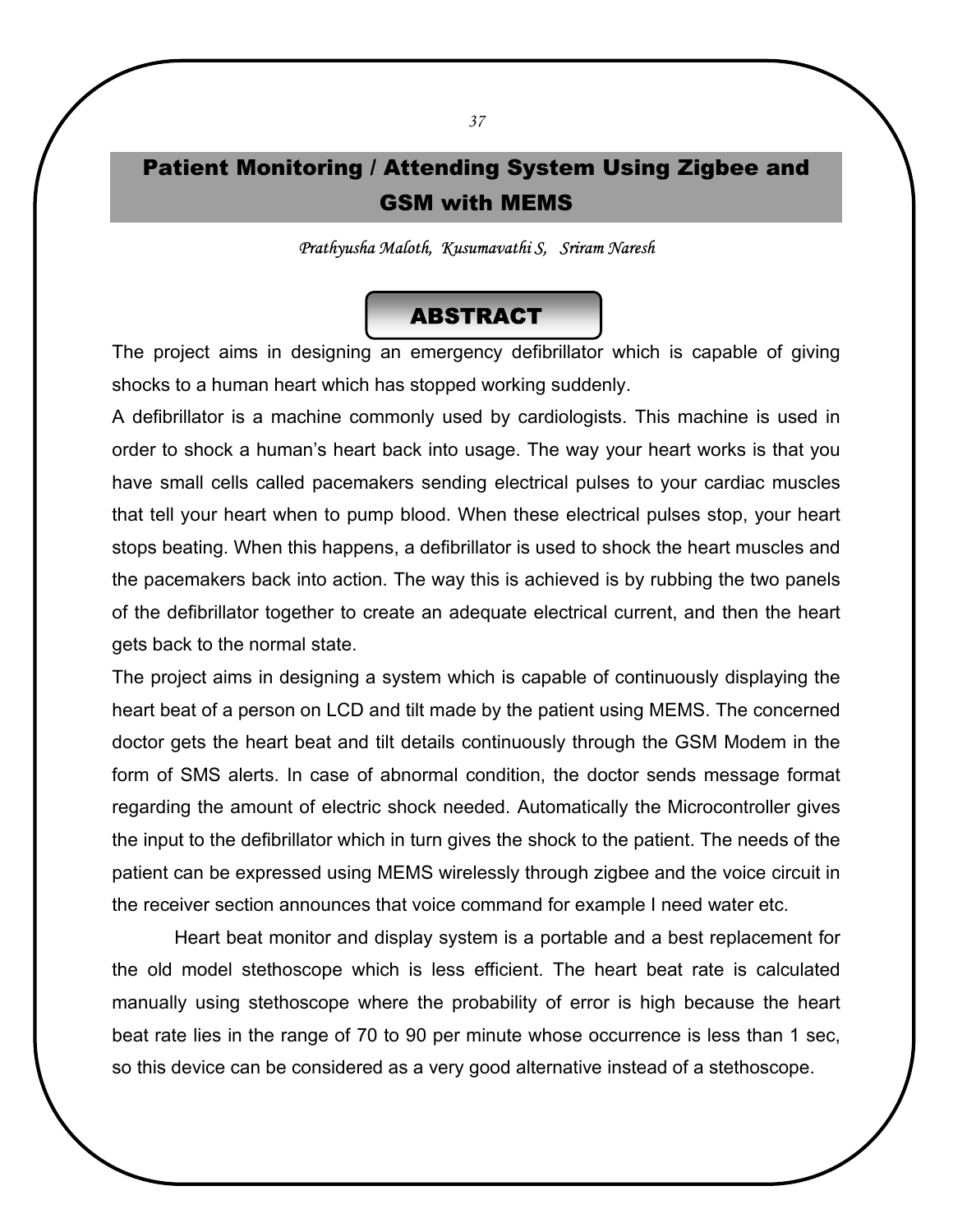#### Robotic Arm With Wireless Control

*Mohan Sameer R , Sushanth Reddy K, Vivek Sthanam V L N* 

### ABSTRACT

Now a day's every system is automated in order to face new challenges in the present day situation. Automated systems have less manual operations, flexibility, reliability and accurate. Due to this demand every field prefers automated control systems. Especially in the field of electronics automated systems are doing good performance.

 In the present scenario of war situations, unmanned systems plays very important role to minimize human losses. So this robot is very useful to do operations, find enemies, to detect human bodies, we cant do work with our hands at that place we can use robot and other things in the earthquakes etc.

 In this system, a robot is fitted with two stepper motors. A micro controller is used to control all operations. It moves the arm in all directions and it scans detector. This vehicle is operated with battery power. With this system we can complete our work with the robot help.

In this project we are controlling a robot according to path. Two stepper motors are connecting to the robot, one motor is connecting to the one end another one motor is connecting to another end arm. The micro controller is connecting to the robot for control all operations of robot. For example, if any problem exists in machine we can't rectify with hands at that place we can use this system. These all operations are controlled by assembly language instructions.

A 12V battery is provided to power the robot to perform all functions. These are very useful for carrying files in offices, or any other material which human cannot handle.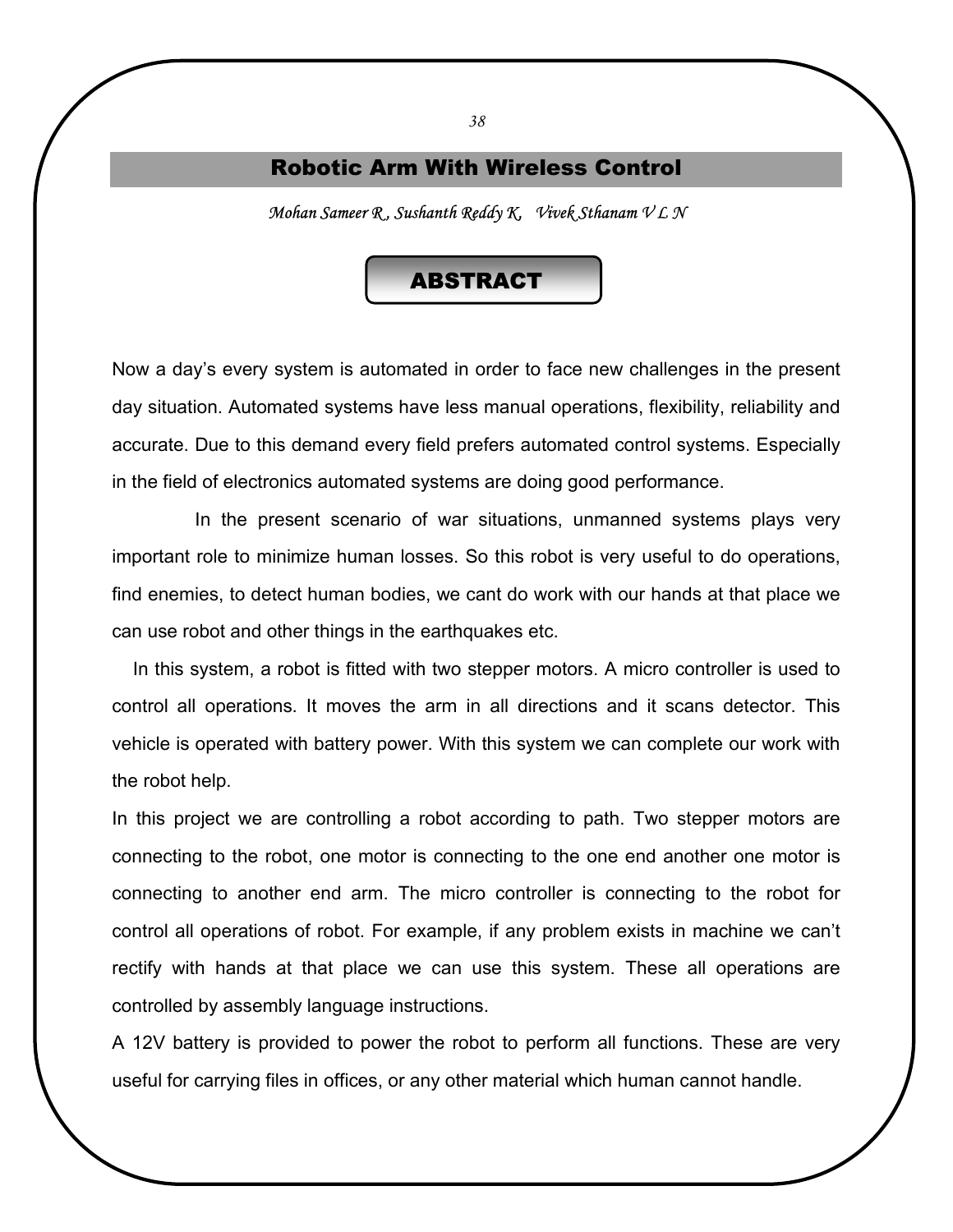# An Improved Object Tracking Using Compressive

#### Tracking Algorithm

*Abibhai Anoop M, Mangu Malothu, Naresh Varikollu* 

### ABSTRACT

It is a challenging task to develop effective and efficient appearance models for robust object tracking due to factors such as pose variation, illumination change, occlusion, and motion blur. Existing online tracking algorithms often update models with samples from observations in recent frames. While much success has been demonstrated, numerous issues remain to be addressed. First, while these adaptive appearance models are data-dependent, there does not exist sufficient amount of data for online algorithms to learn at the outset. Second, online tracking algorithms often encounter the drift problems. As a result of self-taught learning, these mis-aligned samples are likely to be added and degrade the appearance models. In this paper, we propose a simple yet effective and efficient tracking algorithm with an appearance model based on features extracted from the multi-scale image feature space with data-independent basis. Our appearance model employs non adaptive random projections that preserve the structure of the image feature space of objects. A very sparse measurement matrix is adopted to efficiently extract the features for the appearance model. We compress samples of foreground targets and the background using the same sparse measurement matrix. The tracking task is formulated as a binary classification via a naive Bayes classifier with online update in the compressed domain. The proposed compressive tracking algorithm runs in real-time and performs favorably against stateof-the-art algorithms on challenging sequences in terms of efficiency, accuracy and robustness.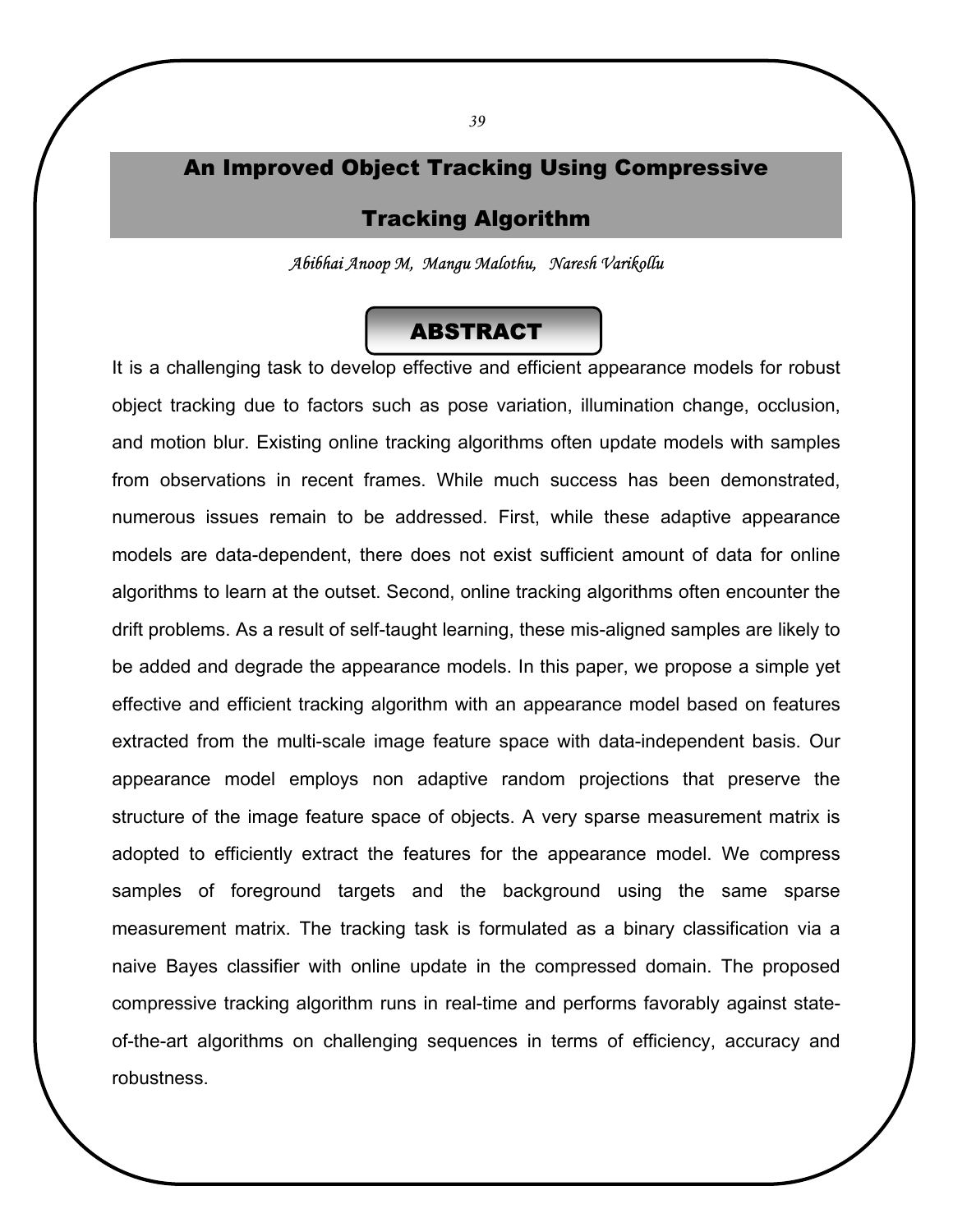# Design and Development of a GSM Based Vehicle Theft Control System

*Poojitha Koppula, Poorna Chandrabindu B, Prathyusha Saddala* 

## ABSTRACT

Currently almost of the public having an own vehicle, theft is happening on parking and sometimes driving insecurity places. The safe of vehicles is extremely essential for public vehicles. Vehicle tracking and locking system installed in the vehicle, to track the place and locking engine motor. The place of the vehicle identified using Global Positioning system (GPS) and Global system mobile communication (GSM).These systems sends the current position of the vehicle each time it started in the form of a message to the stored owner number and constantly watch a moving vehicle and report the status on demand. When the theft identified, the responsible person send SMS to the microcontroller, then microcontroller issue the control signals to stop the engine motor. Authorized person need to send the password to controller to restart the vehicle and open the door. This is more secured, reliable and low cost.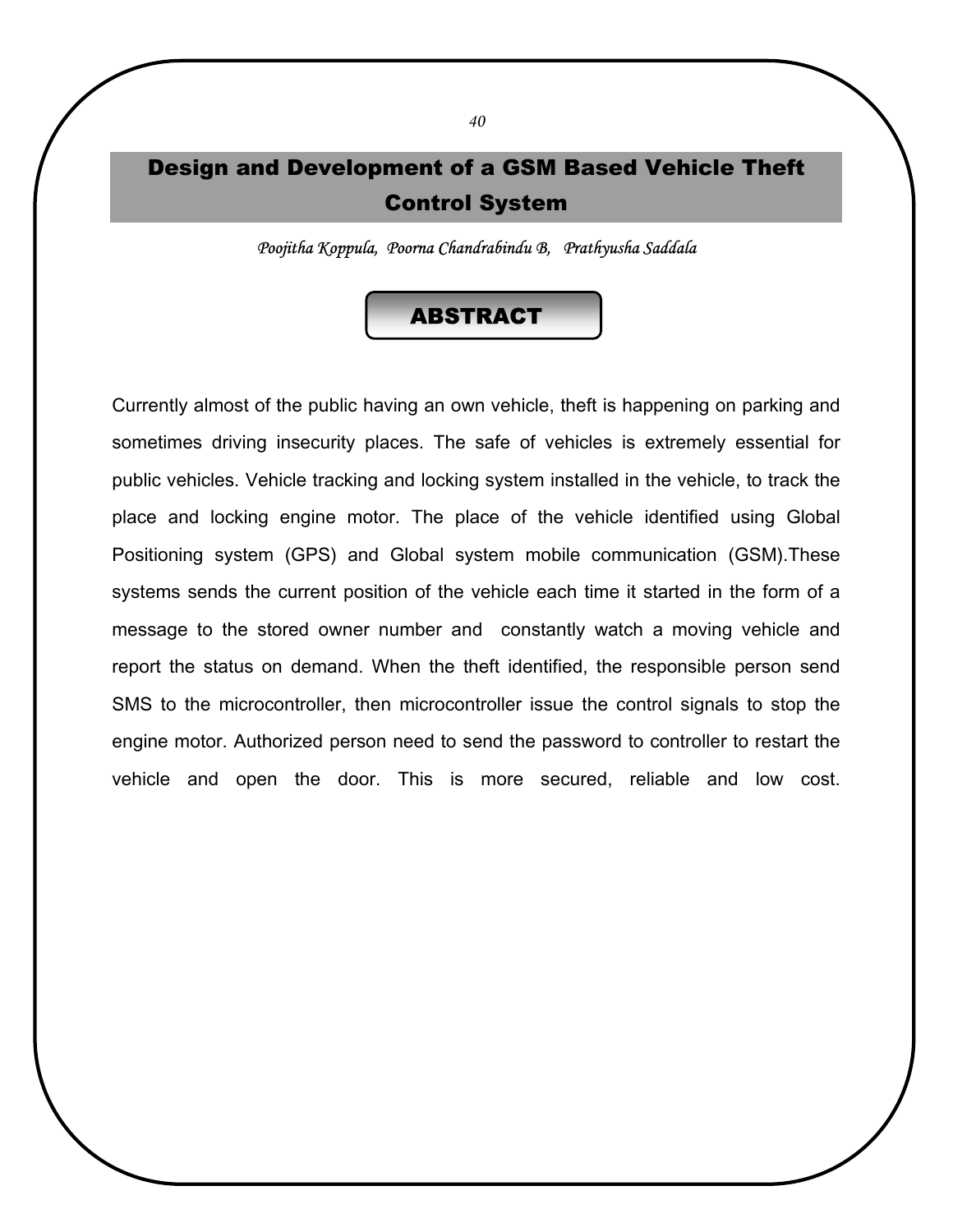# RFID And GSM Based Intelligent Courier Mail Box System

*Surya Srimayee Dhulipala, Vaidehi Rao V, Vidya Sree Mahadeva B* 

### ABSTRACT

In the recent times, the lifestyle of people has completely changed due to which there is no time for micromanagement of every issue personally. Technology can be effectively used in such a scenario to monitor issues which require our personal presence. One such issue which requires our presence is receiving a paper documents, letters or courier, which is sent back in case the receiver is not present at the time the courier boy arrives. This causes delay in receiving the necessary information and might also create difficult situations. The main aim of this project is to provide a very reliable and user friendly solution to overcome this problem.

Using technologies like Radio Frequency(RF) and GSM, a device is designed which is capable of identifying the arrival of a letter or courier and forwarding the same to the receiver and also send an acknowledgement to the courier office so that they do not require the signature of the particular person for whom the courier is meant. The basic idea of the system is to employ an RFID tag to the letter which is being sent and send the identity number to the receiver's mobile. The receiver of the courier will have a letter box which has an RF reader and a dedicated GSM modem in it. As soon as the courier boy drops the letter into it, the RF reader reads the identity number of the tag and informs the same to a micro controller and compares it with the identity number sent by the courier office and if both are same, it sends a message to the receiver and also to the courier office about the arrival of the courier. The microcontroller acts as a medium of communication between the RF reader and the GSM modem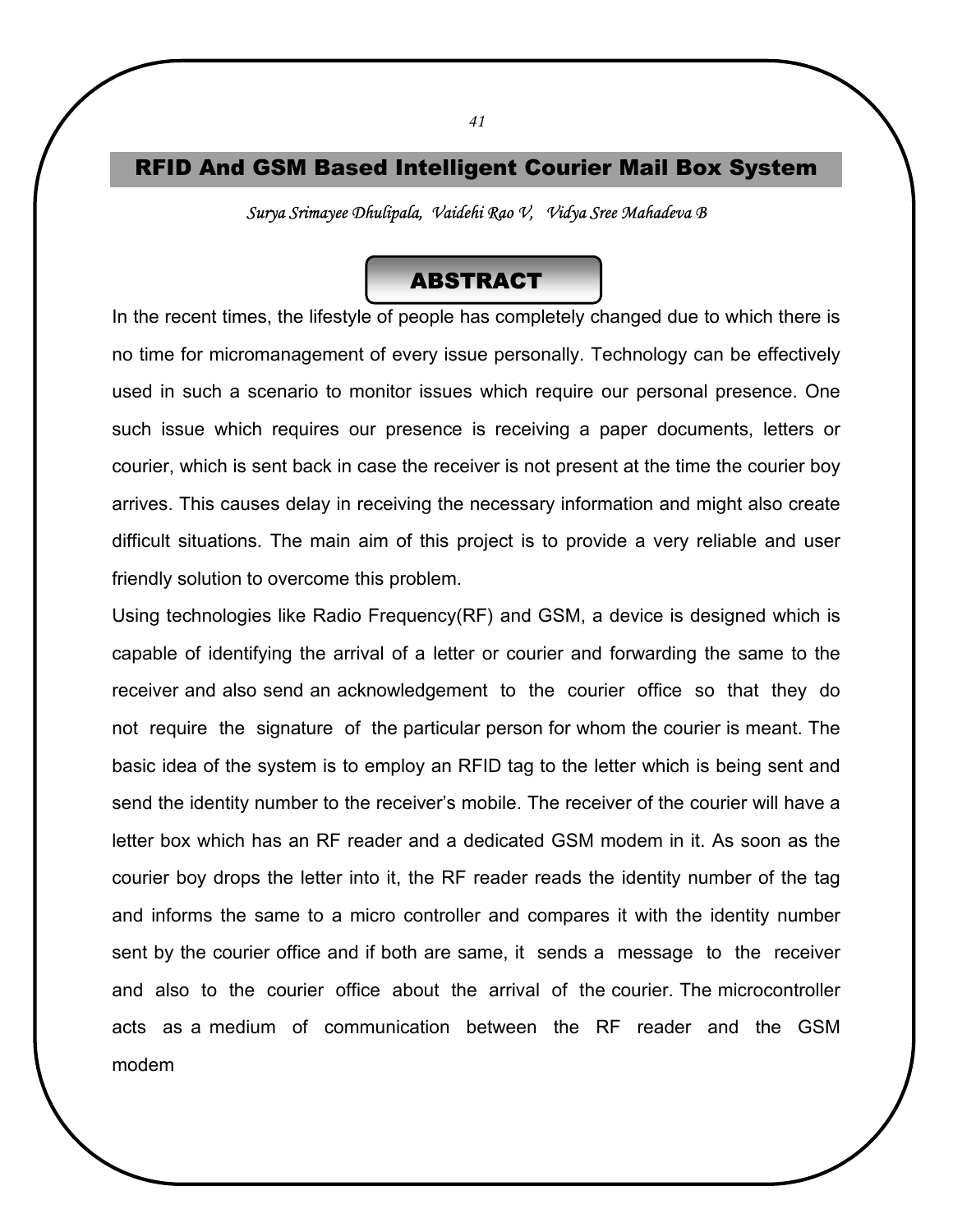# Investigate Code Through Invisible Devices For Opening A Secret Door

*Suresh Rayabandi, Vamshi Krishna Gangula, Thiru Pavan Sai Krishna Vemavarapu* 

### ABSTRACT

The system is aimed to provide privacy protection, such that unauthorized persons can not open the door under any circumstances. This kind of automated door with top secret code can be implemented at important places where high level security is essential. For example strong rooms, personal labs, etc. Most of the security systems those offers password protection is quite common these days, in some places scratch cards or RFID cards are used to identify the users, but all these techniques are became very old, people are looking for new methods, and there by this project work is designed which creates some enthusiasm while decoding code through invisible devices arranged in side the wall. Since it is a prototype module, devices are accessible to the user.

 The concept is to locate & activate the magnetic switches one after another in a sequence through a piece of permanent magnet. The magnetic switches arranged inside the wall are invisible in fact, when a piece of magnet is brought very near to the switch, it will be activated. These kinds of switches can be arranged at different locations, only authorized user can identify the location of these switches. In addition these switches are supposed to be activated in a sequence in Symbolism manner, and then only the door will be opened. If the sequence is wrong, door will not be opened & alarm will be raised for a moment. The demo module is constructed with a sliding type of door mechanism & it will be driven through a DC motor. Wooden plank is used to simulate the wall which holds the door mechanism. The code decoding circuit is designed with 5 magnetic switches, all of them are interfaced with microcontroller & they are arranged behind the plank. The piece of magnet must be moved over the plank in a particular route, there by switches will be activated one after another in a sequence.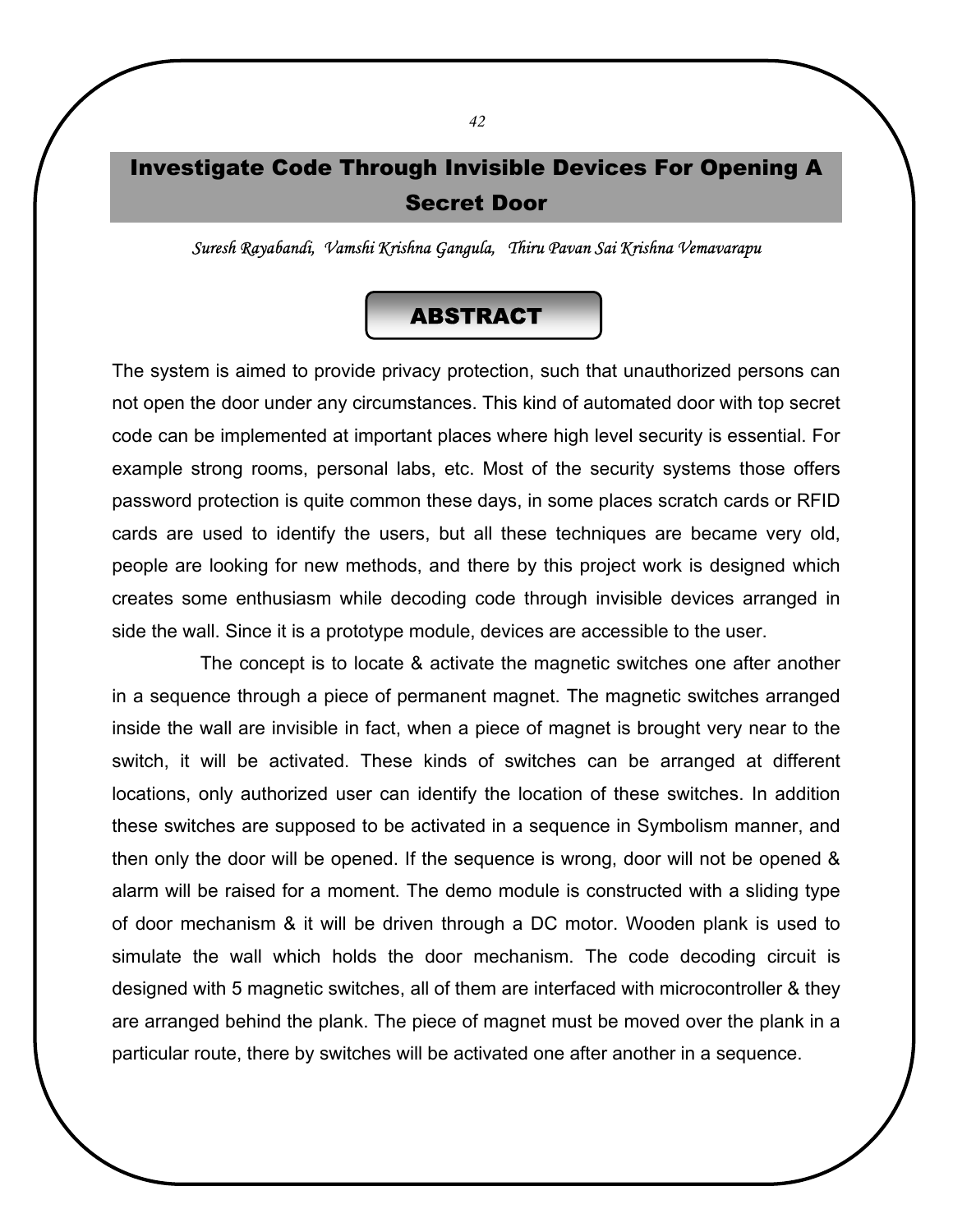### Pollution Monitoring Systesm For Automobiles Using GSM

*Vamshi Sowdaboina, Sandeep Kumbam, Raghu Soyam* 

## ABSTRACT

The system designed here is aimed to perform four main tasks, i.e. a) to detect the polluted vehicle, b) to switch off the vehicle ignition automatically when it is polluted, c) to acquire the global position data through GPS and d) to send the vehicle position data to the concern mobile through GSM module. The sensor used here for detecting the pollution can not measure the pollution level, as it is a universal sensor it can detect all sorts of gasses and smoke. Since the availability of exact sensor is critical, the demo module is constructed with TGS813 which can detect toxic gases, alcohol vapors, petroleum products, smoke, etc. Here this sensor is aimed to generate logic high signal for the microcontroller when it detects thick smoke coming out of the vehicle. Depending up on the density of smoke, proportionate voltage will be produced by the sensor, and this voltage is compared with reference voltage fed to the op-amp. When sensor output is grater then reference voltage, comparator output will become high, which indicates that the vehicle pollution level is more. Based on this signal, the controller energizes the relay and breaks supply to the motor. The DC motor used here is aimed to simulate the vehicle engine, if the motor is stopped assumed that vehicle is stopped automatically due to the pollution.

The main concept involved in the system is to locate the position of failed vehicle over the globe, for this purpose GPS module is used which collects its global position data from the concern satellites. This data in the form of longitude and latitude will be displayed through an LCD interfaced with embedded system and the same information will be transmitted to the concern authorized mobile number.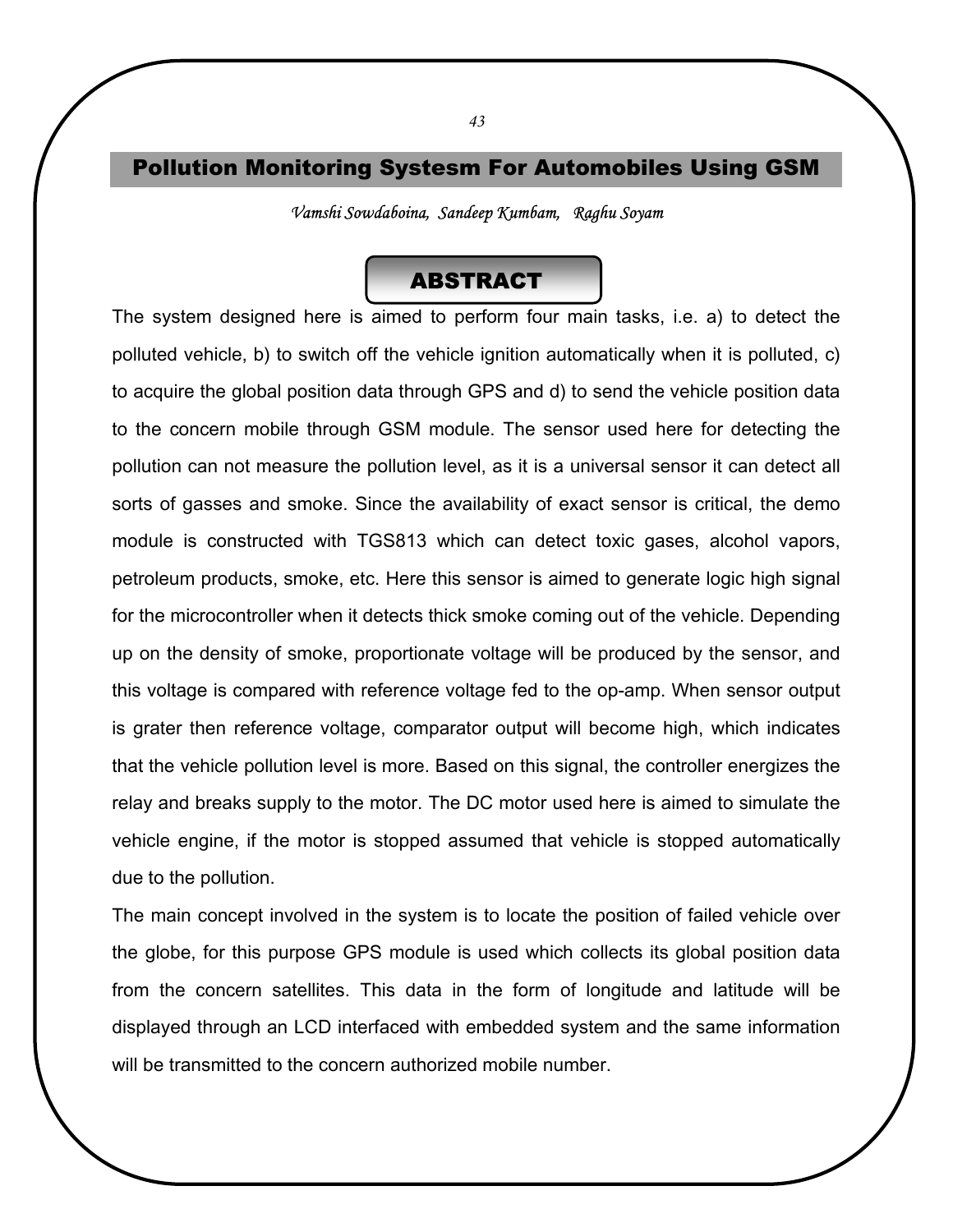# Design & Development Electronic Farmer Aid For Monitoring & Controlling The Field For Better Yielding

*Suresh Kumar Perala, Srihari Narsing, Sachin Kumar Racharla* 

### ABSTRACT

In the field of agriculture, use of proper method of irrigation is important and it is well known that irrigation by drip is very economical and efficient. In the conventional drip irrigation system, the farmer has to keep watch on irrigation timetable, which is different for different crops. The project makes the irrigation automated. With the use of low cost sensors and the simple circuitry makes these projects a low cost product, which can be bought even by a poor farmer.

 The heart of the project is the Intel 89c51microcontroller.UART controller that will be used in this project. A 16×2 LCD is connected to the microcontroller.

 The aim is to use the readily available material to construct low cost sensors circuit. Relay is used to control the pump which in turn is controlled by the microcontroller through the high current driver.

The system has two features.

1. Whenever the moisture sensor senses the dry field motor is switched on

2. If fire is detected a SMS is sent to Emergency i.e. Fire station.

The complete operation is fully automated and uses sensor for better output. Once relay is used to switch on the motor and also to shut-off the main motor which is used to pump the water to the field.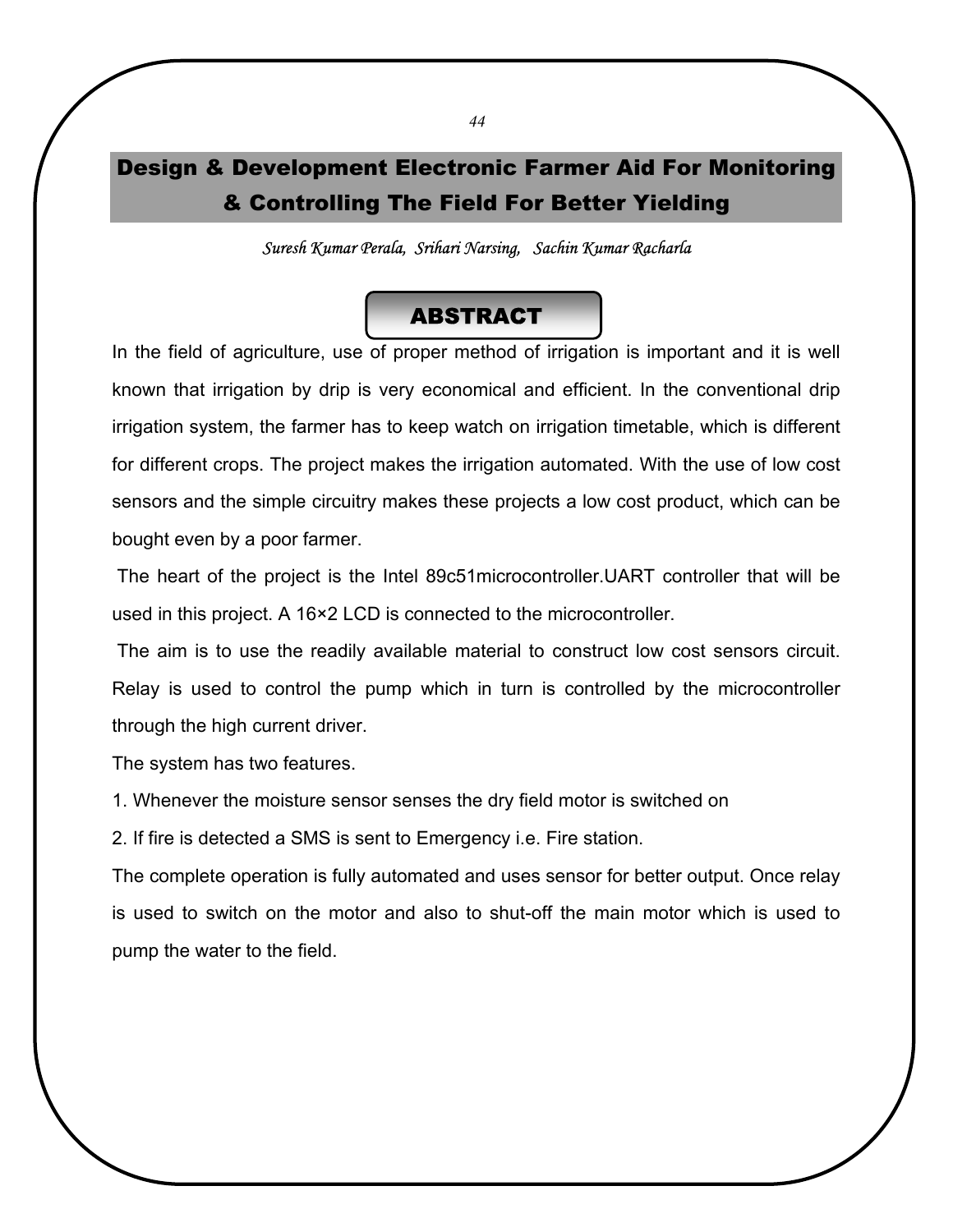#### Designing of a Disaster Security Robot

#### *Komuravelly Aravind , Nallapu Kranthi Kiran*

# ABSTRACT

The project aims in designing a "Robot to rescue a human being from a disaster condition" which is capable of moving inside the cave or mine according to the user commands given from PC.

 The robot is operated through PC using wireless Zigbee technology and using wireless camera you can view both audio and video on the TV. This robot has a high power LED which acts as a light source when light intensity inside the cave or mine is low. It is a low cost robot used to monitor the changes of different parameters in the caves or mines.

Zigbee is a PAN technology based on the IEEE 802.15.4 standard. Unlike Bluetooth or wireless USB devices, Zigbee devices have the ability to form a mesh network between nodes. Meshing is a type of daisy chaining from one device to another. This technique allows the short range of an individual node to be expanded and multiplied, covering a much larger area.

 The controlling device of the whole system is a Microcontroller. Whenever the user presses a button from the keyboard of the PC, the data related to that particular button is sent through Zigbee module interfaced to PC. This data will be received by the Zigbee module in the robot system and fed this to Microcontroller which judges the relevant task to the information received and acts accordingly on the robot movement. The live images from the camera in the robot system can be sent to TV through AV transmitter system. The Microcontrollers used in the project are programmed using Embedded C language.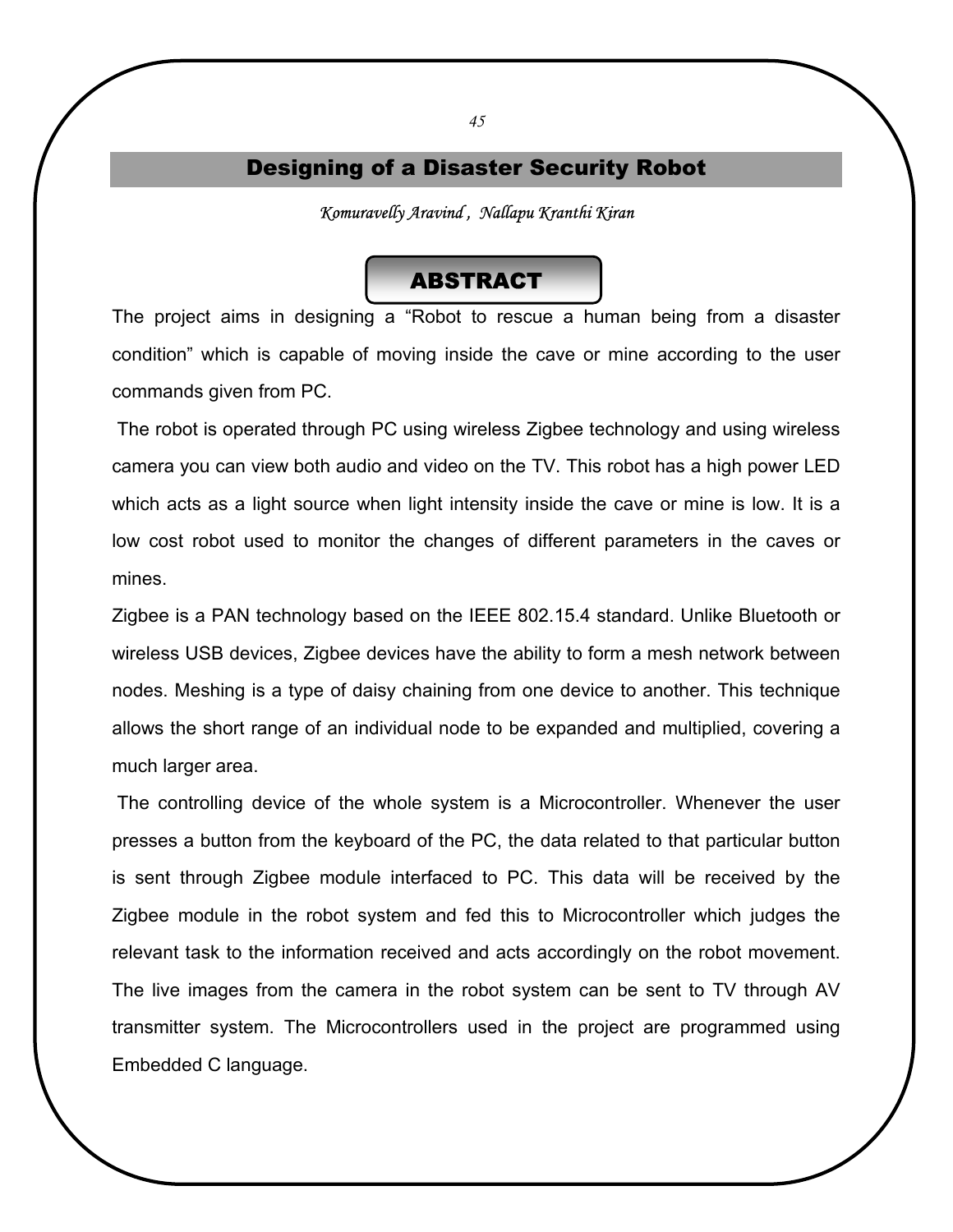# Characterisation of Micro Strip Patch Antenna with Superstrate at ISM Band

*Sachin Swargam, Sudheer Kumar Sikilammetla, Uday Gannappa Reddy* 

### ABSTRACT

In this project a Rectangular Microstrip patch antenna operating at 2.45 GHz will be designed using electromagnetic simulation software ANSYS HFSS (High Frequency Structure Simulator). Planar antennas, such as microstrip and printed antennas have the attractive features of low profile, small size, and conformability to mounting hosts and are very promising candidates for satisfying this design consideration. HFSS is a high performance full wave electromagnetic (EM) field simulator which employs the Finite Element Method (FEM), adaptive meshing, and brilliant graphics to give unparalleled performance and insight to all 3D EM problems.

First of all, a microstrip transmission line with 50 ohms characteristic impedance will be designed. This transmission line will be used to feed the signal to the antenna design to operate at 2.45 GHz frequency band which is an unlicensed ISM (Industrial, Scientific and Medical) band. The antenna will use substrate having dielectric constant of 2.2 and thickness of 1.6mm. The characteristics of this antenna such as return loss, VSWR, radiation patterns, gain etc will be simulated in HFSS. Then, keeping the dimensions of the Rectangular patch antenna constant, subsequent microstrip patch antenna with varying dielectric constants and substrate thickness will be designed. Finally the characteristics of these antennas will be simulated and compared among them. The changes in the characteristics of these antenna with varying dielectric property and substrate thickness will be brought out elaborately. The advantages and disadvantages of using low/high dielectric constant and thiner/thicker substrate height will be reported in this thesis.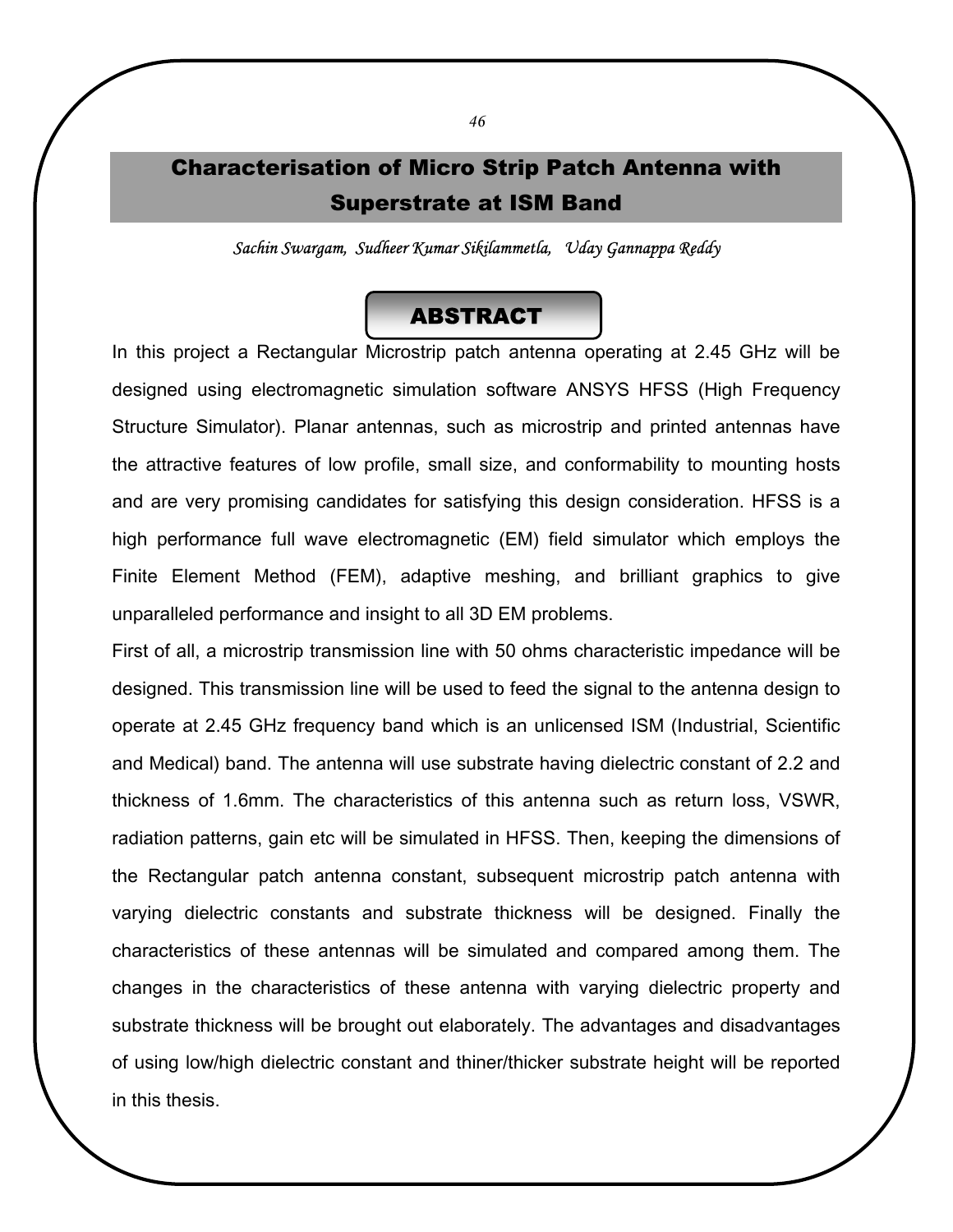## Voice Controlled & Activated Wheel Chair Robot for

### Physically Challenged

*Sowmya Purankar, V.Vandana, K.Varshini Sathya* 

# ABSTRACT

The advent of new high-speed technology and the growing computer capacity provided realistic opportunity for new controls and realization of new methods of control theory. This technical improvement together with the need for high performance robots created faster, more accurate and more intelligent robots using new robots control devices, new drives and advanced control algorithms. This project is designed to help a handicapped person who moves on a wheel chair. The chair will automatically move to a particular direction as dictated by the handicapped person. Also the chair will sense the obstacles in front of it and changes the direction automatically. A PIC microcontroller will act as the master controller for the movement of the robot. It is responsible for all the decisions taken by the robot. A voice said in front of the PIC is converted into text by the Voice Recognition IC HM 2007 and is fed as input to the controller. So the controller reacts to it. Sensors are provided to assist the robot position by itself when it finds an obstacle in its path or flame or hot materials.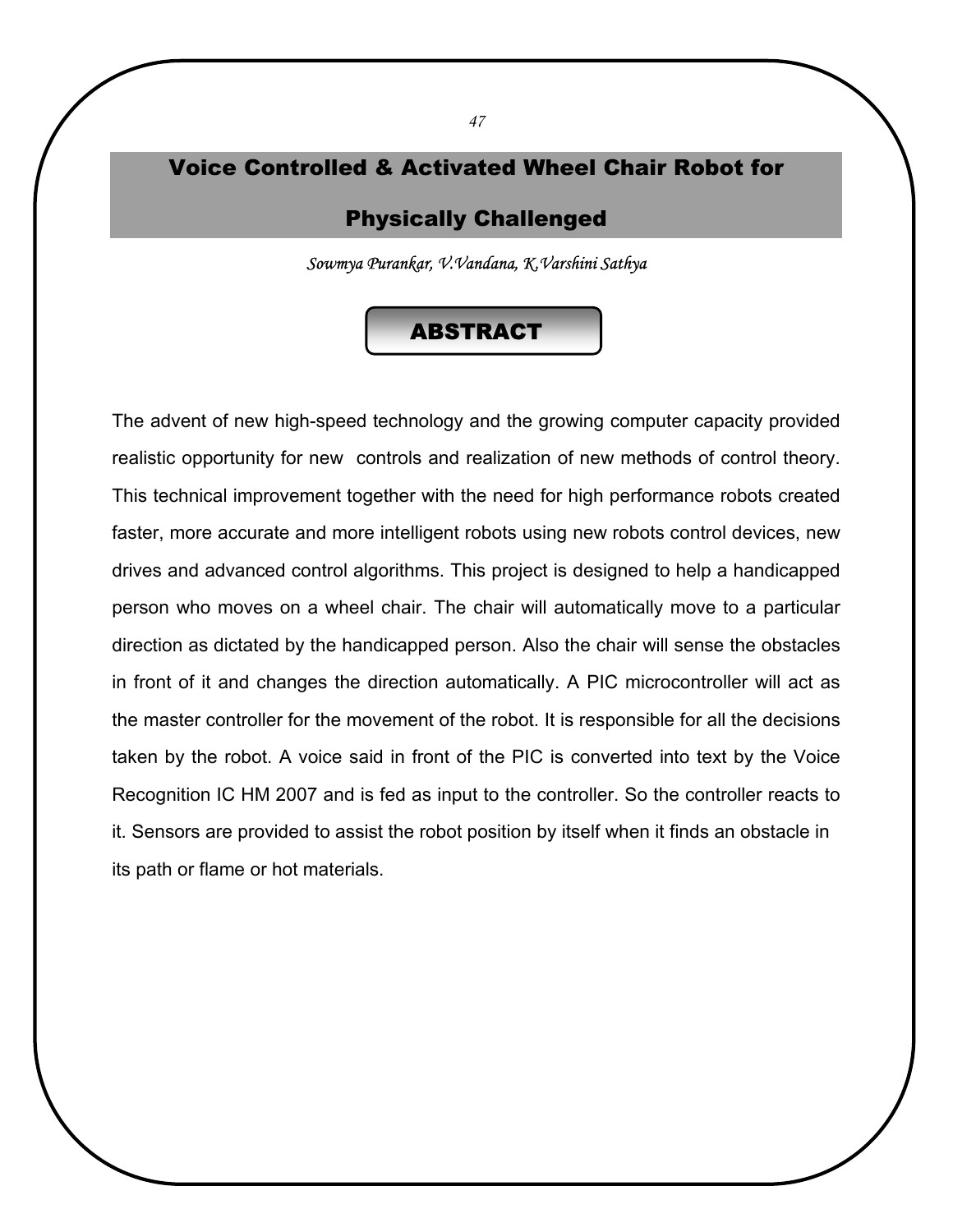### GSM BASED E-NOTICE BOARD

*K.Rahul, A.Varun* 

# ABSTRACT

The main aim of this project will be to design a SMS driven automatic display board which can replace the currently used programmable electronic display. It is proposed to design receiver cum display board which can be programmed from an authorized mobile phone. The message to be displayed is sent through a SMS from an authorized transmitter. The microcontroller receives the SMS, validates the sending Mobile Identification Number (MIN) and displays the desired information. Started off as an instantaneous News display unit, we have improved upon it and tried to take advantage of the computing capabilities of microcontroller. Looking into current trend of information transfer in the campus, it is seen that important notice take time to be displayed in the notice boards. This latency is not expected in most of the cases and must be avoided. It is proposed to implement this project at the institute level. It is proposed to place display boards in major access points. The electronics displays which are currently used are programmable displays which need to be reprogrammed each time. This makes it inefficient for immediate information transfer, and thus the display board loses its importance. The GSM based display board can be used as an add-on to these display boards and make it truly wireless. The display board programs itself with the help of the incoming SMS with proper validation. Such a system proves to be helpful for immediate information transfer. The system required for the purpose is nothing but a Microcontroller based SMS box. The main components of the kit include microcontroller, GSM modem. These components are integrated with the display board and thus incorporate the wireless features. The GSM modem receives the SMS. The AT commands are serially transferred to the modem through Rx-Tx connection. In return the modem transmits the stored message through the COM port. The microcontroller validates the SMS and then displays the message in the LCD display board. Various time division multiplexing techniques have been suggested to make the display boards functionally efficient. The microcontroller used in this case is AT89s52. Motorola C168 is used as the GSM modem. In the prototype model, LCD display is used for simulation purpose. While implementation this can be replaced by actually display boards. The data will be displayed only after entering unique pass key .In addition to that address matching is done and data can be receive only by the dedicated receiver , and this data is displayed on LCD. The main focus of the thesis is on displaying information to a dedicated LCD by the any part of world using GSM network, which facilitate to control any message board globally from any location.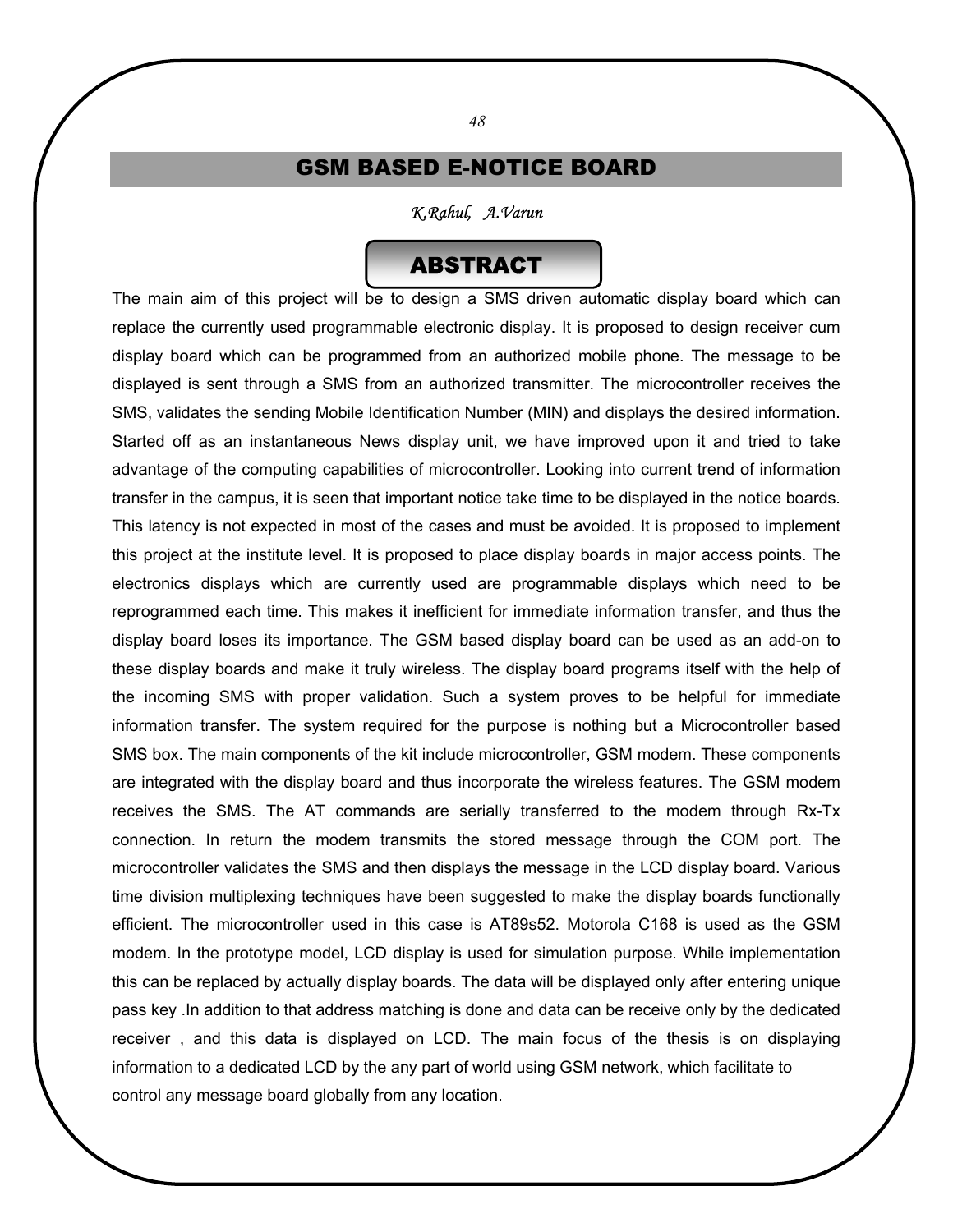#### Under Ground Cable Fault Distance Locator

*M.Mounika, R.Gyanendra, P.Sai Krishna Pratap* 

# ABSTRACT

Project is intended to detect the location of fault in underground cable lines. It is actually not feasible to keep a check on the fault of the cables. This project gives a digital way to detect the fault location, i.e. the distance of the fault from the feeder end, so that it is easy to rectify that fault. This uses the fact that when any fault like a short circuit occurs, the voltage drop varies as the resistance between that distance changes since the current varies. A set of resistors are therefore used to represent the cable and a dc voltage is fed at one end and the fault is detected by detecting the change in voltage using a analog to voltage converter and a microcontroller is used to make the necessary calculations so that the fault distance is displayed on the LCD display. The whole system is divided into four parts – The DC power supply part, the cable part, the controlling part and the display part. When the microcontroller sends a logic high signal to one of the input pins of the relay driver, the corresponding output pin goes low. This low logic signal energizes the relay connected to the output. Eventually the set of resistors connected to that relay gets connected to ground in case a switch is in on state, representing the fault. That particular resistors get connected to the –ve 5V supply representing a short circuit condition (line to ground connection). As different resistors get added in series with the resistors of the 4th row (connected to the ADC) through the fault switch, the current flowing through the resistors changes and eventually the voltage drop changes. The ADC converts the analog value of this voltage drop into an 8bit digital data. This digital signal is fed to the microcontroller. The microcontroller is programmed to read the ADC values to detect the fault which has occurred at that exact location. The microcontroller is interfaced to a LCD display which displays the distance of the cable in kilometers at which the fault has occurred and the particular phase. In case of no fault, the display will show all the phases are in no fault state.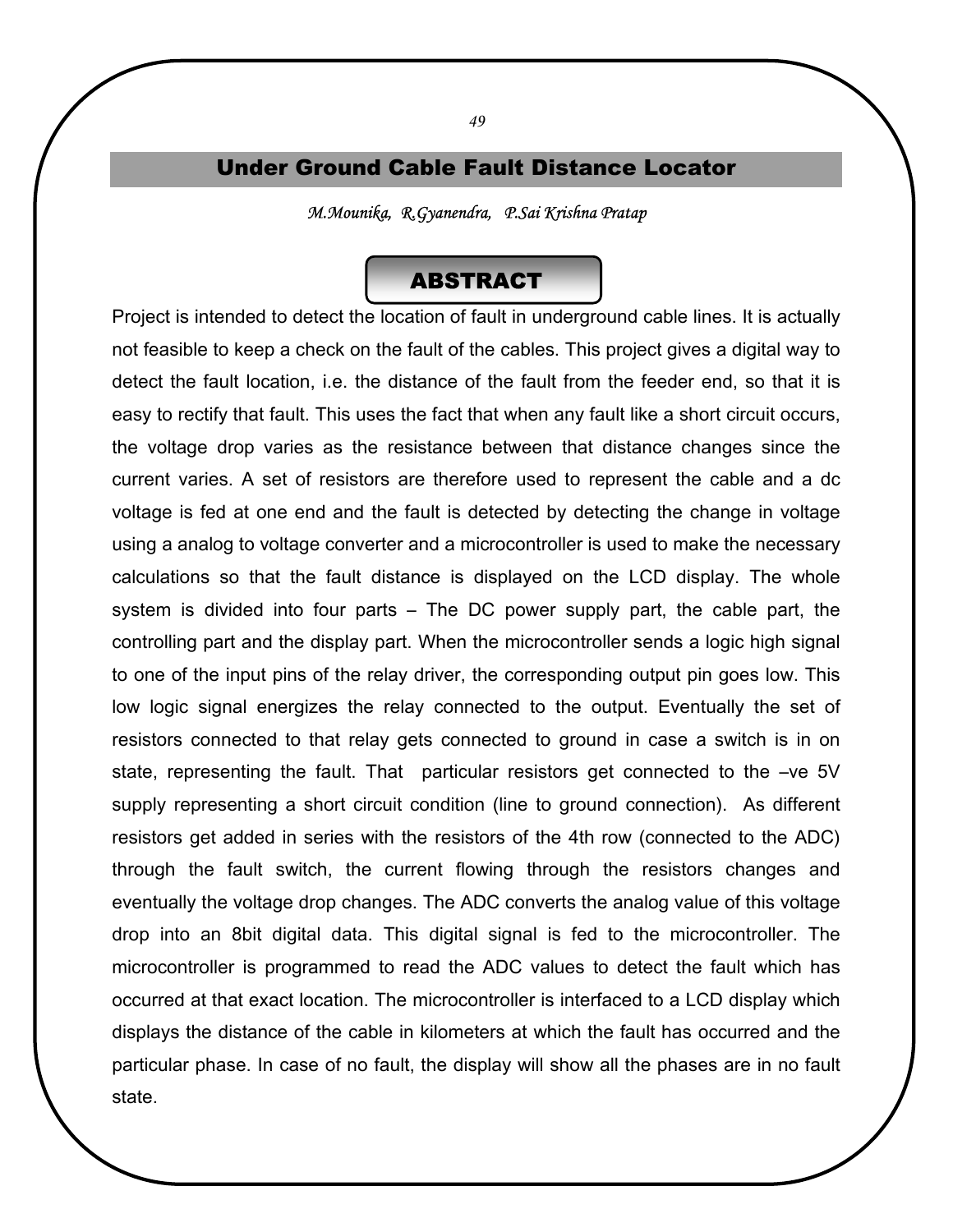### Fabrication of Wireless Transmission of Electricity

*Ch.Jaya Surya, U.Brahmendra, B.Ravinder* 

### ABSTRACT

The main objective of the project is to develop a device for wireless power transfer. The concept of wireless power transfer was realized by Nikolas tesla. Wireless power transfer can make a remarkable charge field of the electrical engineering which eliminates the use conventional copper cables and current carrying wires. Based on this concept, the project is developed to transfer power within a small range. This power can be used for charging batteries those are physically not possible to be connected electrically but pace makers (an electronic device that works in place of a defective heart valve) implanted in the body this runs a battery. The patient is required to be operated every year to replace the battery. This project designed to charge a rechargeable battery wireless for the purpose. Since charging of the battery is a possible to be demonstrated, we are providing a dc fan that runs through wireless power.

The project is built upon using an electronic circuit which converts Ac 230v 50Hz to Ac 12v 50Hzfrequency. The output is fed to a tuned coil forming as primary of an air core transformer . The secondary coil develops a voltage of HF 12v. Thus the transfer of the of power is done by the primary(transmitter). It is secondary that is separated with a considerable distance (say 3Cm). Therefore the transfer could be secondary the primary transmits and the secondary receives the power to run load.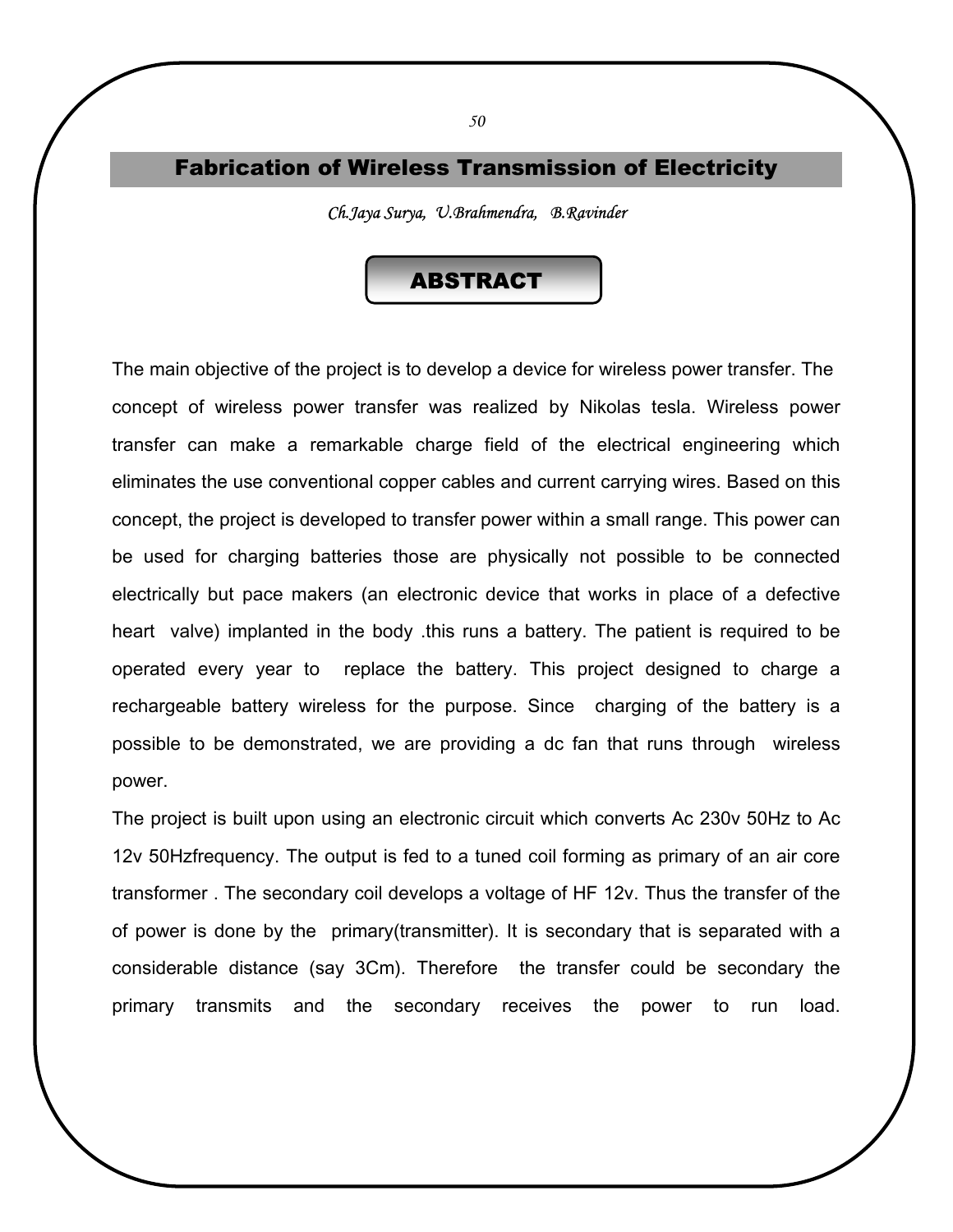# Monitoring and Controlling of Distribution Transformer using GSM

*G.Ashvath , B.Persis M.Sunil Kumar* 

### ABSTRACT

Automated distribution systems are gaining popularity because of their ease in their operation and controlling. Transformers are one the main equipment to be monitored for a healthy distribution system. For successful operation of transformer the parameters like load currents, transformer oil, ambient temperature should be monitored.

In this project design and implementation of transformer operation indicators is presented by implementing mobile embedded system. The proposed on-line monitoring system integrates a Global Service Mobile (GSM) Modem, with stand alone single chip microcontroller and sensor packages. It is installed at the distribution transformer site and the above mentioned parameters are recorded using the built-in 8-channel analog to digital converter (ADC) of the embedded system. The acquired parameters are processed and recorded in the system memory.

If there is any abnormality or an emergency situation the system sends SMS (Short message Service) messages to designated mobile telephones containing information about the abnormality according to some predefined instructions and policies that are stored in the embedded system EEPROM .This design is implemented by using AT89S51 microcontroller.

The proposed system can be used for identifying problems in transformer operation before any catastrophic failure .It helps the utilities to optimally utilize transformers under variable load conditions.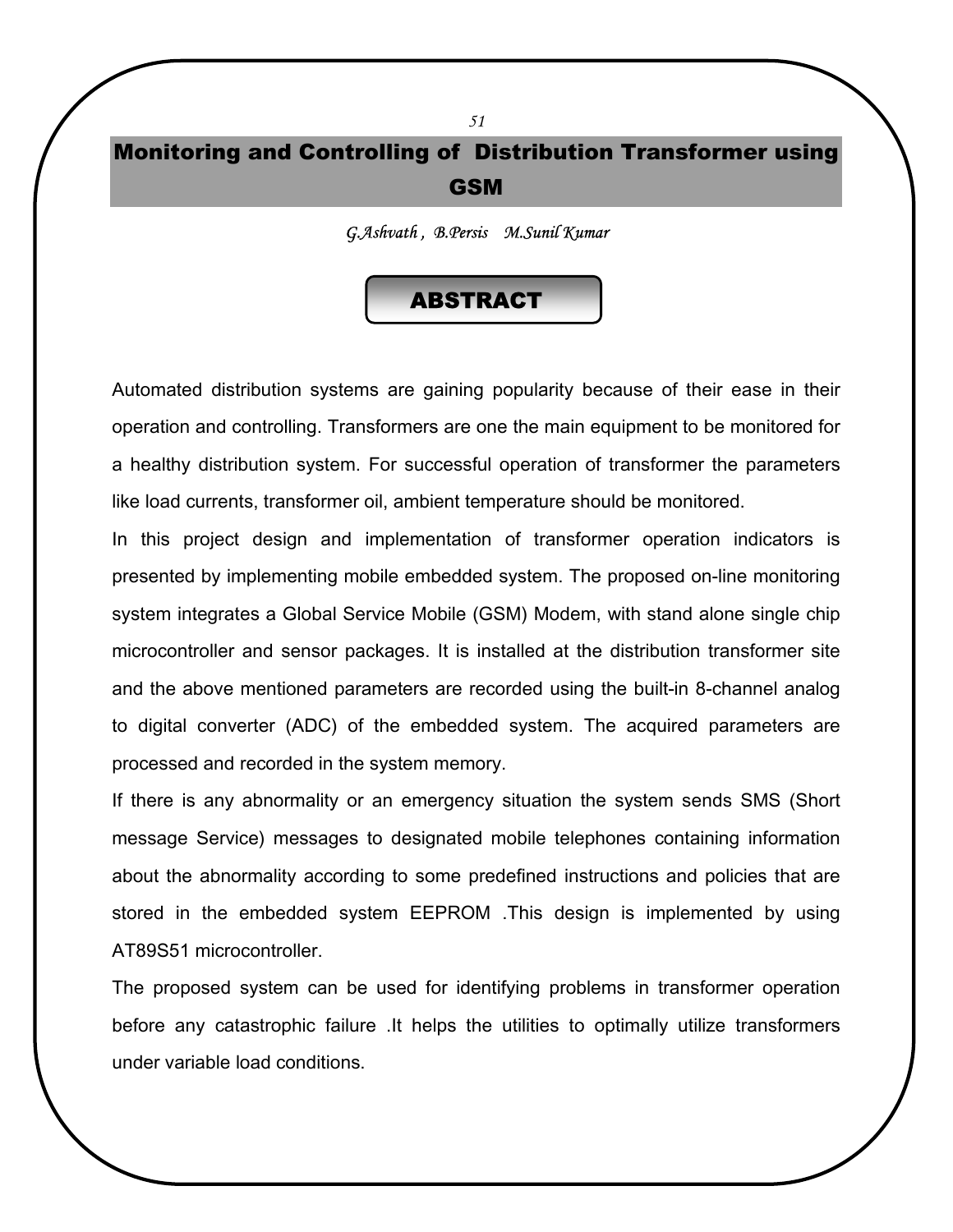# Control of an Optimized Power Flow in Wind Power Plants with Doubly-Fed Induction Generator

*V.Hemanth, M.Mahesh, D.Yogasivananda Varma* 

# ABSTRACT

Wind Energy is gaining interest now-a – days as one of the most important renewable sources of energy due to its ecofriendly nature. But the major disadvantage lies in variable speed wind generation and this project gives a study on control of Wind driven doubly fed Induction Generators. The speeds above and below Synchronous speeds are obtained using a bidirectional power flow converter. By using this reactive power is controlled and hence the overall Power factor of system can be kept at unity under varying load conditions.This project presents simulation results of a Grid-connected DFIG. A switch-by-switch representation of the PWM converters with a carrier-based Sinusoidal PWM modulation for both rotor- and stator-side converter has been proposed. A methodological approach is deployed for both stator- and rotor-side converters to provide independent control of active and reactive power and keeping the DC-link voltage constant. A 1.5 KW generator is designed and its effectiveness in controlling is verified in different operating conditions i.e. above and below synchronous speeds.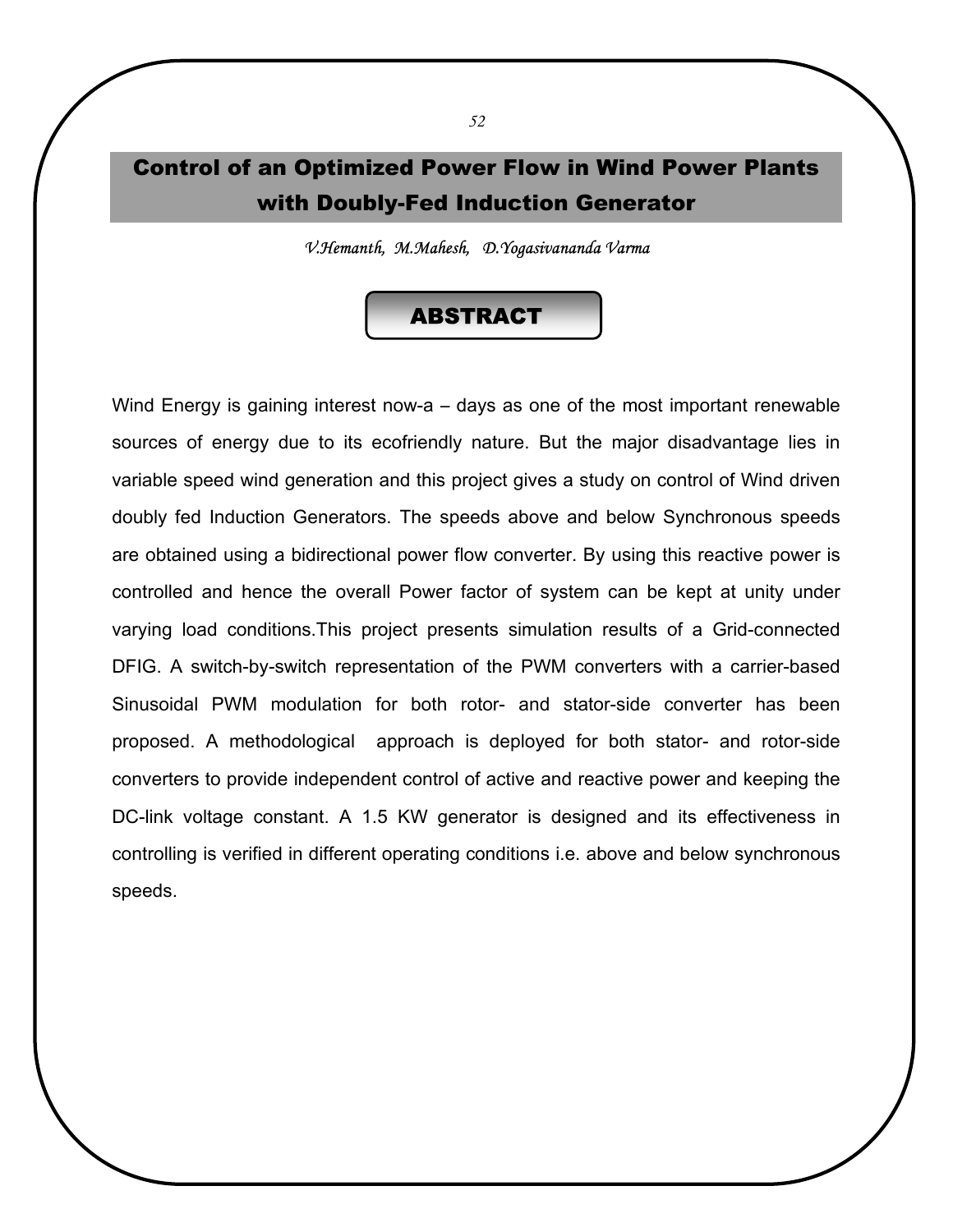#### Fire Alaram Detecting Robot

*D.R.Damodar, M.Naveen, M.Sathish Kumar* 

### ABSTRACT

The project is based on fire detecting using microcontroller and ic L293D which is the motor driver to drive the motor it has senor which detects the fire. When the switch is on the robo starts moving on the floor. By the program damped in the microcontroller 89S52. When fire catches the sensors the before the robot moves on the floor. While fire catches the sensor and the robot stops at that minute only and the robot is defined as a mechanical design that is capable of performing human tasks or behaving in a human-like manner. Building a robot requires expertise and complex programming. It's about building systems and putting together motors, flame sensors and wires, among other important components. A fire fighter robot is one that has a small fire extinguisher added to it. By attaching a small fire extinguisher to the robot. Fire Fighting Robot continuously monitors the temperature at four sensors and if fire accident is true, the robot moves to the direction to which the temperature is recorded to be the relatively maximum among the four sensors and extinguishes the fire with water pump provided to it.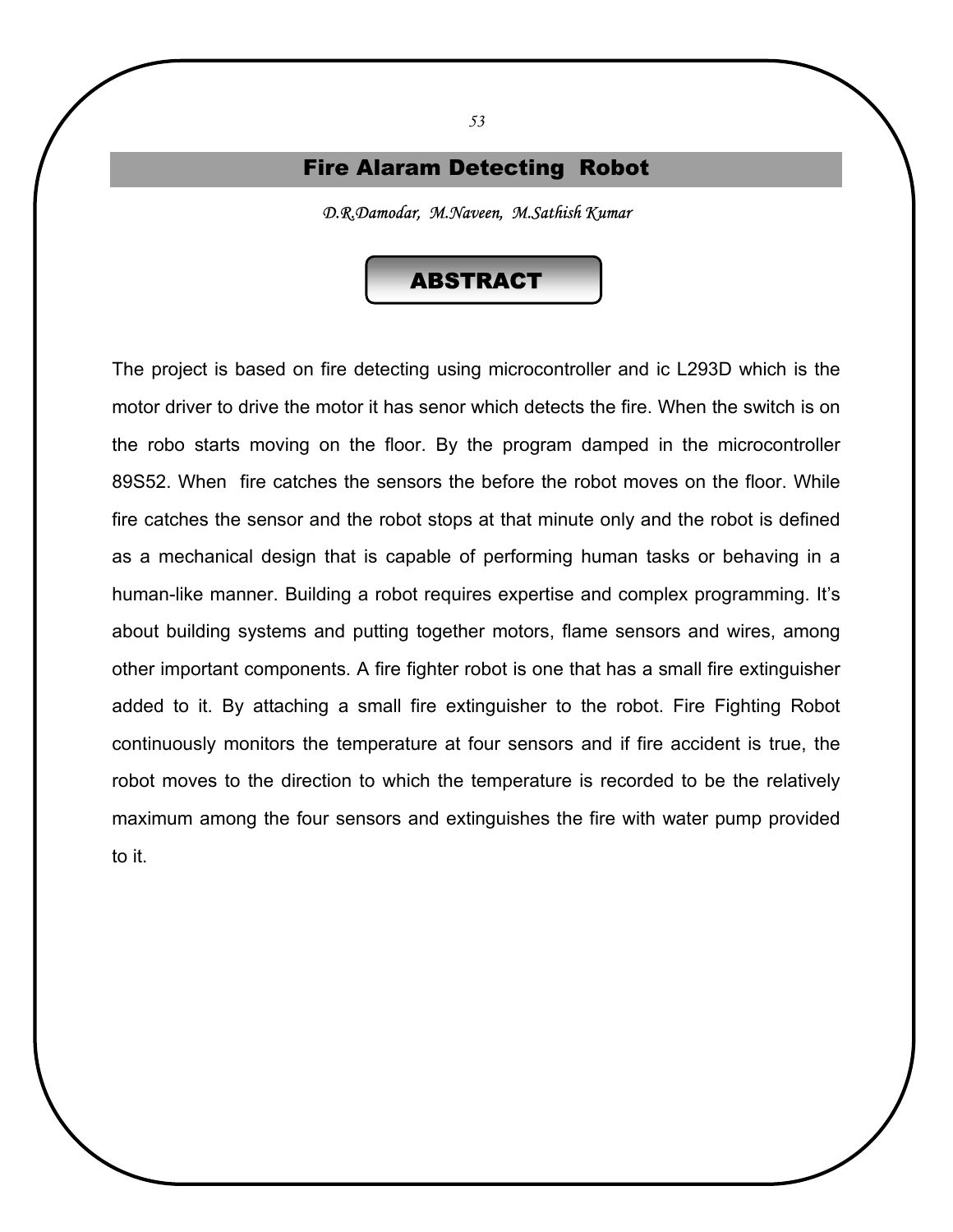### Automatic Street Light Control System

*M.L.Haritha, G.Shiva Kumar, A.N.Gyaneshwar, Heena Mehren* 

### ABSTRACT

Automatic Street Light Control System is not only easiest but also the powerful technique. Transistor is used as a automatic switch in this system. It reduces the manual work almost upto 100% . As soon as the sunlight goes under the visible region of our eyes this system automatically switches ON lights. Light Dependant Resistor (LDR )is a type of sensor which actually does this work and senses the light as our eyes does. As soon as the sunlight comes, visible to our eyes it automatically switches OFF lights . Such type of system is also usefull for reducing energy consumption.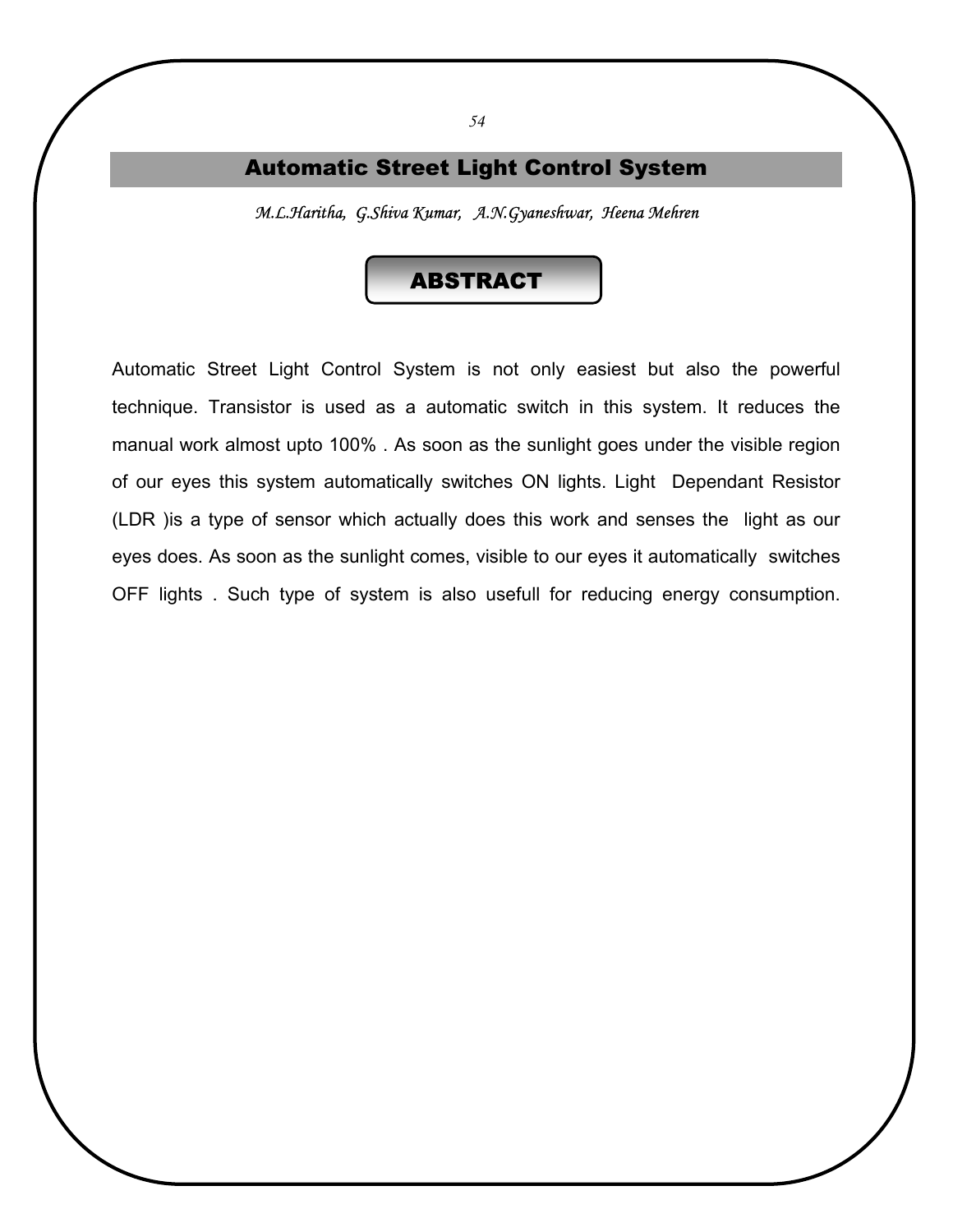### Rotation Counter

*Uday.G Maheswaraiah , Veera Babu.G* 

### ABSTRACT

It is necessary to measure the speed of any rotating device because to know the performance of any rotating object.This can be implemented by using optocoupler(MCT2E), 4-digit counter with 7-segment display driver(74C926), four commoncathode 7-segment display(LTS543), reed switch and small magnet.

Opto-coupler is used to isolate the counter and provide a clock pulse to 4-digit counter with 7- segment display driver(74C926). It counts the a pulse when contacts of reed switch touch each due to the magnet that comes near each rotation. For rps we can be used 12V adaptor or 12V battery.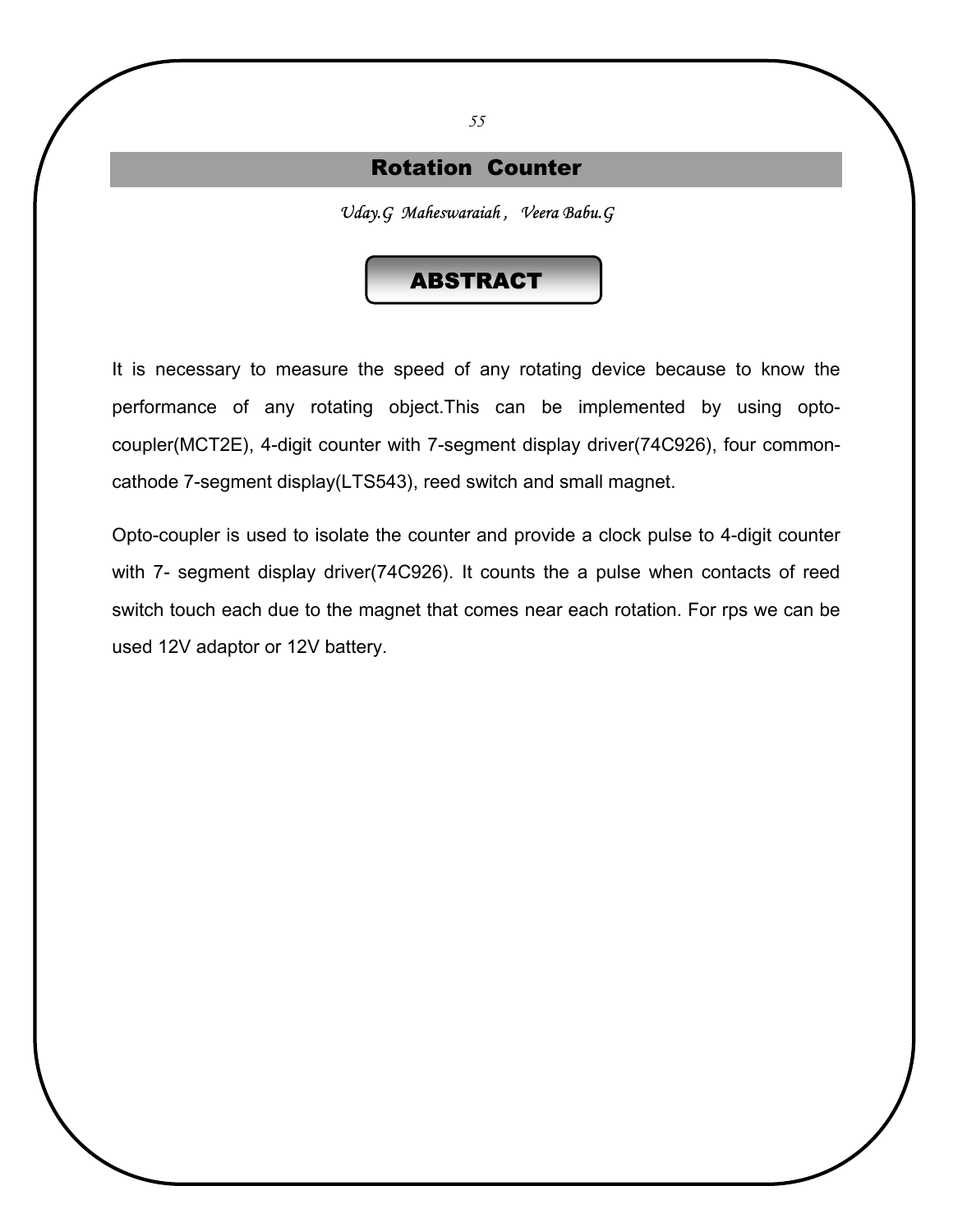### Line Following Robot

*M.Sai Prapoorna, V.Sravani, G.Sushmitha, A.Vidya* 

### ABSTRACT

A line following robot is an electronic system that can detect and follow the line drawn on the floor. Generally, the line is a specified predefined path that can be either visible like a black line on white surface with a high contrasted colour. In order to detect these lines various sensing schemes have been employed. It mainly uses Light Depending Resistors (LDR) to move in the particular line because LDR's have the capacity of sensing the more intensity colours.

 The line following robot has many advantages like the robot movement is automatic. It is also cost effective, simple in construction and can be used for long distance purposes. These robots have many applications in industries, home, health care management system. For example, in ware houses these are used to carry stocks from one place to another without any deviations in their path. These are also used in driverless cars.

 Hence, these line following robots have a good scope in future which reduces the human power and make the work easy.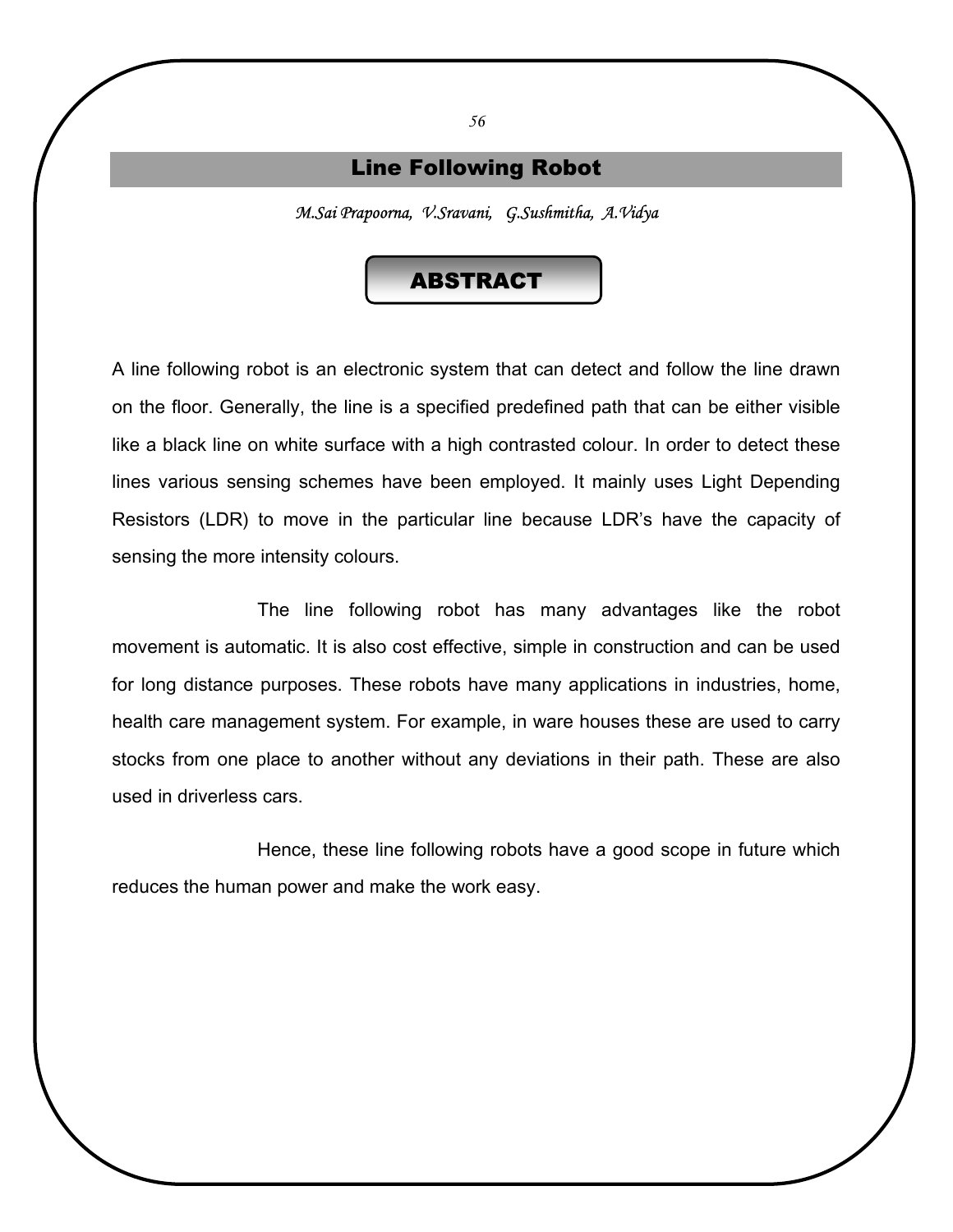#### Solar Power Charge Controller

*Vamshi Krishna, Varun Sai Teja.T, Sharvani.P, B.Vikram* 

### ABSTRACT

The solar energy is converted to electrical energy by photo-voltaic cells. This energy is stored in batteries during day time for utilizing the same during night time. This project deals with a controlled charging mechanism which over charge, deep discharge and under voltage of the battery.

In this project a solar panel is used to charge a battery. A set of op-amps are used as comparators to continuously monitor panel voltage, load current etc. Indications are also provided by a green LED for fully charged battery while a set of red LEDs to indicate under charged, overloaded and deep discharge condition. Charge controller also uses MOSFET as power semiconductor switch to ensure cut off the load in low battery or overload condition. A transistor is used to bypass the solar energy to a dummy load while the battery gets fully charged. This protects the battery from getting over charged.

Further the project can be enhanced by using microcontroller and GSM modem to communicate the status of the system to a control room via SMS.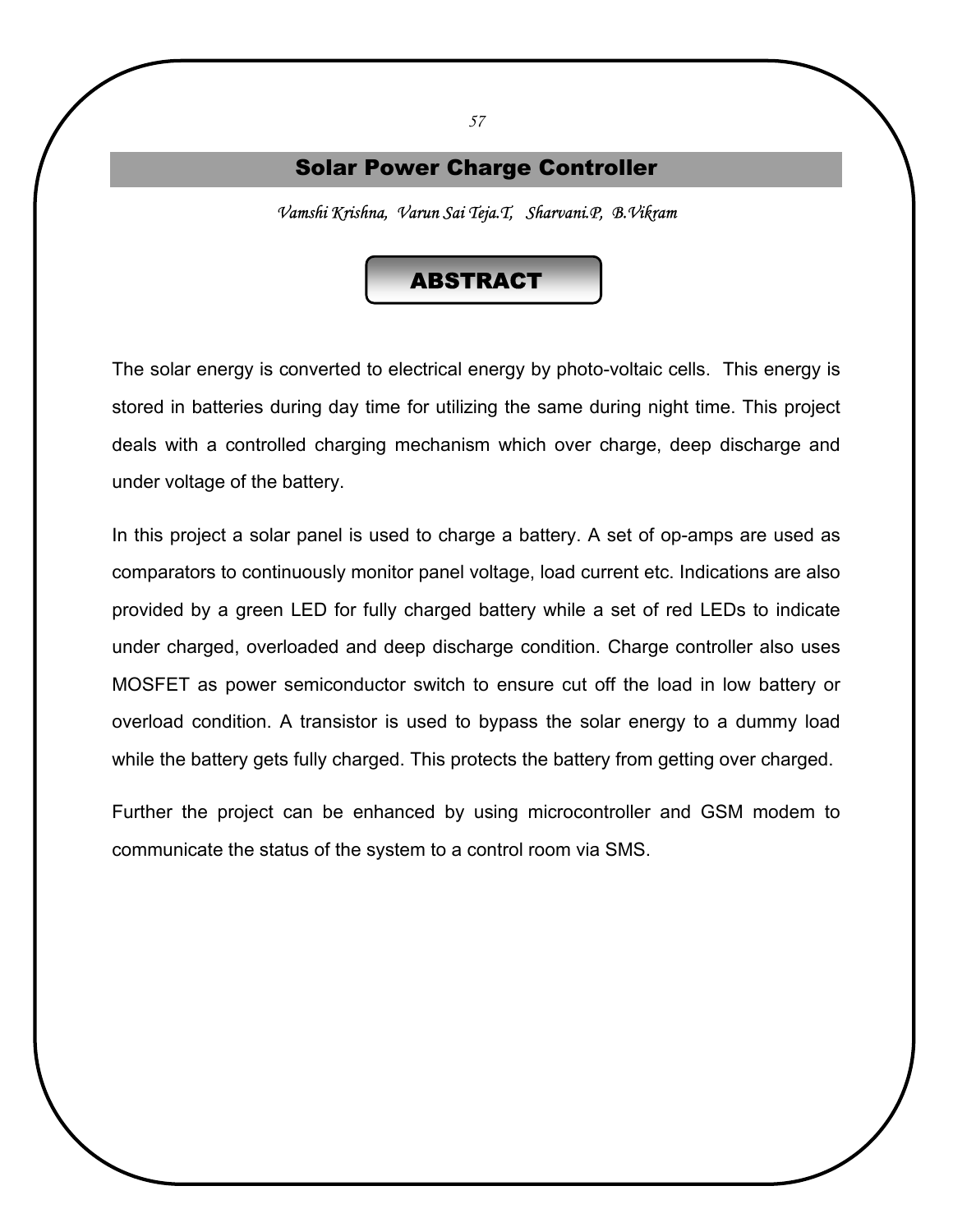#### Themoelectric Refrigerator

*Yaswanth Reddy, T.Yasasvy, P.Venkatasubba Reddy, K.Sunil Kumar, G.Pavan Kumar* 

### ABSTRACT

Summer is near and there will be an increased demand in the usage of refrigerators and other cooling equipments . Here is a small refrigerator which works on the principle 'Thermoelectricity' . All it needs is an ATMega8 Microcontroller and other microelectronic components like ICs,resistors etc, By proper interconnection of various components and finally adding the thermoelectric module to the electronic circuit results in a low cost refrigerator. The entire setup just costs you Rs.1200/- wherein the major portion of it is occupied by microcontroller itself .This thermoelectric refrigerator works on the principle of seebeck effect. According to this effect when electric current is passed through different metals conjoined together then one metal gets cooled down. This bimetallic strip when placed in a insulating medium filled with air, it gets condensed down and finally a cold region is obtained. Thus by this project we are actually providing a small refrigerating medium. We are also including the control module which basically functions via a program written and dumped in ATMega8 microcontroller. Desired temperature can be setup . Through two 7 segment display or an LCD constant monitoring of internal temperature can be done . With very less power consumption and suitable control via a microcontroller we get a cool summer equipment .We also want to include a computer controlled module to this refrigerating device Many more additional equipments like a blow air etc .,shall also be added. The whole functioning of the components and other parts will be illustrated at the exhibition.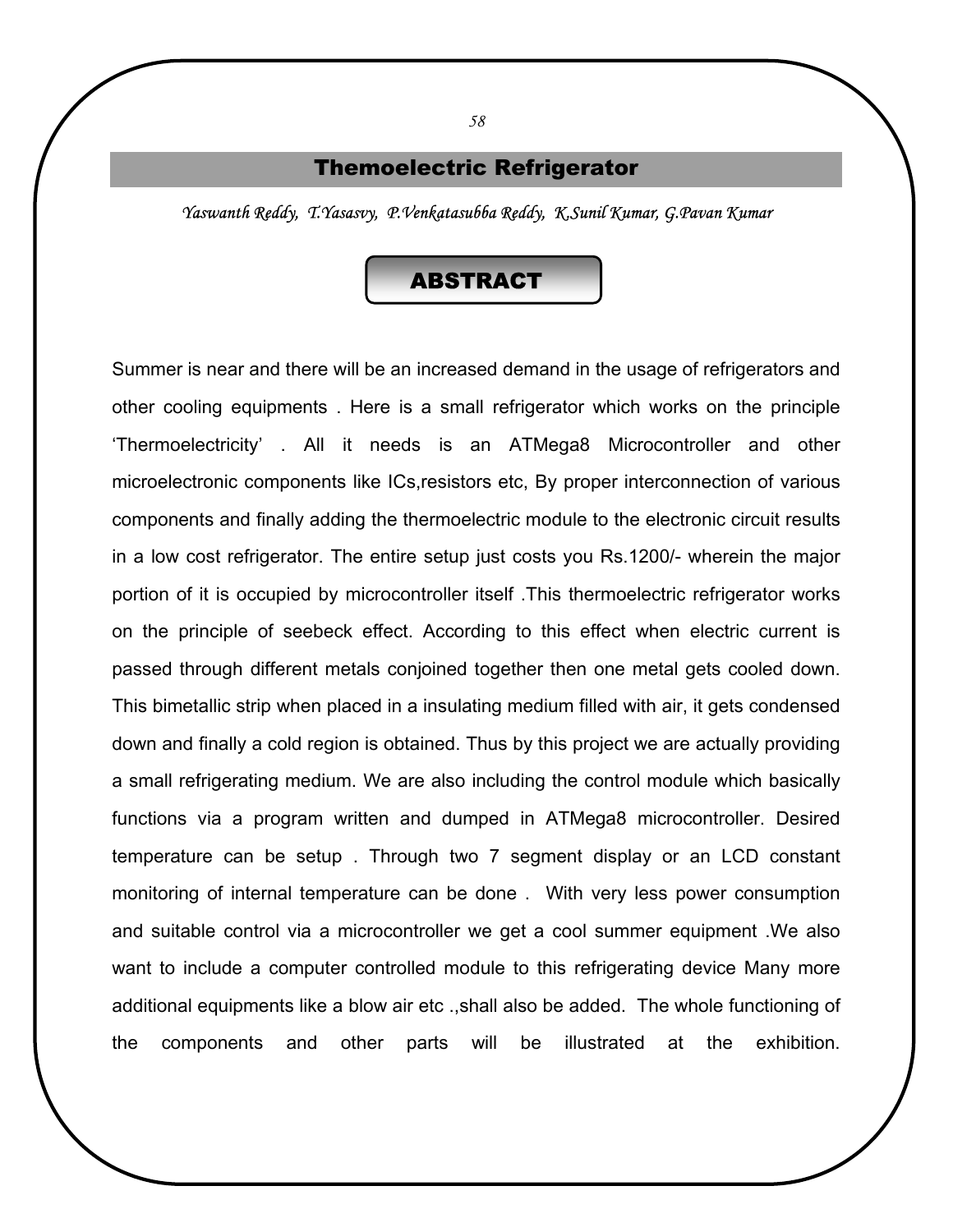### Diy Night Light

*Yamini .P, I.Gouthami , Jayasree.K* 

### ABSTRACT

This Project leads to simple way of constructing a circuit that turns on when it goes dark.The increase in resistance of the LDR in relation to the other resistor which is fixed as the light intensity drops will cause the transistor to turns ON.The value of the fixed resistor will depend on the LDR used,the transistor used and the supply voltage.

Light dependent resistor is a resistor whose resistance is dependent on light. The resistance of LDR is of the order of Mega Ohms in the absence of light and reduces to a few ohms in presence of light. In this circuit when the light falls on LDR, the resistance of LDR becomes low and the entire voltage drop takes place across the variable resistance VR1 (100K). As a result the base of transistor (T1) gets high input and it gets biased thereby OFF the LED. When no light falls on LDR, the resistance of LDR becomes high so almost entire voltage drop takes place across it and the base of transistor is at low potential. So transistor does not gets biased nor it becomes conducting, hence switching ON the LED. The sensitivity of the circuit can be adjusted by varying the preset VR1. to turn.

There are many applications for Light Dependent Resistors. These include

Lighting switch The most obvious application for an LDR is to automatically turn on a light at certain light level. An example of this could be a street light.

Camera shutter control LDRs can be used to control the shutter speed on a camera. The LDR would be used the measure the light intensity and set the camera shutter speed to the appropriate level.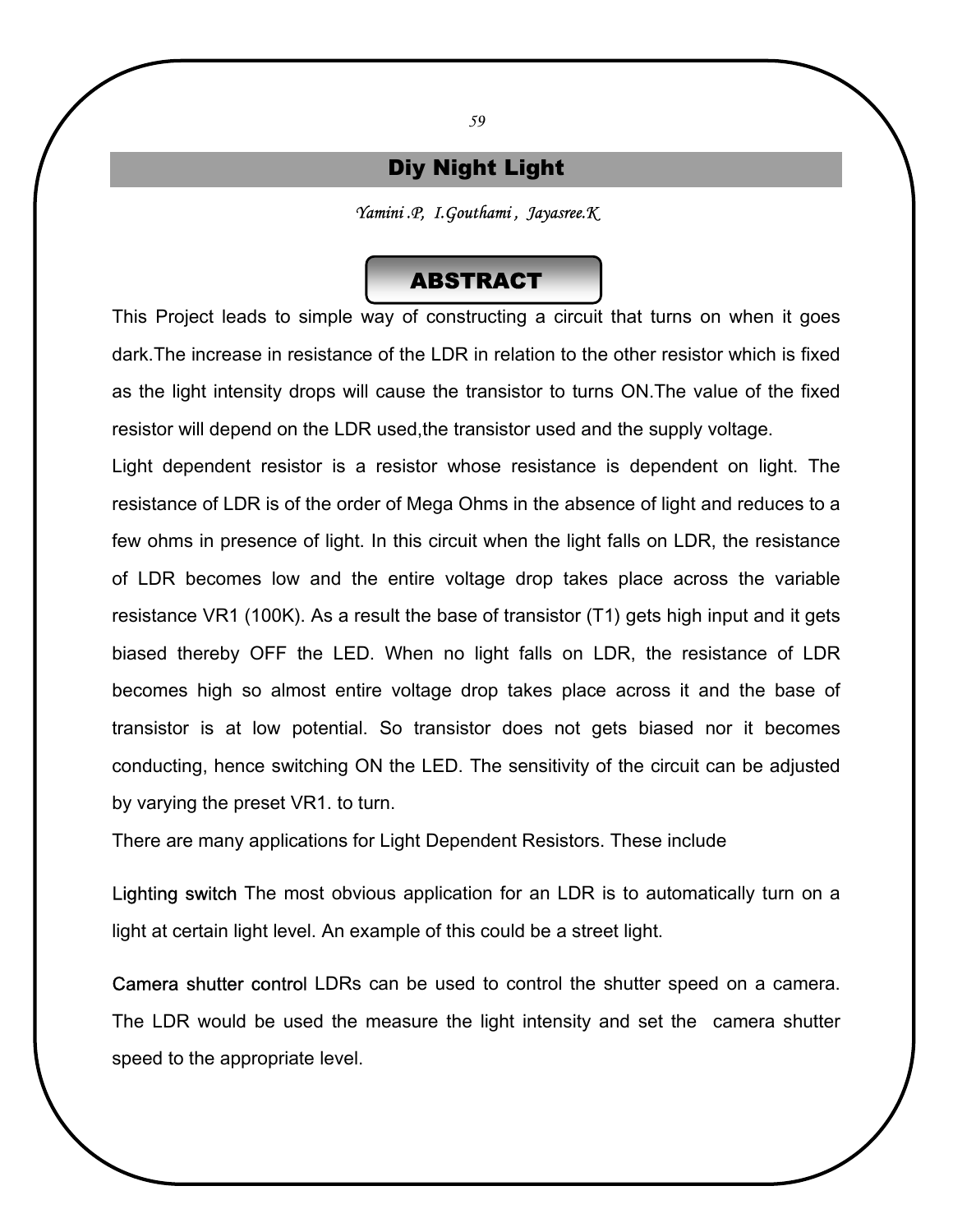## Automatic Alcoholic Detector

*Sharanya.K, Sushma.G, Anjali.S, Uday Kumar.K* 

### **ABSTRACT**

Alcoholic detecting sensor sense the percentage of alcoholic that present in the human body. If there is a presence of alcoholic then automatically signal goes to the microcontroller. Where the program is already dumped in the microcontroller .Then the signal passes to the decoder and then it sends the information to the relay. If the percentage of alcoholic is present then the motor gets stop and the alarm gets activated and it makes the beep sound. Then the microcontroller gives the information to the LCD then it shows the output.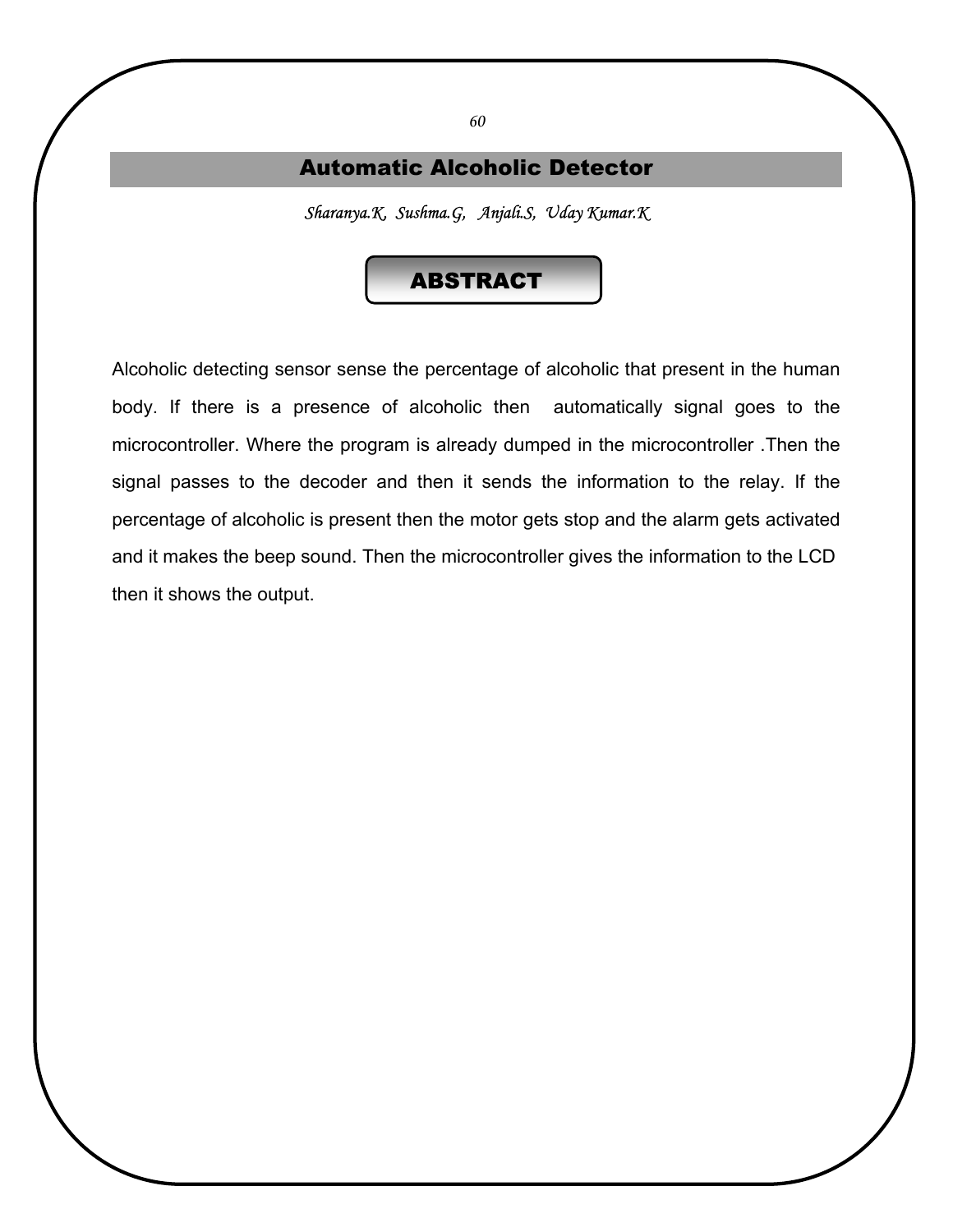### Speed Control of DC Motor by Micro Controller

*Sowmya.G, Tejasree .J, Pooja.R* 

### ABSTRACT

The aim of developing this project is to control the speed of DC motor. The main advantage in using a DC motor is that the Speed-Torque relationship can be varied to almost any useful form. To achieve the speed control an electronic technique called Pulse Width Modulation is used which generates High and Low pulses. These pulses vary the speed in the motor. For the generation of these pulses a micro controller (AT89s52) is used. As a microcontroller is used setting the speed ranges as per the requirement is easy which is done by changing the duty cycles time period in the program. This project is practical and highly feasible in economic point of view, and has an advantage of running motors of higher ratings. This project gives a reliable, durable, accurate and efficient way of speed control of a DC motor.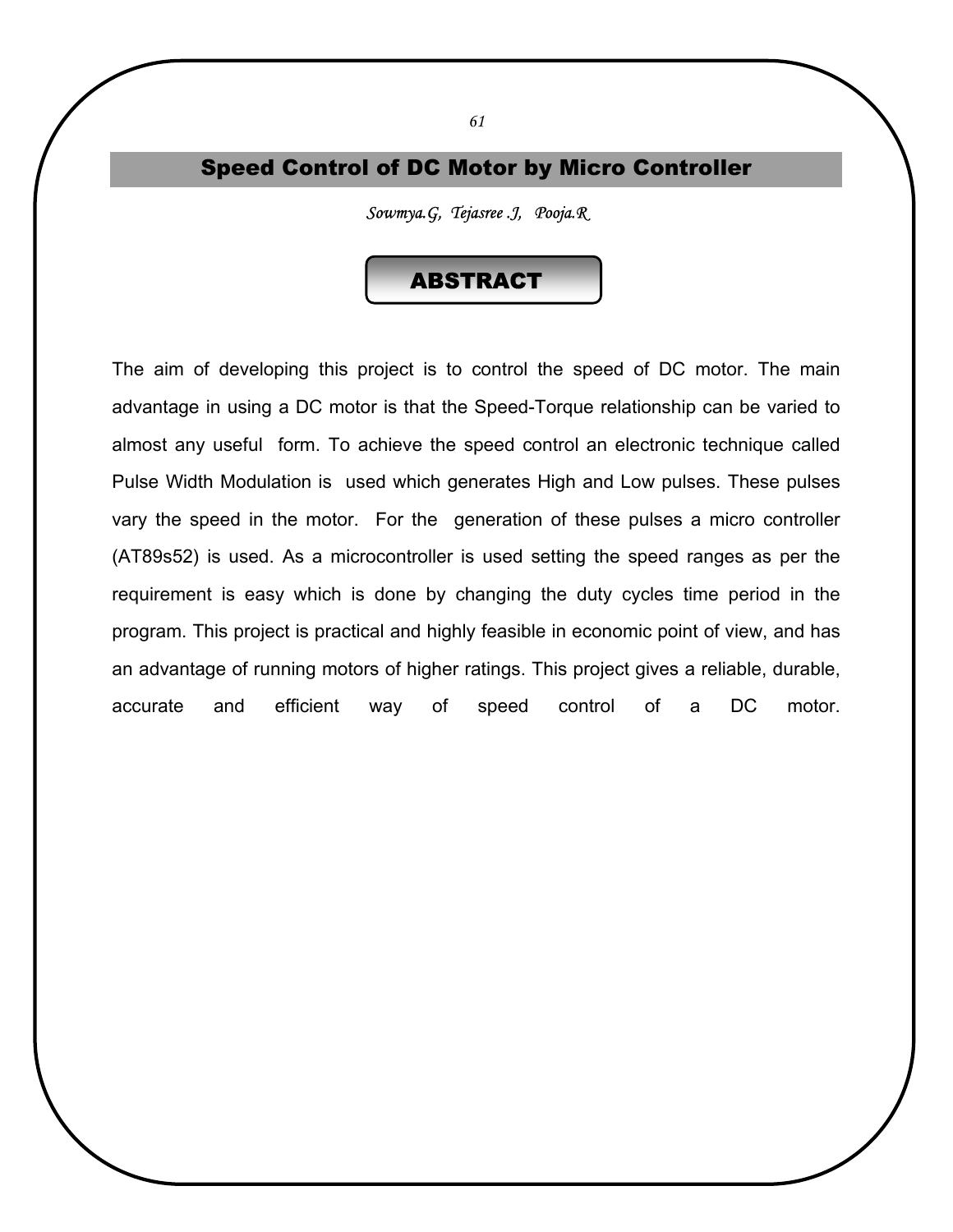### Face Feature Detection

*D.Vaishnavi , G.Preethi* 

### ABSTRACT

The aim of this project is to develop an algorithm that detects human facial features like the mouth, nose and eyes in a full frontal face image. We adapted a multi-step process in order to achieve the goal. To detect the face region a skin-color segmentation method was used. A fast, reliable automatic human face and facial feature detection is one of the initial and most important steps of face analysis and face recognition systems for the purpose of localizing and extracting the face region from the background.

 This project presents a Viola Jones Face Detection Method that instantly detects faces in still images or video frames. This work is distinguished by three key contributions. The first is the introduction of a new image representation called the integral image which allows the features used by our detector to be computed very quickly. The second is a learning algorithm, based on AdaBoost, which selects a small number of critical visual features from a larger set and yields extremely efficient classifiers. The third contribution is a method for combining increasingly more complex classifiers in a cascade which allows background regions of the image to be quickly discarded while spending more computation on promising object-like regions.

 Applications are Law enforcement and justice solutions, Childbase protection, Identification solutions, Homeland defence, Immigration, Access control, Scene analysis and surveillance solutions.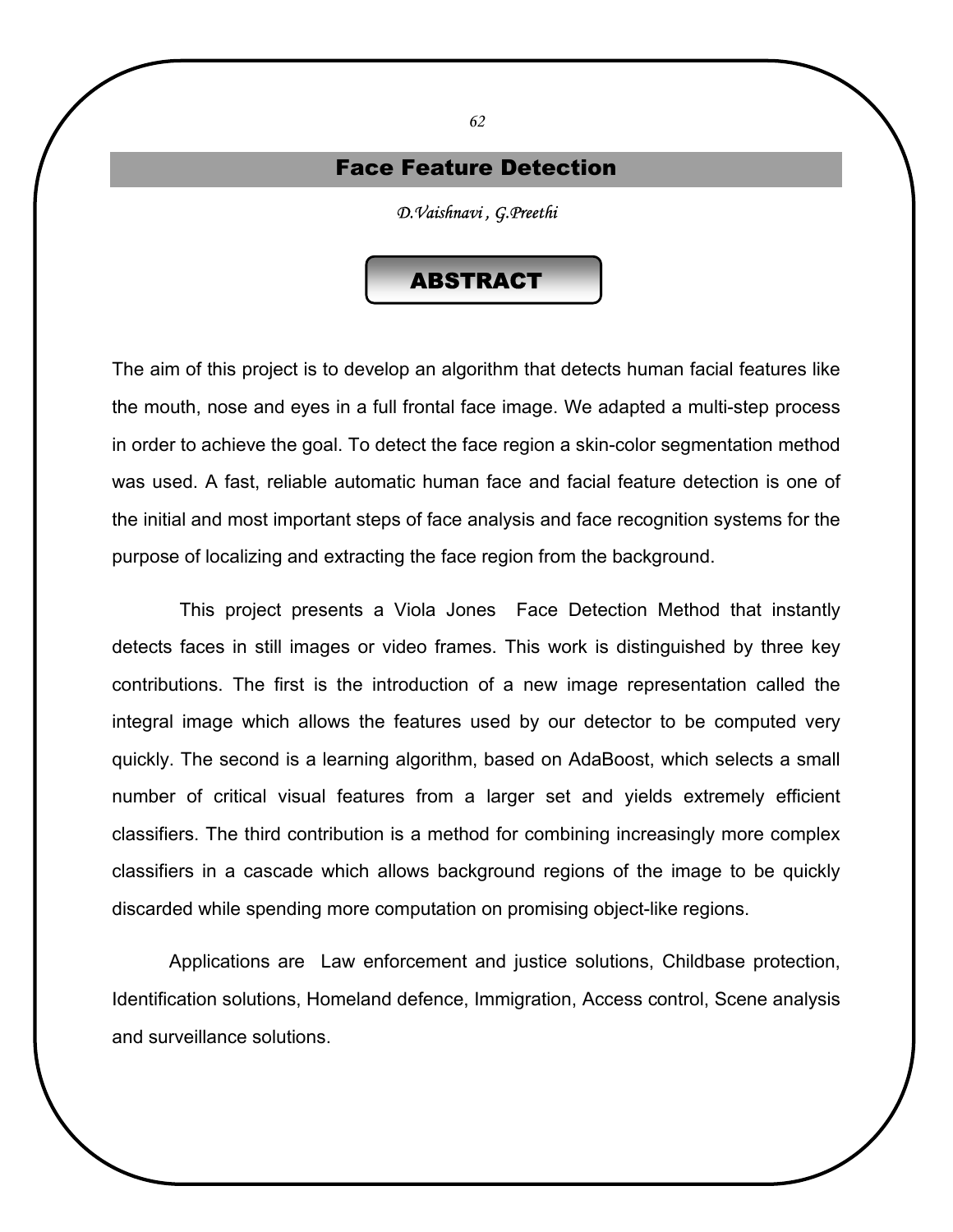### Audio Communication using Microwave Bench

*M.Srikar Phani Kumar, K.Prashanth, D.Rubeena* 

### ABSTRACT

Here we are trying to establish audio communication through microwave bench. The low signal audio signal is amplified by using audio amplifier circuits and is given as input to the microwave bench. At the other end of the microwave bench the output is again a low power signal and hence is again amplified using some power amplifier circuits. The speaker acts as a load at the output and hence voice can be heard.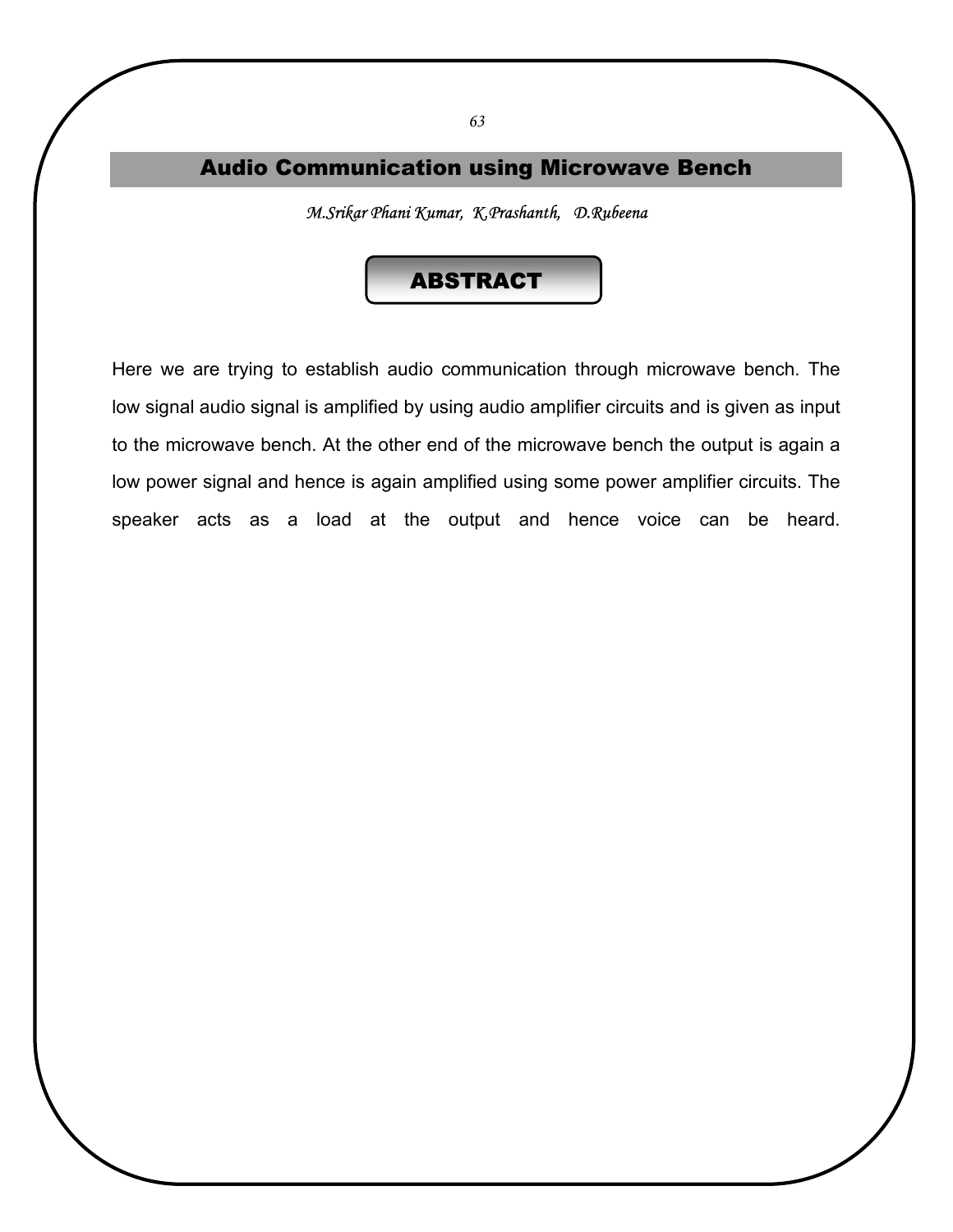### Basic Intercom Circuit

*T V S R Prasad, N Ramakrishna Rao, D. Sri Vidya* 

### ABSTRACT

An intercom is a stand-alone voice communication system for use within a certain range that is either within a college or an office etc. Our circuit helps in establishing a one way intercom service using basic components of electronics like transistors, resistors and capacitors. 2 intercom circuits are connected and connections are established between them and the output can be verified in the speakers provided which act as load to the circuits.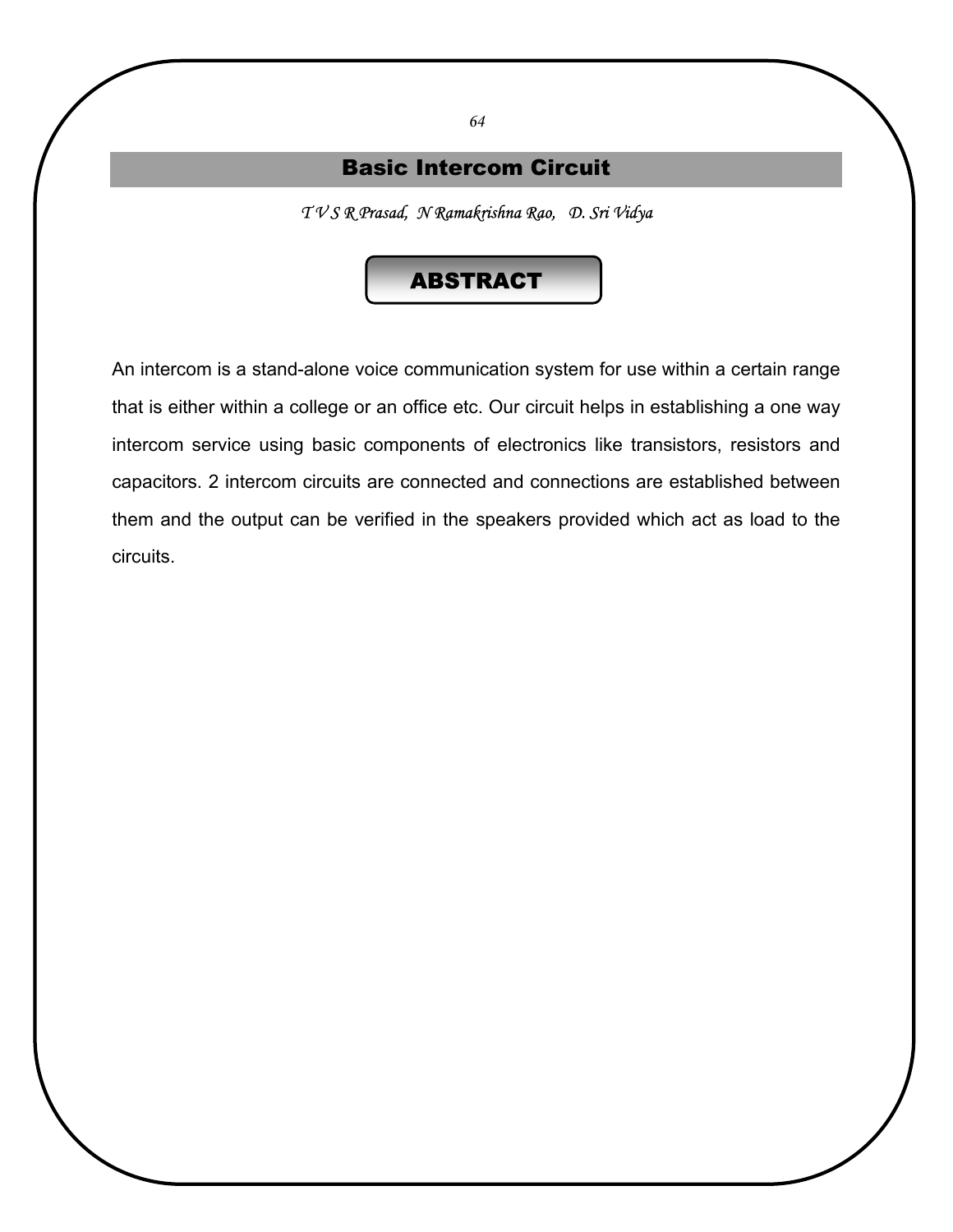#### Wireless Power Transfer

*Mohammed Salim, M. Shashanka, K.Srivathsa, J .Venkat Reddy* 

### ABSTRACT

The main objective of this project is to develop a device for wireless power transfer. The concept of wireless power transfer was realized by Nikolas tesla. Wireless power transfer can make a remarkable change in the field of the electrical engineering which eliminates the use conventional copper cables and current carrying wires.

One of the major issue in power system is the losses occurs during the transmission and distribution of electrical power. As the demand increases day by day, the power generation increases and the power loss is also increased. The major amount of power loss occurs during transmission and distribution. The percentage of loss of power during transmission and distribution is approximated as 26%. The main reason for power loss during transmission and distribution is the resistance of wires used for grid. The efficiency of power transmission can be improved to certain level by using high strength composite over head conductors and underground cables that use high temperature super conductor. But, the transmission is still inefficient.

The circuitry used in this project is base on slayer circuit. A slayer exciter is basically a small solid state tesla coil, usually a one transistor design. A Slayer Exciter is an aircored transformer that steps up a very low DC voltage to a very high AC voltage. This creates an electromagnetic field around the coil that is capable of lighting up fluorescent and neon light bulbs. It is fairly similar to a Tesla Coil.

Moreover this technique can be used in number of applications, like to charge a mobile phone, iPod, laptop battery, propeller clock wirelessly. And also this kind of charging provides a far lower risk of electrical shock as it would be galvanically isolated.

This concept is an Emerging Technology, and in future the distance of power transfer can be enhanced as the research across the world is still going on.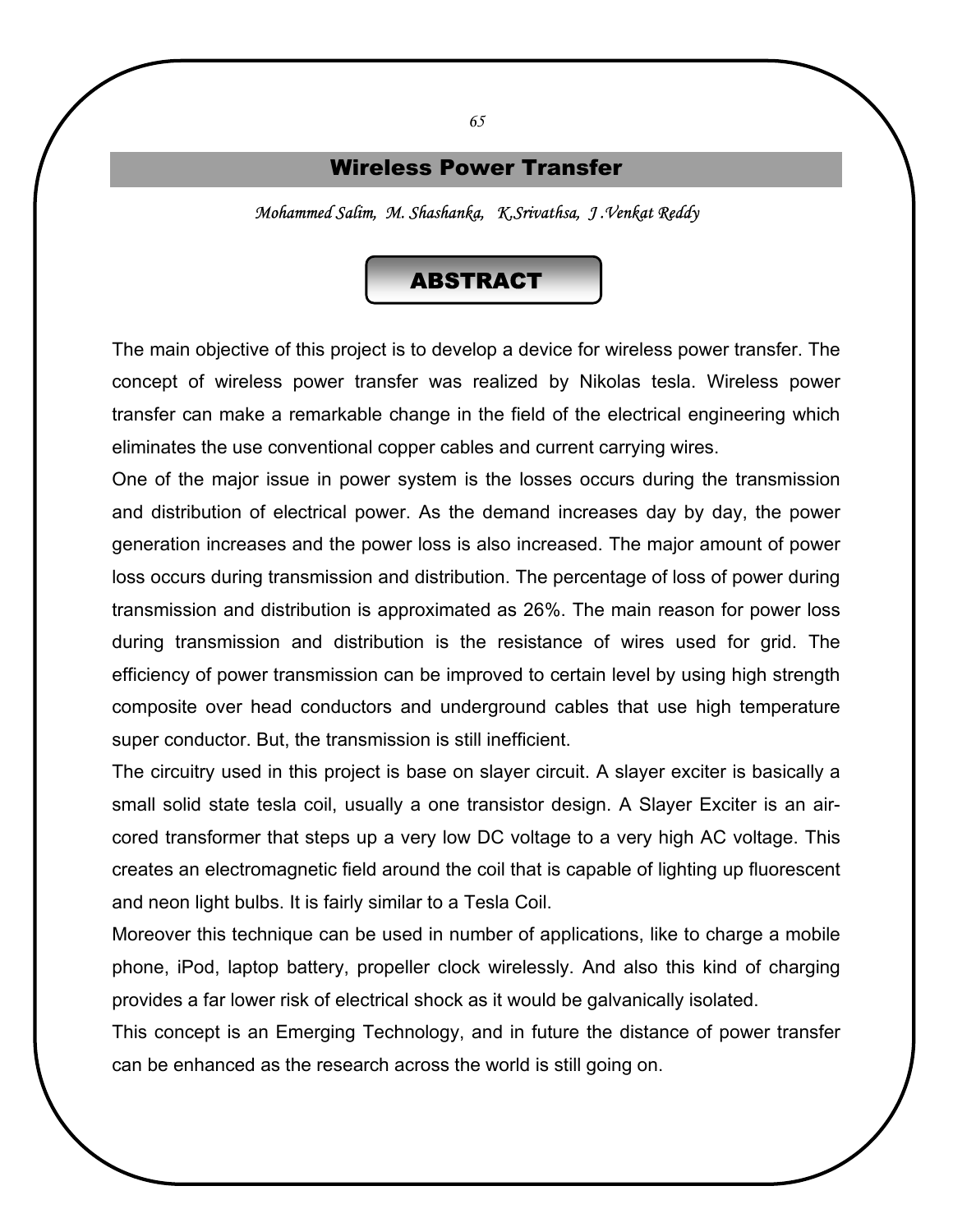### Generation of Electricity through Speed Breaker Mechanism

*Roja.P, G.Sainath, Sirisha* 

### ABSTRACT

This paper is presenting the study of electricity generation through the speed breaker mechanism. For obtaining the electricity through the speed breaker mechanism a prototype model is developed and studied.

Findings from this research work is discussed in this paper, the generator used here is permanent magnet D.C. generator. The generator voltage is 12 Volt D.C. This D.C. voltage is stored to the lead 12-volt battery. The battery is connected to the inverter. The inverter is used to convert 2 volt D.C. to the 230 volt A.C. voltage is used to activate the streetlights, traffic signals etc. By increasing the capacity of the battery and the inverter circuit the power rating is increased.

The principle of the electric power generation using speed breaker mechanism is very simple.

It is based on the same Principle as in the case of electricity generation in case of hydroelectric power plant, thermal electric power plant, nuclear power plant, geothermal energy, wind energy, tidal energy etc. In all of the above power plant mechanical energy is converted into electrical energy. In this setup also mechanical energy is converted into electrical power using a D.C. generator. Here the vertical motion of the top of the speed breaker is converted into the rotational motion, which in turn rotates the generator and generates electricity.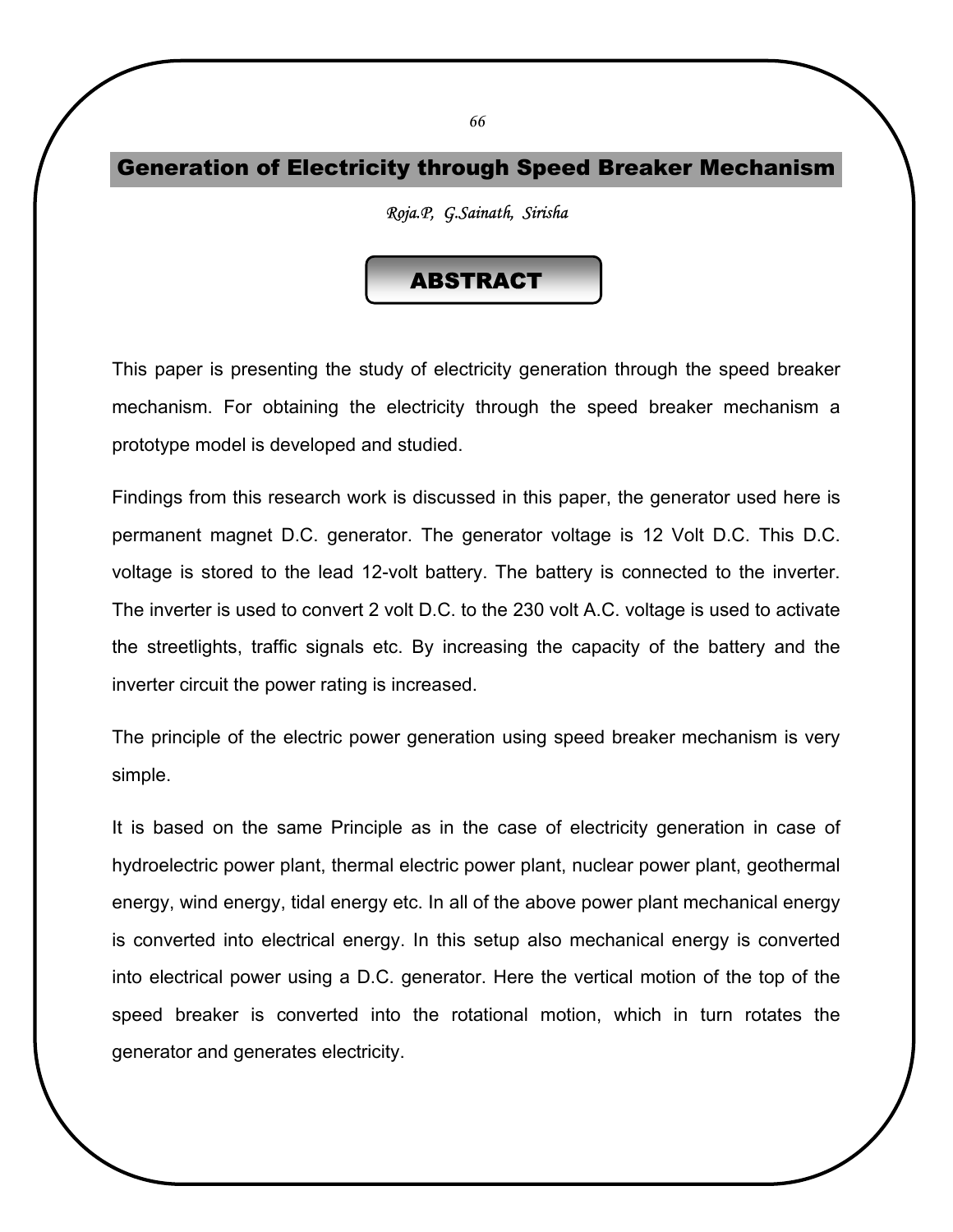### 3D LED CUBE

*Rohit Vedula, P.Sai Praveen* 

### ABSTRACT

Our project consists of building a 3 dimensional LED array that will be able to display various graphics through the concept of persistence of vision. The array will also be sensitive to motion in three directions, allowing it to focus certain graphics to a targeted audience through motion detection. There will be several options for display including non-directional animations and direction focused graphics.

The software for this project uses a simple timer interrupt model to control the multiplexed LED matrix. Each time an interrupt occurs, the current layer is turned off, data for the next layer is written to the LED drivers, and the next layer is then turned on. Interrupts must occur quickly enough that all layers are refreshed at > 30Hz to avoid flicker. The algorithms to generate patterns run in between interrupts. Any number of patterns can be added and the cube will loop through all of them indefinitely.

The LED cube is made up from 27 LEDs arranged into 3 layers of 9 LEDs each. All LED anodes of a layer are connected and all cathode of a row are connected. This allows multiplexing with LED driver ICs, so instead of requiring 27 connections it requires one to each of the five layers and 9 to each LED in a layer making a total of 9.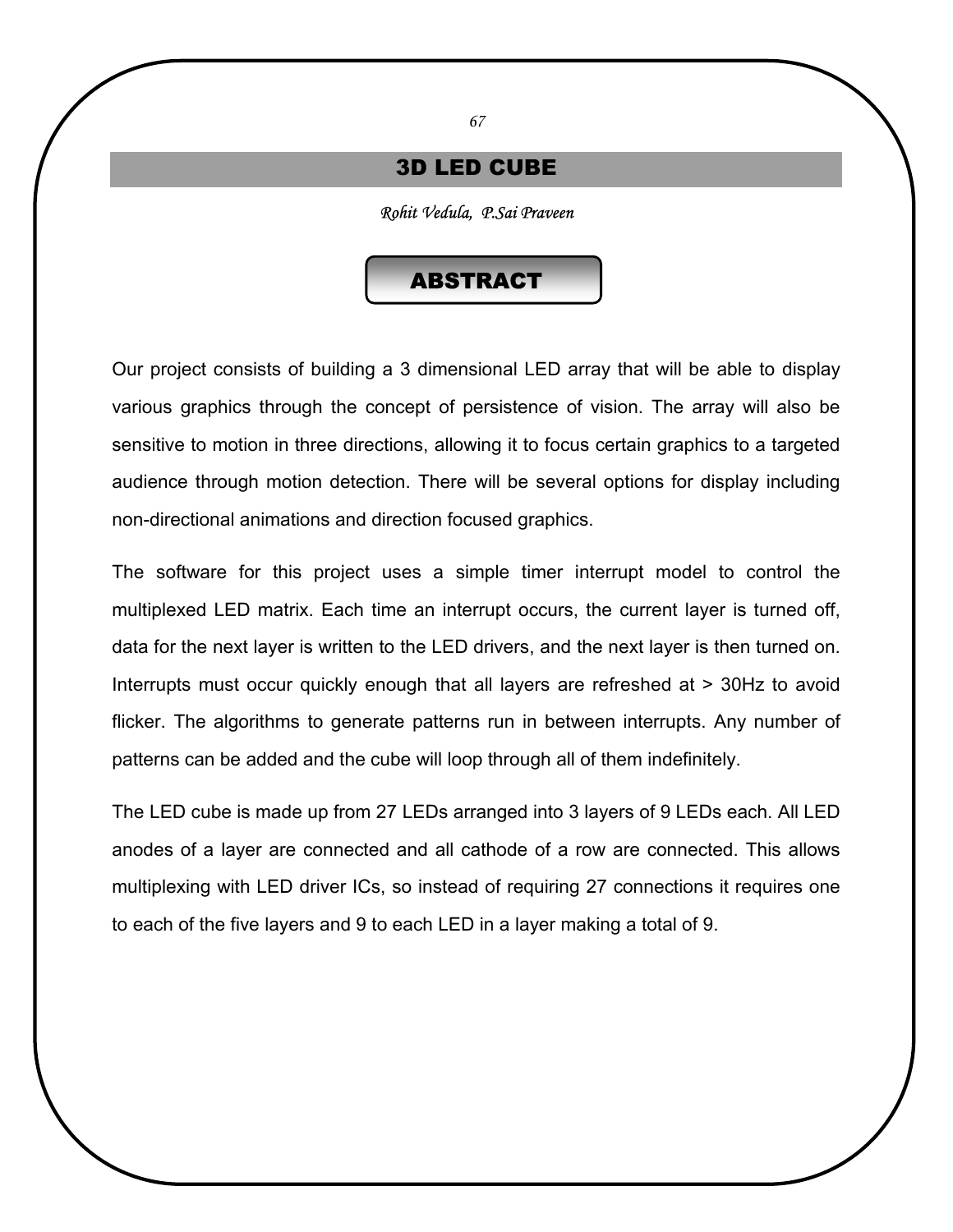#### Automatic Doorbell with Object Detection

*Mounika Raj, Bindu Bharadwaj, Abhilash Reddy* 

## ABSTRACT

We all have a doorbell at our homes. When a visitor comes to our house, he searches for the doorbell switch and then rings it to let us know his presence. If the who came to our house cannot find the doorbell or else if the person is so short that he cannot reach the doorbell. In such cases, it is better if we use an automatic doorbell which rings as soon as a person arrives at our place. There are no more hassles. The person who comes to our house need not search for the doorbell and press it any more. If we install this automatic doorbell using object detection circuit, the circuit will automatically sense the presence of the person and it rings the doorbell.This circuit operates using a pair of ultrasonic transmitter and receiver modules which are used to detect the person and then if the person is detected, the doorbell is automatically

turned ON when the person is in-front of the door. The circuit works as a panic alarm and could be applicable in many cases. The circuit operates using a pair of ultrasonic transmitter and receiver modules which are used to detect the person. When the person is detected (the person is in the front door), the doorbell is automatically turned ON.Instead of placing a buzzer circuit at the output, we may also place a bulb by connecting the NORMALLY OPERATED pin of the relay directly to the bulb and the COMMON pin of the relay is first connected to the power supply and then it is given to the bulb. In this automatic doorbell using object detection circuit, the circuit will automatically sense the presence of the person and it rings the doorbell.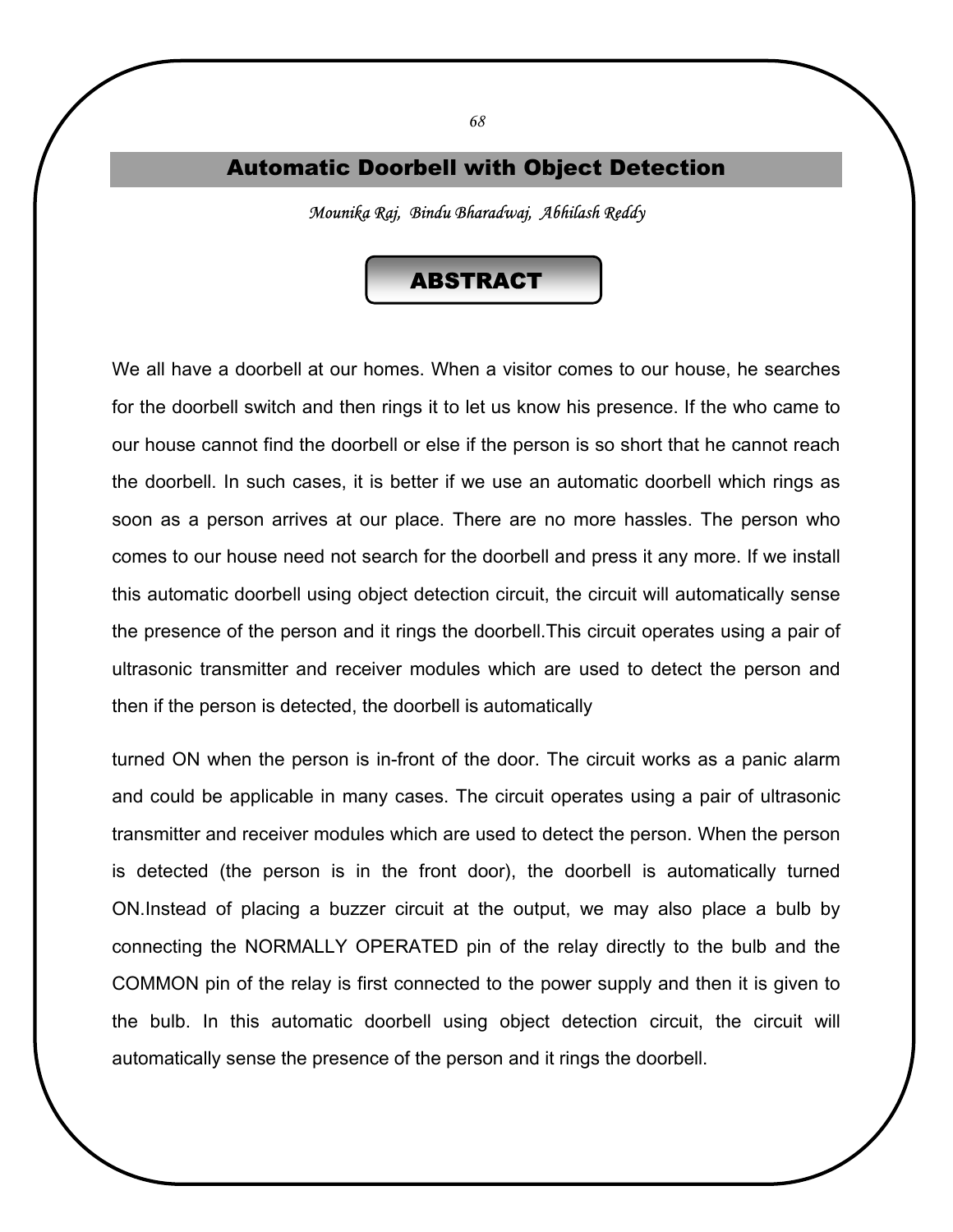#### 4S-Spiral Inter Change (Road Junction)

*K. Akash, M. Arshad, Pusa Tanuj, Sk. Sameer, M.K.T.Abbas* 

## ABSTRACT

 The Present Situation of the road transportation is facing many problem like Traffics jam, wear and tear of the road, improper signal and signs

 4S- It is a Interchange where the road meets its destination without facing the problem like traffic jam, accidents at junction point , less fuel consumption , and the efficiency of vehicle engines will be maintained .In this interchange there are 2 road of double lanes , 4 Parabolic by-pass Road of single plane and 4 Spiral Roads of single lane.

Apart from this the 4S also contain few features which will help the road transportation.

- (1) 1st S- safety of road crossing objects.
- (2) 2nd S Saving time and fuel at parking area.
- (3) 3rdS Service of Road Maintenance.
- (4) 4thS Sign at the best.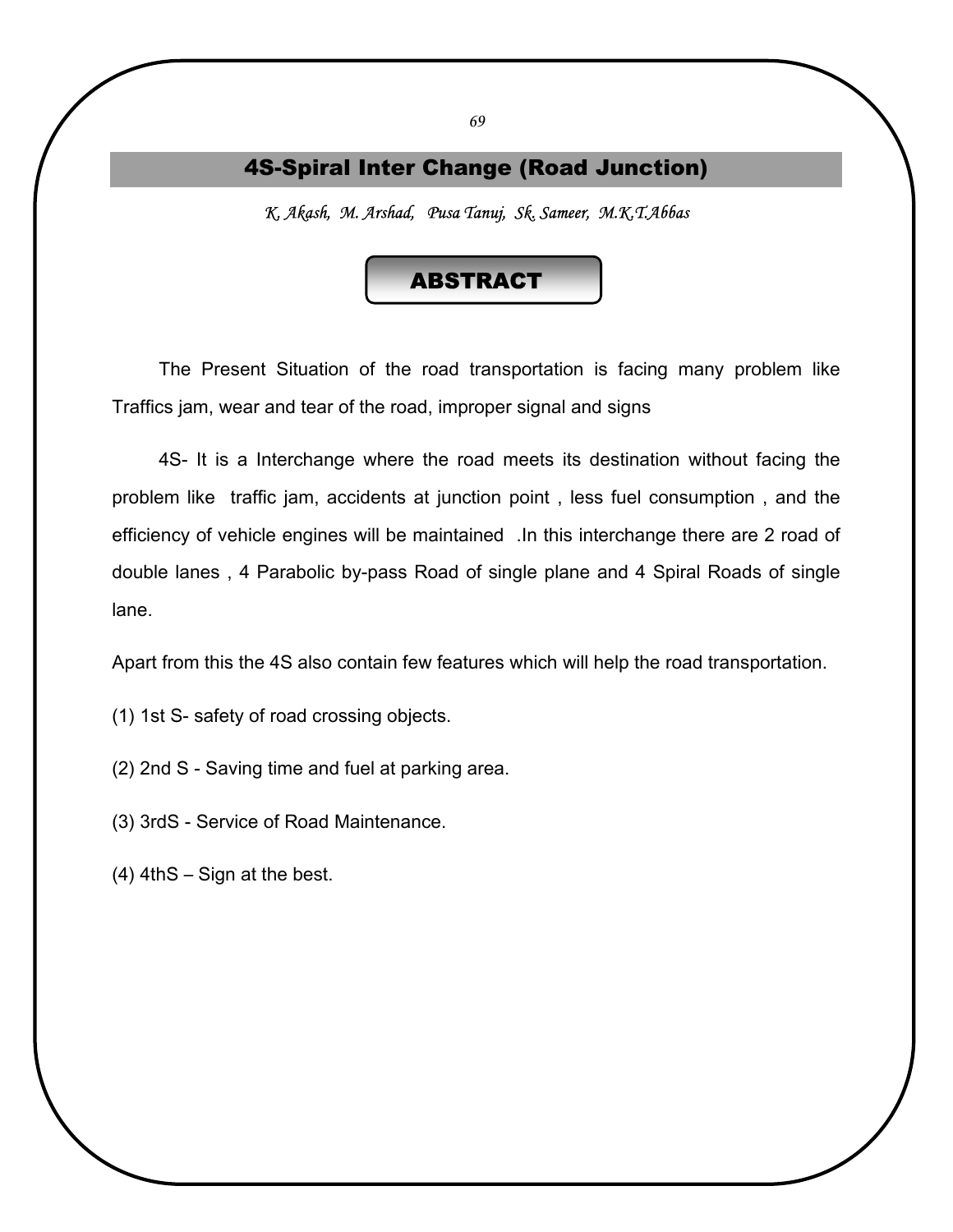# Underground Cultivation ( Crops / Agriculture )

*K.Rakesh Reddy S. Karthik E. Sai Reddy B. Niveditha M.Rama Krishna* 

## ABSTRACT

INDIA is an agricultural country.But,now-a-days farmers are deviating into other development sectors and are getting attracted towards city culture.The underground cultivation is introduced to overcome the future problems.Here in this cultivation the crops will be grown under a tunnel which is 9-10metres deep from the earth surface where,all the requirements for the good yield are provided artificially like sunlight, water, carbondioxide, fertilizers etc.As there is no exposure of the crops to pollution the yield obtained by this method will be more tastier and healthy.

By the idea of this underground cultivation the agricultural sector will be alive even if there is no land remained for the cultivation.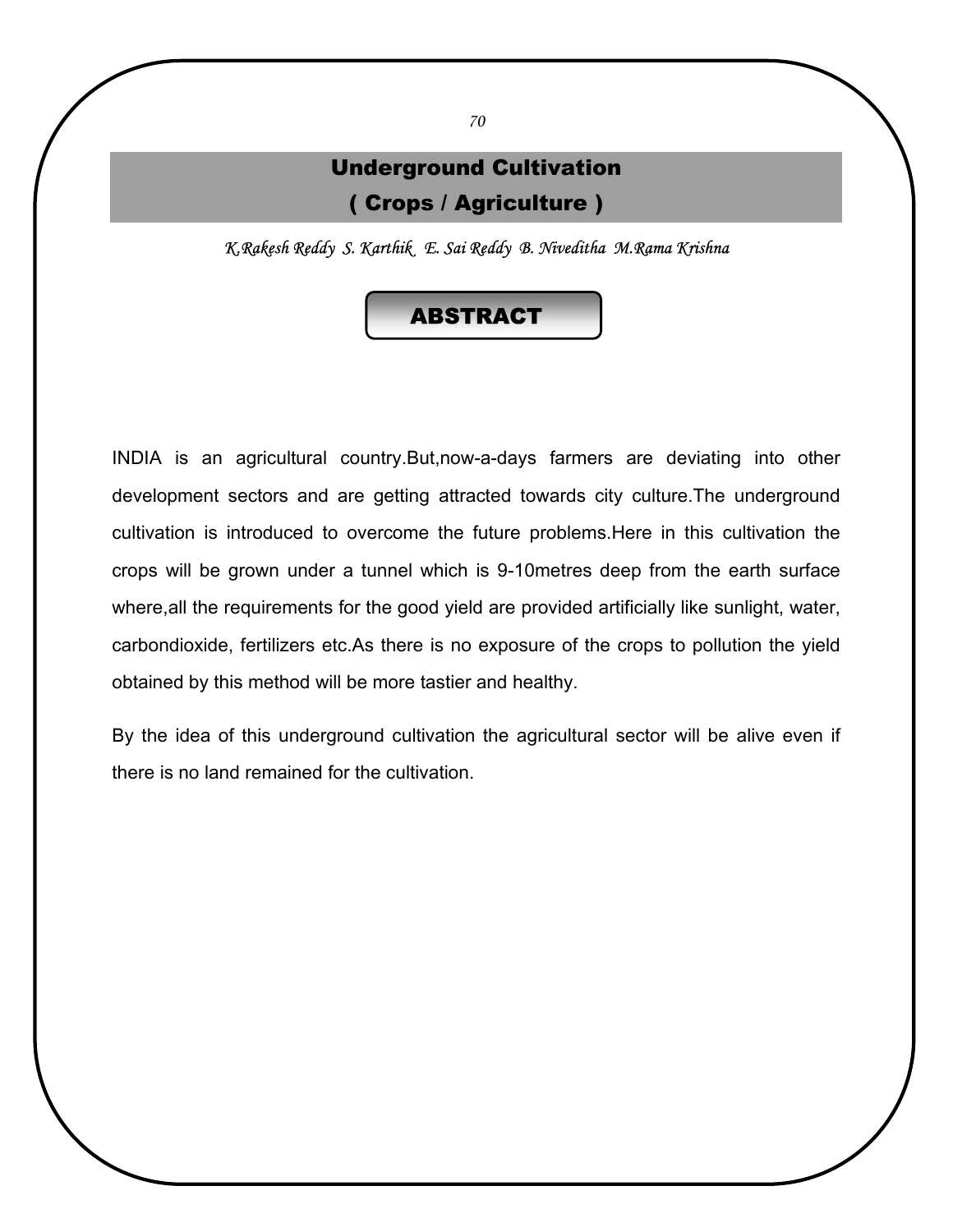#### Precast Building

*D. Latha, M. Vijaya, K.Sharanya, Meena Kulakarni, A. Pudami* 

## ABSTRACT

The concept of precast (also known as "prefabricated") construction includes those buildings where the majority of structural components are standardized and produced in plants in a location away from the building, and then transported to the site for assembly. These components are manufactured by industrial methods based on mass production in order to build a large number of buildings in a short time at low cost. The main features of this construction process are the division and specialization of the human workforce. The use of tools, machinery, and other equipment, usually automated, in the production of standard, interchangeable parts and products.

 Many countries used various precast building systems during the second half of the 20th century to provide low-income housing for the growing urban population. They were very popular after the Second World War, especially in Eastern European countries and former Soviet Union republics. In the former Soviet Union, different precast buildings systems are denoted as "Seria", whereas in Romania they are called "Sectiunea."

This type of construction requires a restructuring of the entire conventional construction process to enable interaction between the design phase and production planning in order to improve and speed up the construction. One of the key premises for achieving that objective is to design buildings with a regular configuration in plan and elevation. Urban residential buildings of this type are usually five to ten stories high. In general, precast building systems are more economical when compared to conventional multifamily residential construction (apartment buildings) in many countries.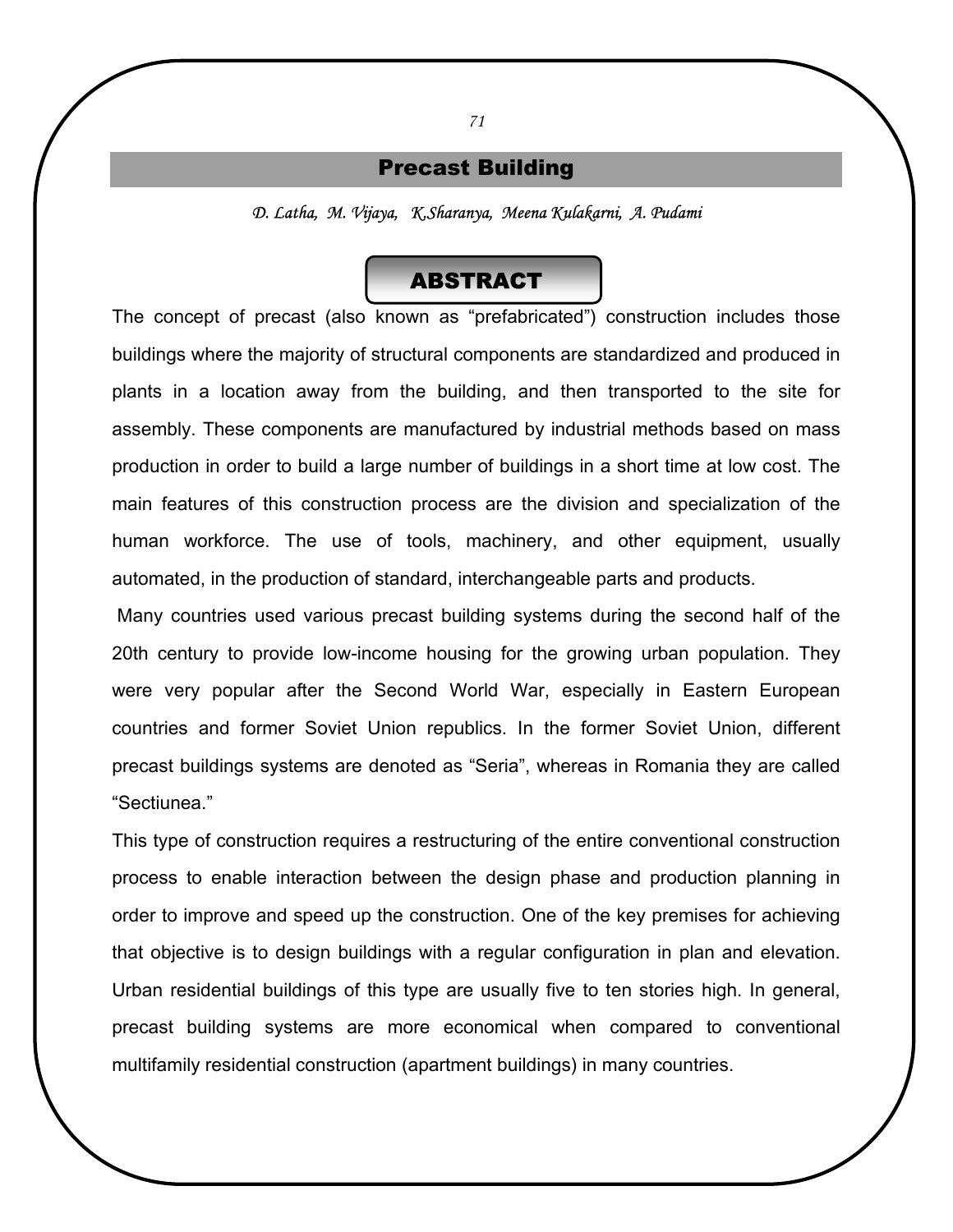#### Hydroelectric Power Plant

*E. Raj Pavan Reddy, P. Arjun, K. Kiran Kumar, M.Sri Hari, D. Nikhil, K. Chandrahas* 

## ABSTRACT

Hydroelectric power plants has been increased more and more because of fast increasing electrical energy demand. Small hydro power plants have great importance caused by their low administrative, executive costs, using water drink and irrigation systems suitability for rural areas and low environmental effects. Hence, operation conditions and constructible possibilities of the plants must be determined. In this study, the role of small hydroelectric power plants has been investigated. In order to carry out load-frequency control of small hydroelectric power plants in computer, the models of turbine, generator, and governor have been generated. After small hydroelectric power plant model has been obtained by being combined these models. Hydroelectric power plant models having linear turbine have been acquired the variations of power and frequency with respect to time by being operated for different load values.

 Energy generation is one of the major key factors for economic and social development in all the developed and developing nations of the world. Adequate amount of energy generation in a sustainable manner is a major challenge in the present energy scenario. Fast depleting fossils fuels and their environmental effects forces to look towards renewable sources for sustainable development. Micro hydropower plants are emerging as a major renewable energy resource today as they do not encounter the problems of population displacement and environmental problems associated with the large hydro power plants. Hydro power plants convert potential energy of water into electricity.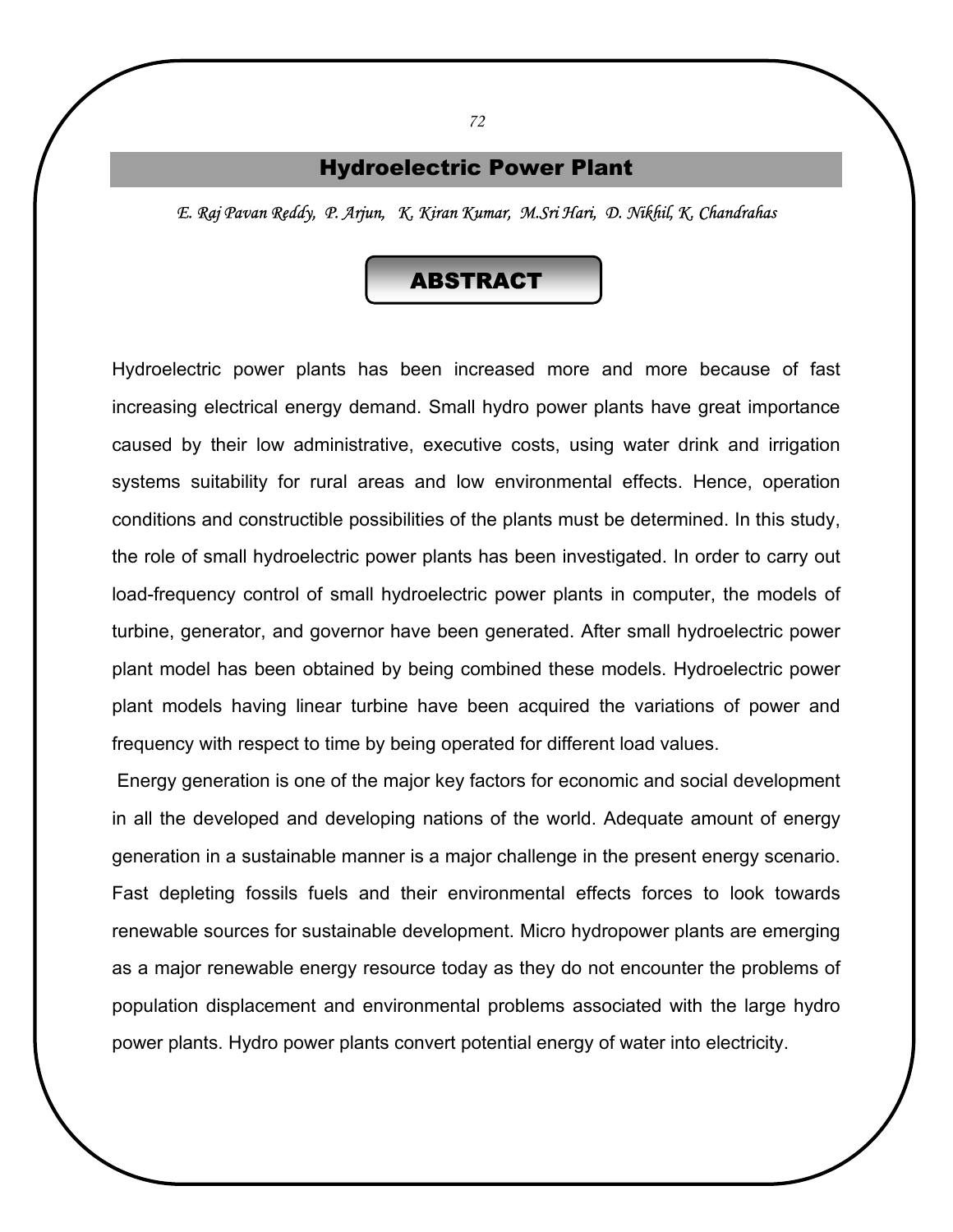# Floating Bridge

*K.Gautham , B.Suribabu* 

#### **ABSTRACT**

The Floating Bridge was constructed in 1943 by the British People across River Hooghly at Kolkata It is popularly known as Suspension Bridge".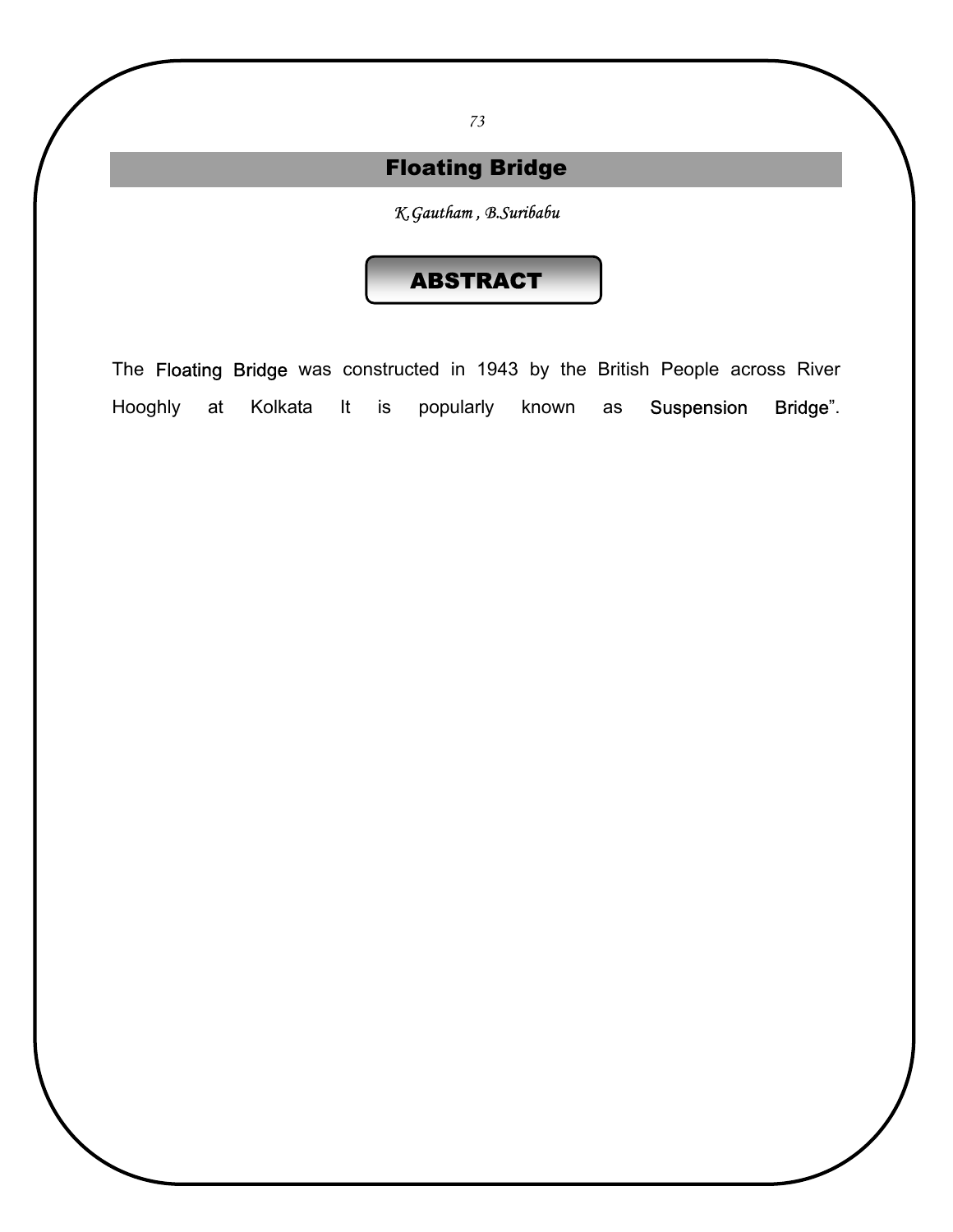## GSM / CDMA Operated Switch

*A.Praveen Kumar* 

## ABSTRACT

Generally we can operate a switch wirelessly by various methods such as Bluetooth, wifi, infrared and microprocessor, but these can be done within a limit distance. To eliminate this GSM/CDMA working mobile can be used for operating a switch. That means we can ON or OFF a switch by using our mobile phone here is a setup designed which can operate two switches independently. And I hope this can be useful for society.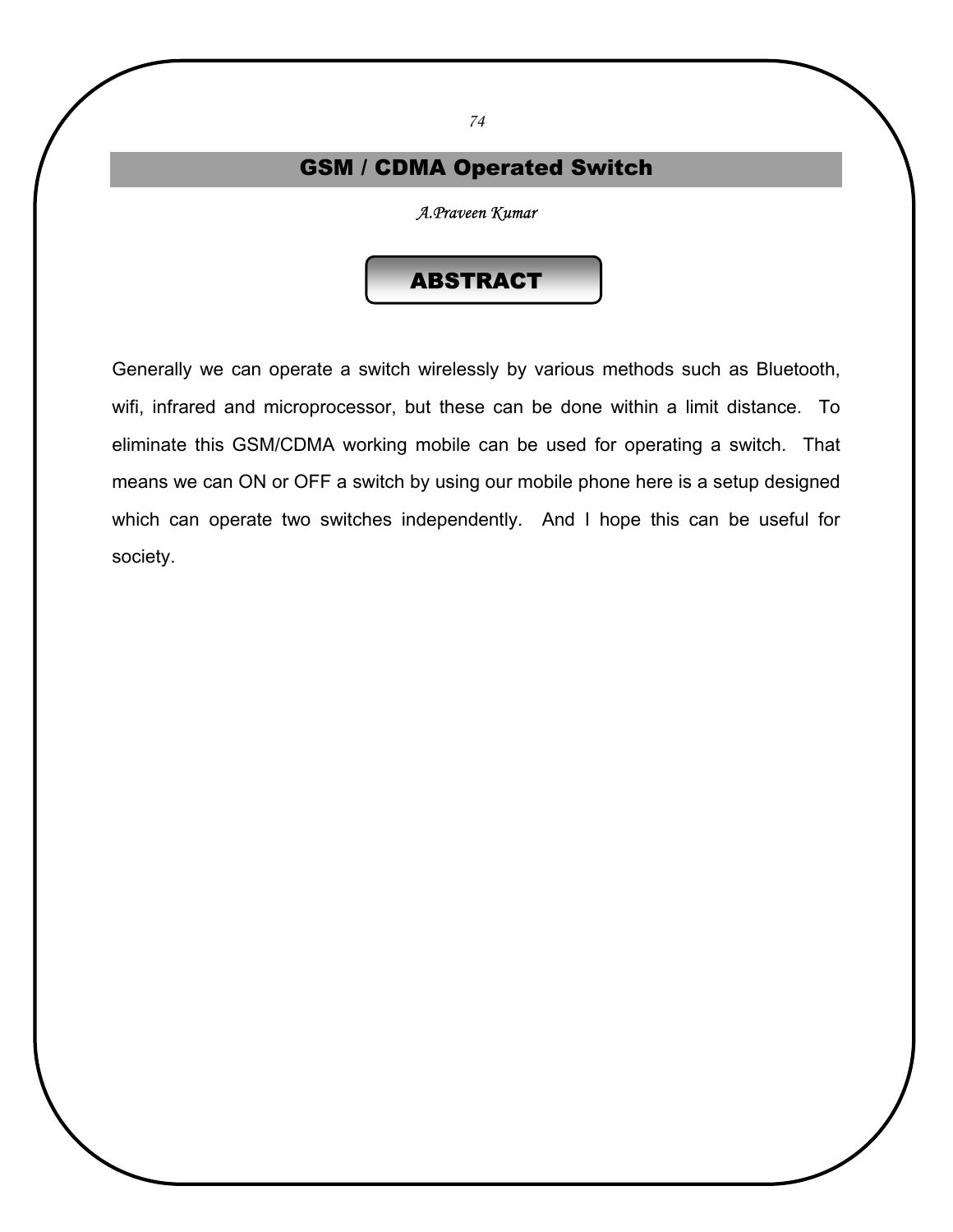#### Steam Engine

*Sagar Nellutla , Sahit Rao* 

#### ABSTRACT

Advanced steam technology (sometimes known as Modern Steam) reflects an approach to the technical development of the steam engine intended for a wider variety of applications than has recently been the case. Particular attention has been given to endemic problems that led to the demise of steam power in small- to medium-scale commercial applications: excessive pollution, maintenance costs, labor intensive operation, low power/weight ratio, and low overall thermal efficiency; where steam power has generally now been superseded by the internal combustion engine or by electrical power drawn from an electrical grid. The only steam installations that are in widespread use are the highly efficient thermal power plants used for generating electricity on a large scale. In contrast, the proposed steam engines may be for stationary, road, rail or marine use.

 Fireless locomotives: Another proposal for advanced steam technology is to revive the fireless locomotive, which runs on stored steam independently pregenerated. An example is the Solar Steam Train project in Sacramento, California.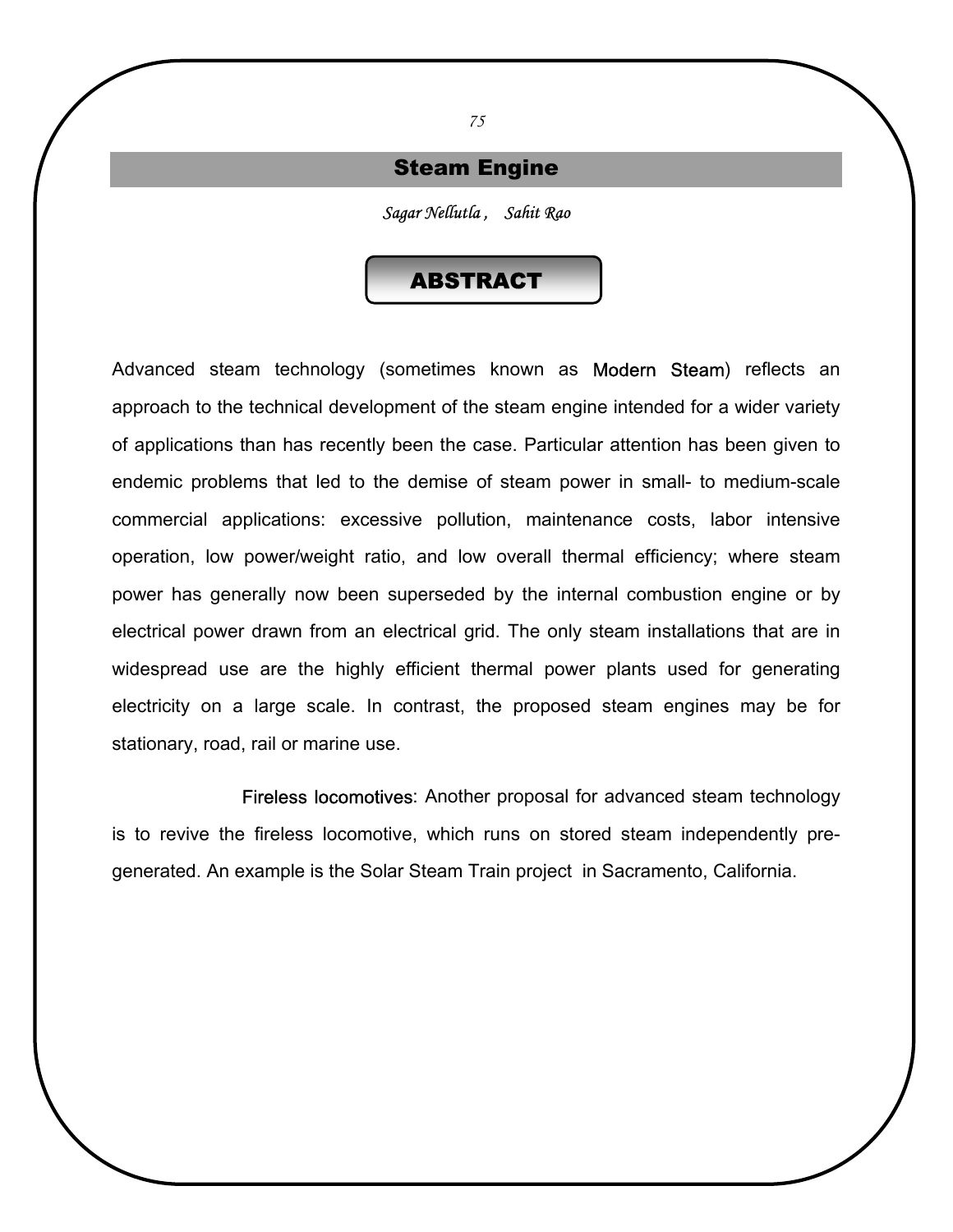## Stirling Engine

*Sharath Goud Ranga, G Pratap Kumar* 

#### ABSTRACT

A Stirling engine is a heat engine operating by cyclic compression and expansion of air or other gas, the working fluid, at different temperature levels such that there is a net conversion of heat energy to mechanical work. Or more specifically, a closed-cycle regenerative heat engine with a permanently gaseous working fluid, where closed-cycle is defined as a thermodynamic system in which the working fluid is permanently contained within the system, and regenerative describes the use of a specific type of internal heat exchanger and thermal store, known as the regenerator. It is the inclusion of a regenerator that differentiates the Stirling engine from other closed cycle hot air engines.

 The Stirling engine is noted for its high efficiency compared to steam engines, quiet operation, and the ease with which it can use almost any heat source. This compatibility with alternative and renewable energy sources has become increasingly significant as the price of conventional fuels rises, and also in light of concerns such as peak oil and climate change. This engine is currently exciting interest as the core component of micro combined heat and power (CHP) units, in which it is more efficient and safer than a comparable steam engine.